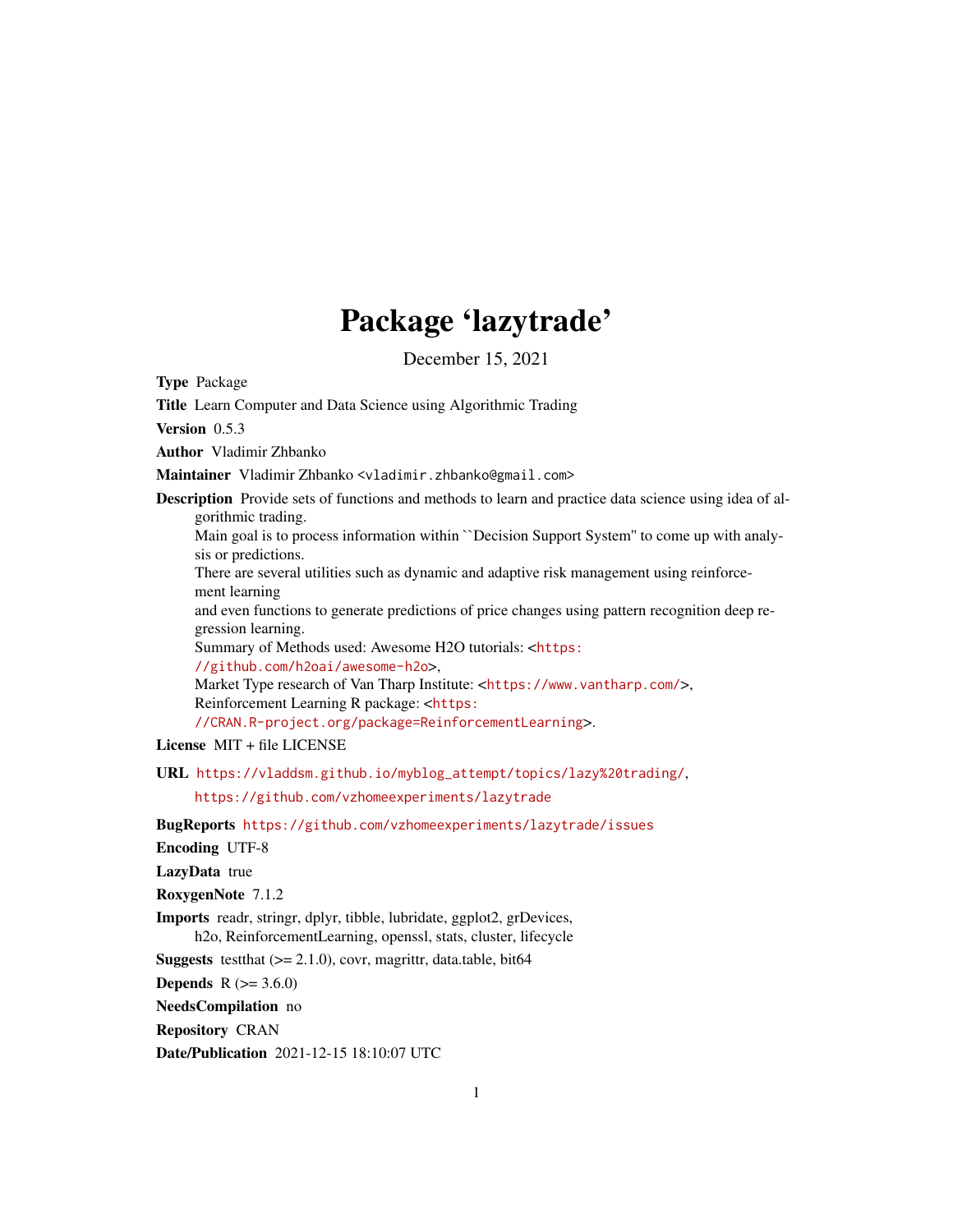# R topics documented:

|                     | 3              |
|---------------------|----------------|
|                     | 5              |
|                     | $\overline{7}$ |
|                     | 11             |
|                     | 13             |
|                     | 15             |
|                     | 17             |
|                     | 19             |
|                     | 20             |
|                     | 21             |
|                     | 22             |
|                     | 23             |
|                     | 23             |
|                     | 24             |
|                     | 25             |
|                     |                |
|                     |                |
|                     |                |
|                     |                |
|                     |                |
|                     |                |
|                     |                |
|                     |                |
|                     |                |
|                     |                |
|                     | 37             |
|                     | 39             |
|                     | 41             |
|                     | 42             |
|                     |                |
|                     |                |
|                     | 44             |
|                     | 44             |
|                     | 45             |
|                     | 45             |
|                     | 46             |
|                     | 46             |
| rl_generate_policy  | 47             |
|                     | 48             |
|                     | 49             |
|                     | 50             |
|                     | 51             |
| rl record policy mt | 52             |
|                     | 53             |
|                     | 54             |
|                     | 55             |
|                     |                |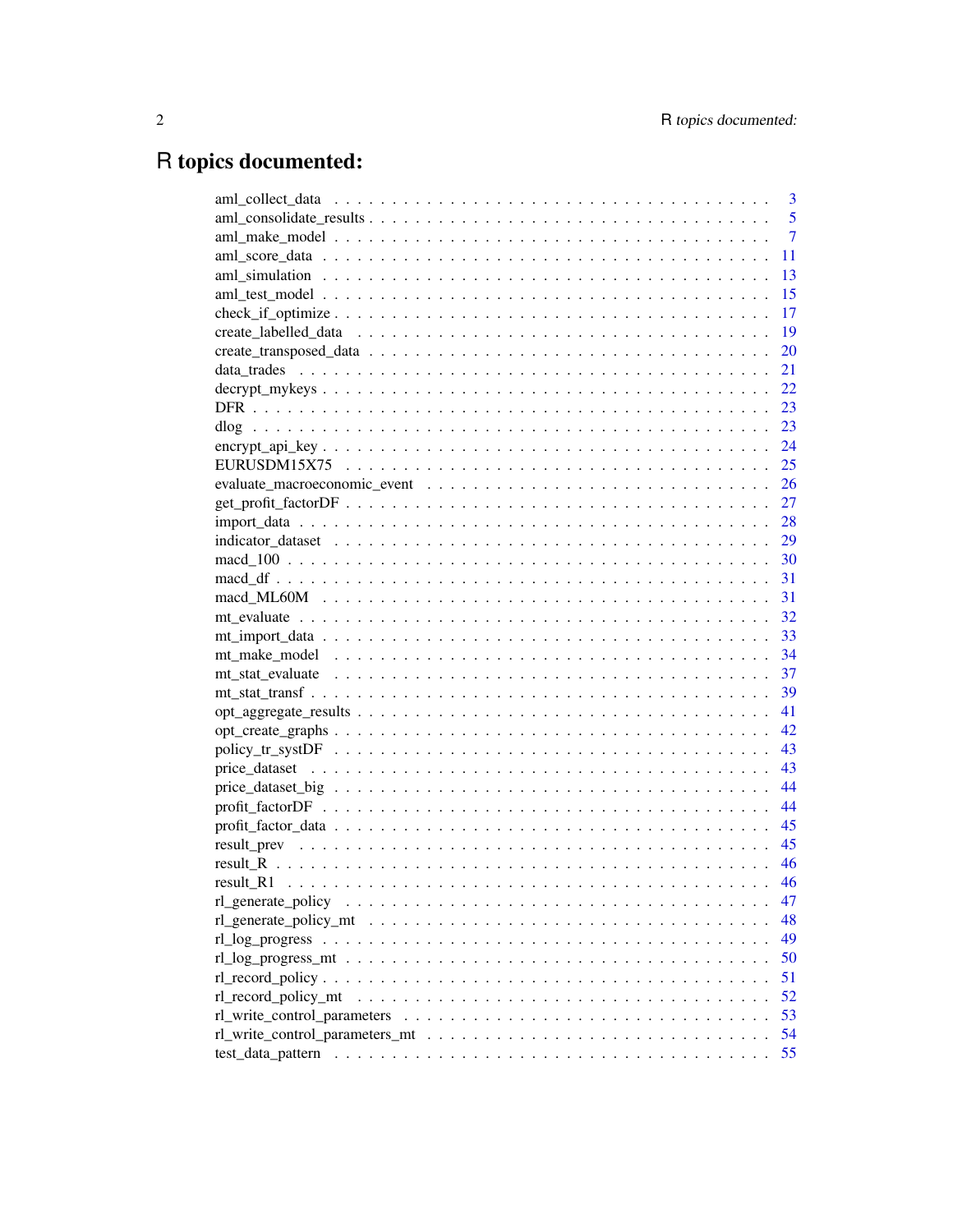# <span id="page-2-0"></span>aml\_collect\_data 3

| Index | 68 |
|-------|----|

aml\_collect\_data *Function to read, transform, aggregate and save data for further retraining of regression model for a single asset*

# Description

Function is collecting data from the csv files Data objects are transformed to be suitable for Regression Modelling. Price change will be in the column 'LABEL', column X1 will keep the time index Result will be written to a new or aggregated to the existing '.rds' file

Function is keeping generated dataset to be not larger than specified by the user

[Stable]

# Usage

```
aml_collect_data(
  indicator_dataset,
  symbol,
  timeframe = 60,
  path_data,
 max\_nrows = 2500)
```
# Arguments

indicator\_dataset

|           | Dataset containing assets indicator which pattern will be used as predictor  |
|-----------|------------------------------------------------------------------------------|
| symbol    | Character symbol of the asset for which to train the model                   |
| timeframe | Data timeframe e.g. 1 min                                                    |
| path_data | Path where the aggregated historical data is stored, if exists in rds format |
| max_nrows | Integer, Maximum number of rows to collect                                   |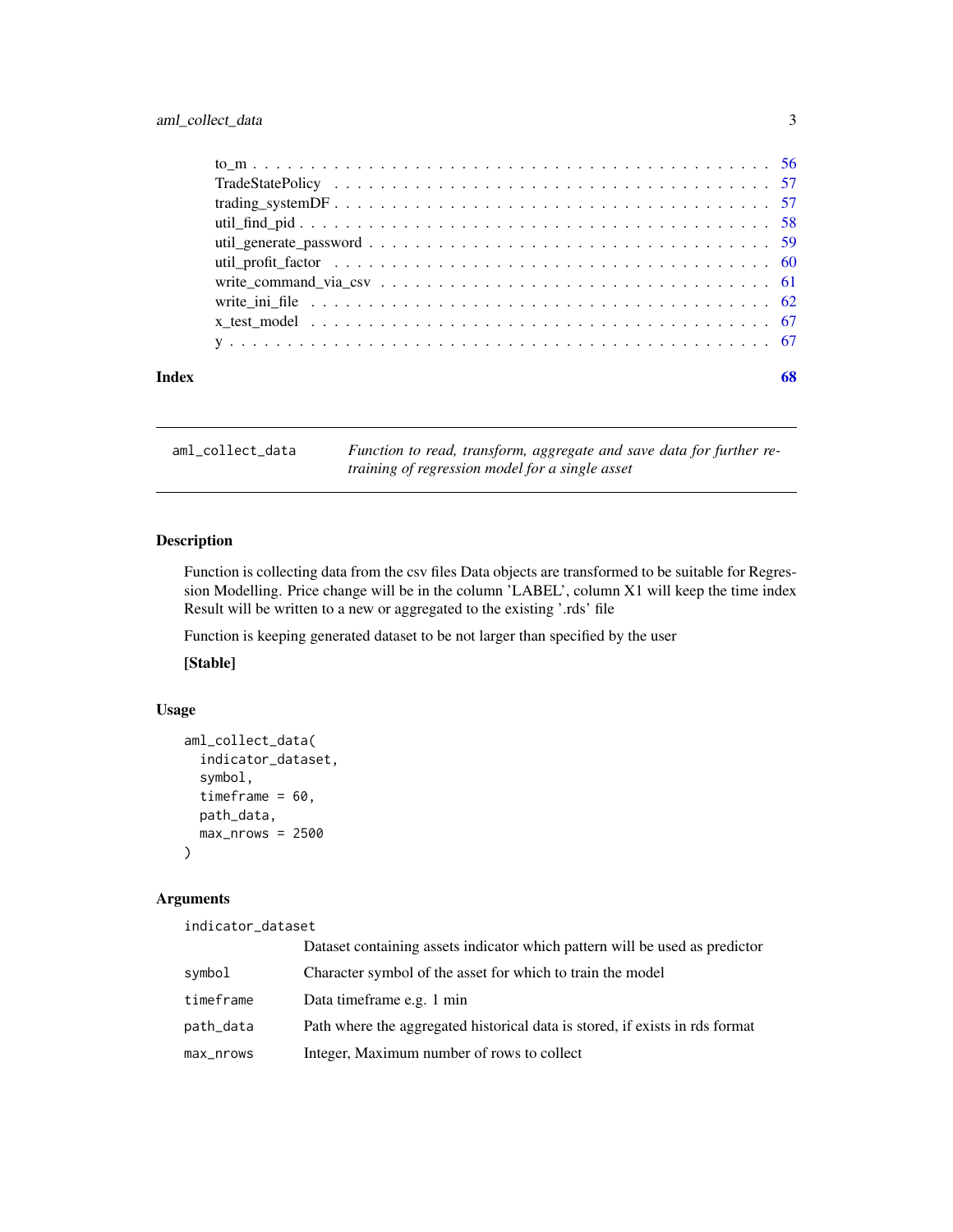# Details

Function is not handling shift of the price and indicator datasets.

This function is relying on the data collection from the dedicated data robot Other 'aml\_\*' functions will work based on the data processed by this function

#### Value

Function is writing files into Decision Support System folder, mainly file object with the model

#### Author(s)

(C) 2020, 2021 Vladimir Zhbanko

```
# write examples for the function
library(dplyr)
library(readr)
library(lubridate)
library(lazytrade)
library(magrittr)
# sample dataset
ind = system.file("extdata", "AI_RSIADXUSDJPY60.csv",
                  package = "lazytrade") %>% read_csv(col_names = FALSE)
# convert to POSIX format
ind$X1 < -ymd_hms(ind$X1)# create temporary path (check output of tempdir() to check the result)
path_data <- normalizePath(tempdir(),winslash = "/")
# add tick data to the folder
tick = system.file("extdata", "TickSize_AI_RSIADX.csv",
                  package = "lazytrade") %>% read_csv(col_names = FALSE)
write_csv(tick, file.path(path_data, "TickSize_AI_RSIADX.csv"), col_names = FALSE)
# data transformation using the custom function for one symbol
aml_collect_data(indicator_dataset = ind,
                 symbol = 'USDJPY',
                 timeframe = 60.
                 path_data = path_data)
```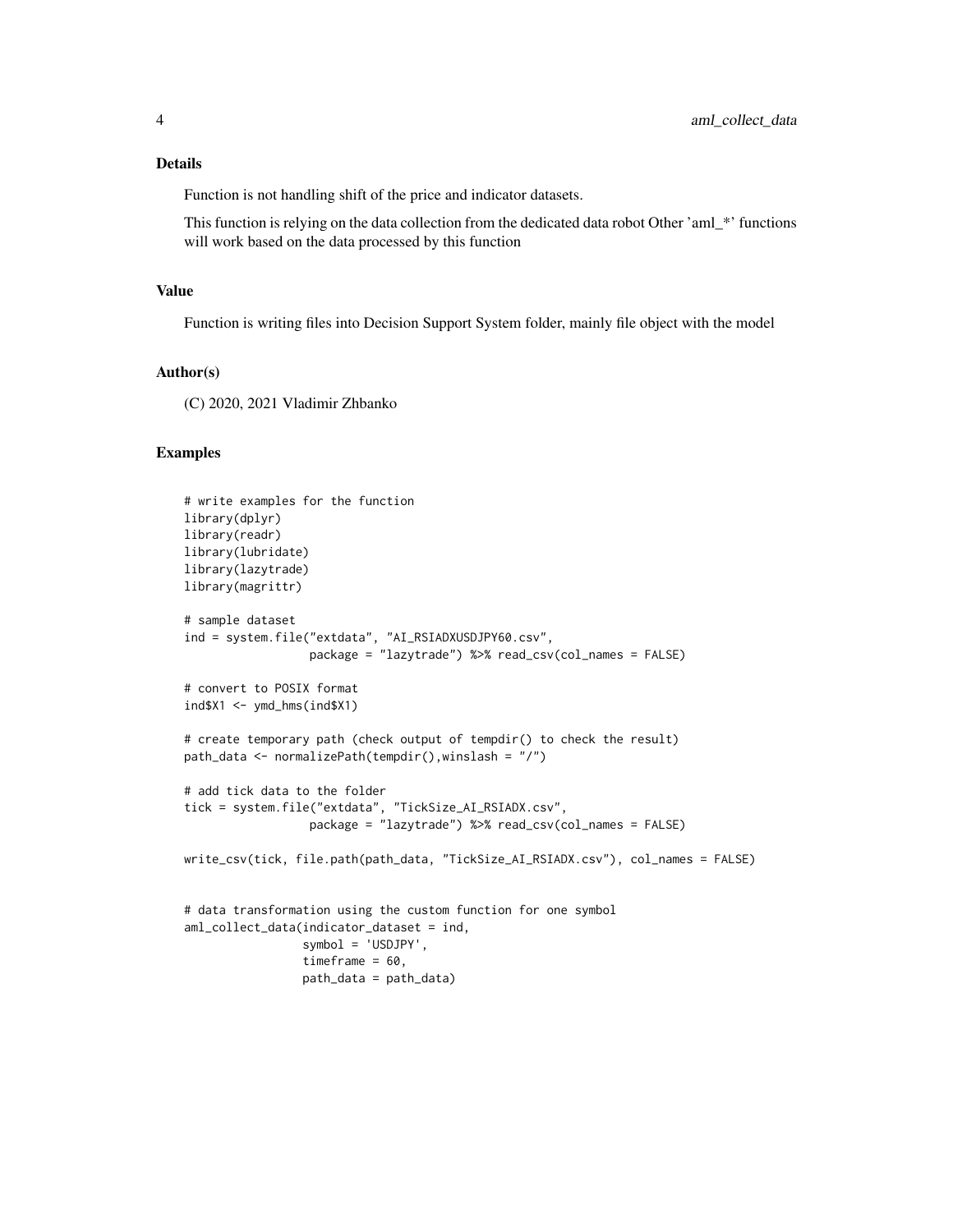<span id="page-4-0"></span>aml\_consolidate\_results

*Function to consolidate model test results*

# Description

Function is designed to evaluate test results of multiple models. This is done to select only group of models with the best performance. In addition, function will provide facility to generate logs hence to allow tracking of long term model performance

# [Experimental]

# Usage

```
aml_consolidate_results(
  timeframe = 15,
  used_symbols,
 path_model,
 path_sbxm,
 path_sbxs,
 min\_quality = 0.75,
 get_quantile = FALSE,
 log_results = FALSE,
 path_logs = NULL
)
```
# Arguments

| timeframe    | Integer, Data timeframe interval in minutes e.g. 60 min                                                                                                       |
|--------------|---------------------------------------------------------------------------------------------------------------------------------------------------------------|
| used_symbols | Vector, containing several financial instruments that were previously used to test<br>the model                                                               |
| path_model   | String, User path where the test results were stored                                                                                                          |
| path_sbxm    | String, User path to the sandbox where file with strategy test results should be<br>written (master terminal)                                                 |
| path_sbxs    | String, User path to the sandbox where file with strategy test results should be<br>written (slave terminal)                                                  |
| $min_$ quad  | Double, value typically from 0.25 to 0.95 to select the min threshold value                                                                                   |
| get_quantile | Bool, whether or not function should return an overall value of model perfor-<br>mances this will be used to conditionally update only less performant models |
| log_results  | Bool, option to write logs with cumulative results obtained for all models                                                                                    |
| path_logs    | String, User path to the folder where to log results                                                                                                          |

# Details

Provide a modular facility to aggregate and update files, write performance logs.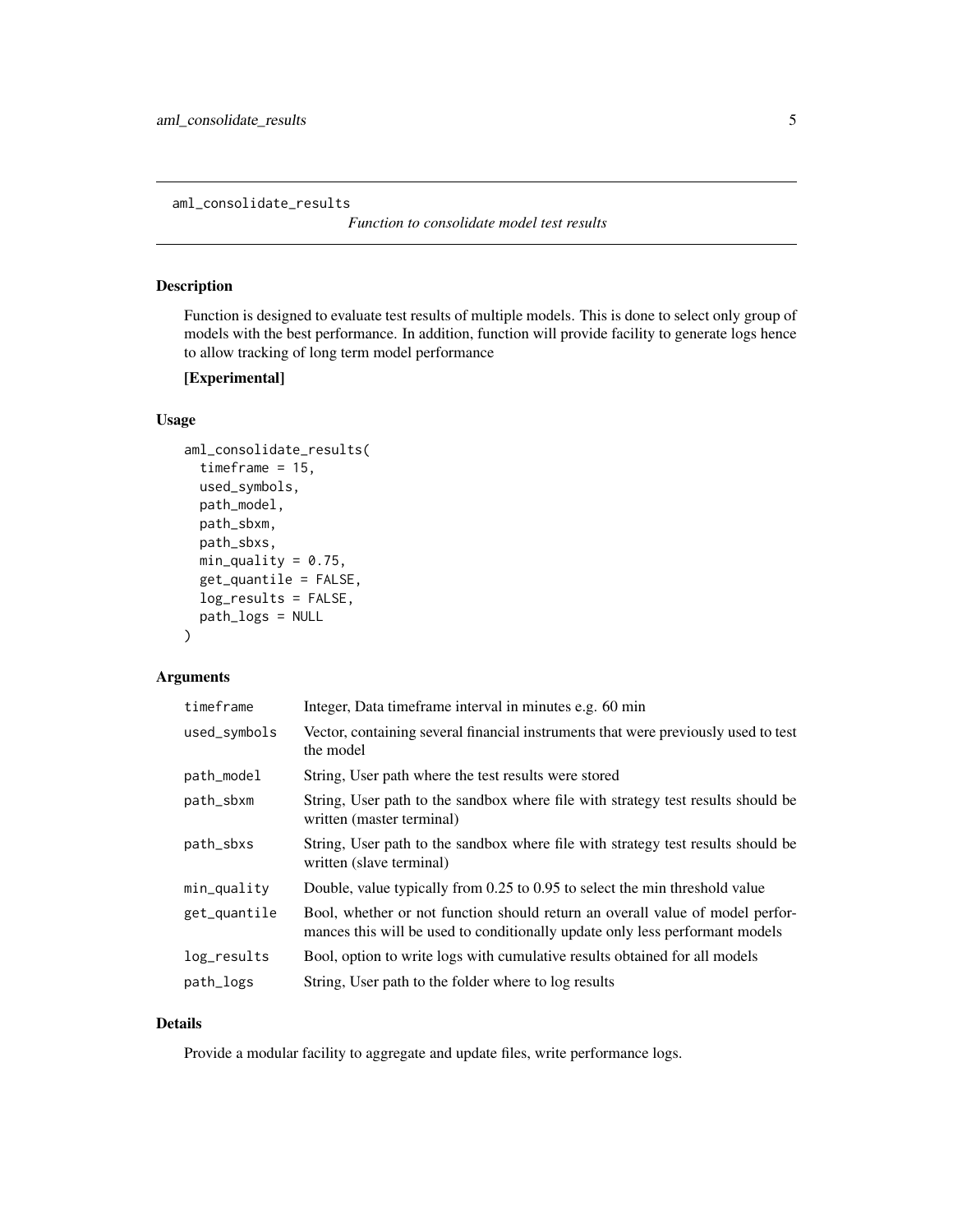Function is writing files into Decision Support System folders

#### Author(s)

(C) 2021 Vladimir Zhbanko

```
library(dplyr)
library(magrittr)
library(readr)
library(lazytrade)
library(stats)
testpath <- normalizePath(tempdir(),winslash = "/")
path_model <- file.path(testpath, "_Model")
path_sbxm <- file.path(testpath, "_T1")
path_sbxs <- file.path(testpath, "_T3")
path_logs <- file.path(testpath, "_LOGS")
dir.create(path_model)
dir.create(path_sbxm)
dir.create(path_sbxs)
dir.create(path_logs)
file.copy(from = system.file("extdata", "StrTest-EURGBPM15.csv", package = "lazytrade"),
          to = file.path(path_model, "StrTest-EURGBPM15.csv"), overwrite = TRUE)
file.copy(from = system.file("extdata", "StrTest-EURJPYM15.csv", package = "lazytrade"),
          to = file.path(path_model, "StrTest-EURJPYM15.csv"), overwrite = TRUE)
file.copy(from = system.file("extdata", "StrTest-EURNZDM15.csv", package = "lazytrade"),
          to = file.path(path_model, "StrTest-EURNZDM15.csv"), overwrite = TRUE)
file.copy(from = system.file("extdata", "StrTest-EURUSDM15.csv", package = "lazytrade"),
          to = file.path(path_model, "StrTest-EURUSDM15.csv"), overwrite = TRUE)
Pairs <- c("EURGBP","EURJPY","EURNZD","EURUSD")
aml_consolidate_results(timeframe = 15,
                        used_symbols = Pairs,
                        path_model = path_model,
                        path_sbxm = path_sbxm,
                        path_sbxs = path_sbxs,
                        min\_quality = 0.75,
                        get_quantile = FALSE)
aml_consolidate_results(timeframe = 15,
                        used_symbols = Pairs,
```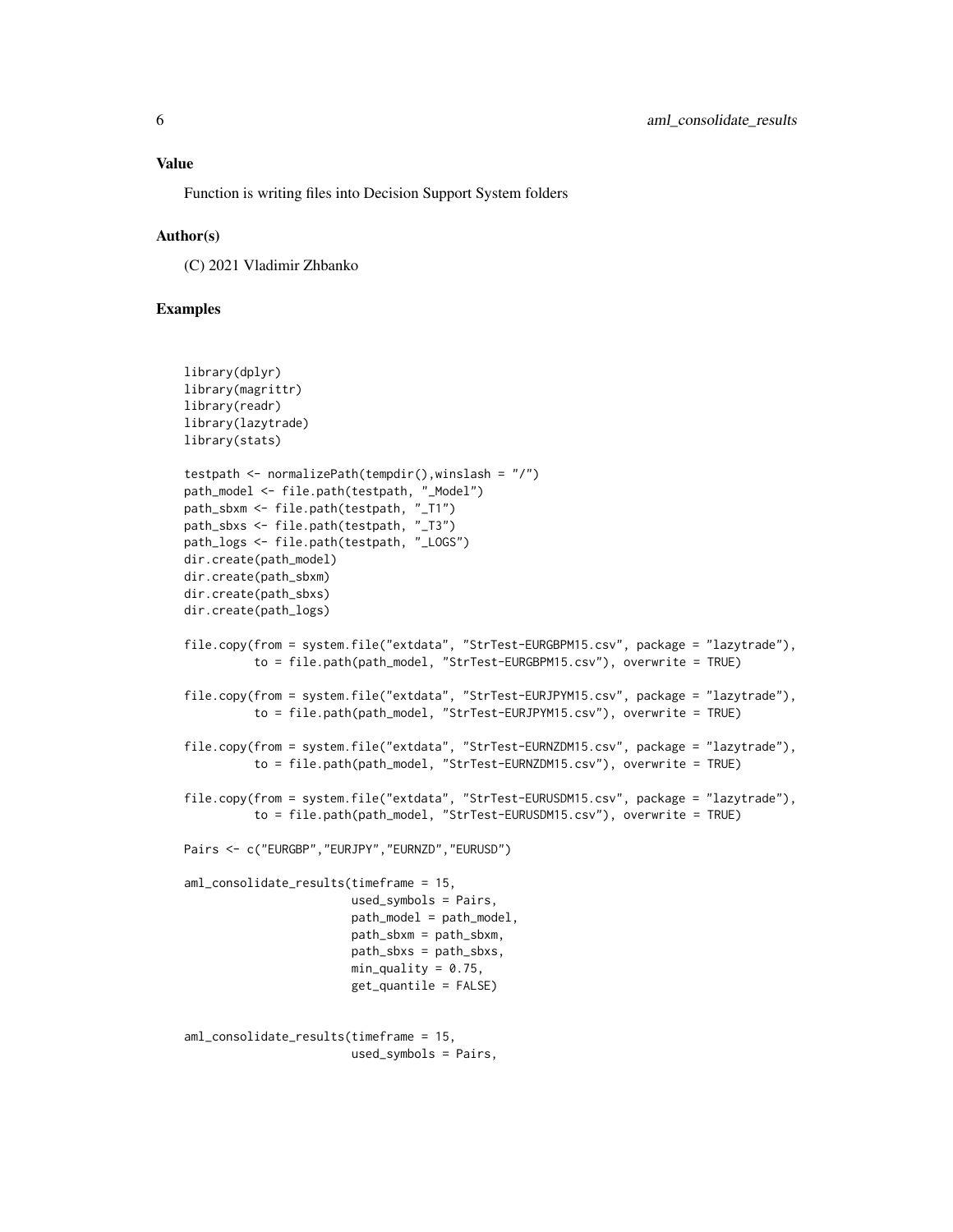```
path_model = path_model,
path_sbxm = path_sbxm,
path_sbxs = path_sbxs,
min\_quality = 0.75,
get_quantile = TRUE)
```

```
aml_consolidate_results(timeframe = 15,
                        used_symbols = Pairs,
                        path_model = path_model,
                        path_sbxm = path_sbxm,
                        path_sbxs = path_sbxs,
                        min\_quality = 0.75,
                        get_quantile = FALSE,
                        log_results = TRUE,
                        path_logs = path_logs)
```
aml\_make\_model *Function to train Deep Learning regression model for a single asset*

# Description

Function is training h2o deep learning model to match future prices of the asset to the indicator pattern. Main idea is to be able to predict future prices by solely relying on the recently retrieved indicator pattern. This is to mimic traditional algorithmic systems based on the indicator rule and to attempt automated optimization with AI.

# [Experimental]

#### Usage

```
aml_make_model(
  symbol,
  timeframe = 60,
  path_model,
 path_data,
  force\_update = FALSE,objective_test = FALSE,
  num_nn_options = 12,
  fixed_nn_struct = c(100, 100),
  num\_epoch = 100,
  num_bars_test = 600,
  num_bars_ahead = 34,
 num_cols_used = 16,
  min\_perf = 0.3)
```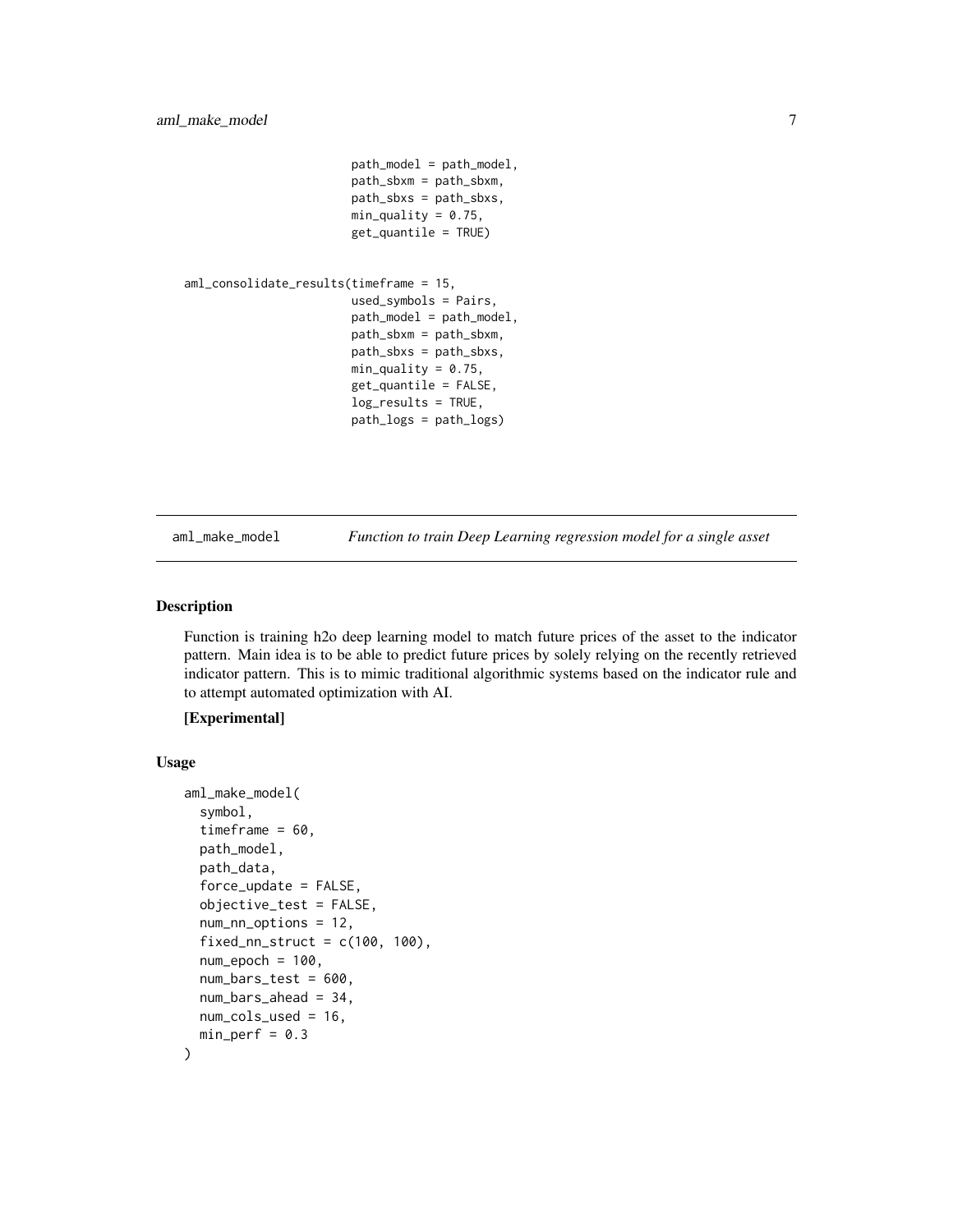# Arguments

| symbol          | Character symbol of the asset for which to train the model                                                                                                                                                                                                                                                            |
|-----------------|-----------------------------------------------------------------------------------------------------------------------------------------------------------------------------------------------------------------------------------------------------------------------------------------------------------------------|
| timeframe       | Integer, value in minutes, e.g. 60 min                                                                                                                                                                                                                                                                                |
| path_model      | Path where the models shall be stored                                                                                                                                                                                                                                                                                 |
| path_data       | Path where the aggregated historical data is stored, if exists in rds format                                                                                                                                                                                                                                          |
| force_update    | Boolean, by setting this to TRUE function will generate new model (useful after<br>h <sub>2</sub> o engine update)                                                                                                                                                                                                    |
|                 | objective_test Boolean, option to use trading objective test as a parameter to validate best<br>model, defaults to FALSE                                                                                                                                                                                              |
|                 | num_nn_options Integer, value from 0 to 24 or more. Used to change number of variants of the<br>random neural network structures, when value is 0 uses fixed structure Higher<br>number may lead to long code execution. Select value multiple of 3 otherwise<br>function will generate warning. E.g. 12, 24, 48, etc |
| fixed_nn_struct |                                                                                                                                                                                                                                                                                                                       |
|                 | Integer vector with numeric elements, see par hidden in ?h2o.deeplearning, de-<br>fault value is $c(100,100)$ . Note this will only work if num_nn_options is 0                                                                                                                                                       |
| num_epoch       | Integer, see parameter epochs in ?h2o.deeplearning, default value is 100 Higher<br>number may lead to long code execution                                                                                                                                                                                             |
| num_bars_test   | Integer, value of bars used for model testing                                                                                                                                                                                                                                                                         |
| num_bars_ahead  | Integer, value to specify how far should the function predict. Default 34 bars.                                                                                                                                                                                                                                       |
| num_cols_used   | Integer, number of columns to use for training the model, defaults to 16                                                                                                                                                                                                                                              |
| $min\_perf$     | Double, value greater than 0. Used to set minimum value of model performance.<br>Higher value will increase computation time                                                                                                                                                                                          |

# Details

Deep learning model structure is obtained from several random combinations of neurons within 3 hidden layers of the network. The most accurate model configuration will be automatically selected based either RMSE or Objective Test. In addition, the function will check if there is a need to update the model. To do that function will check results of the function aml\_test\_model.R.

Function is using the dataset prepared by the function aml\_collect\_data.R. Note that function will start to train the model as soon as there are more than 1000 rows in the dataset

# Value

Function is writing a file object with the best Deep Learning Regression model

# Author(s)

(C) 2020, 2021 Vladimir Zhbanko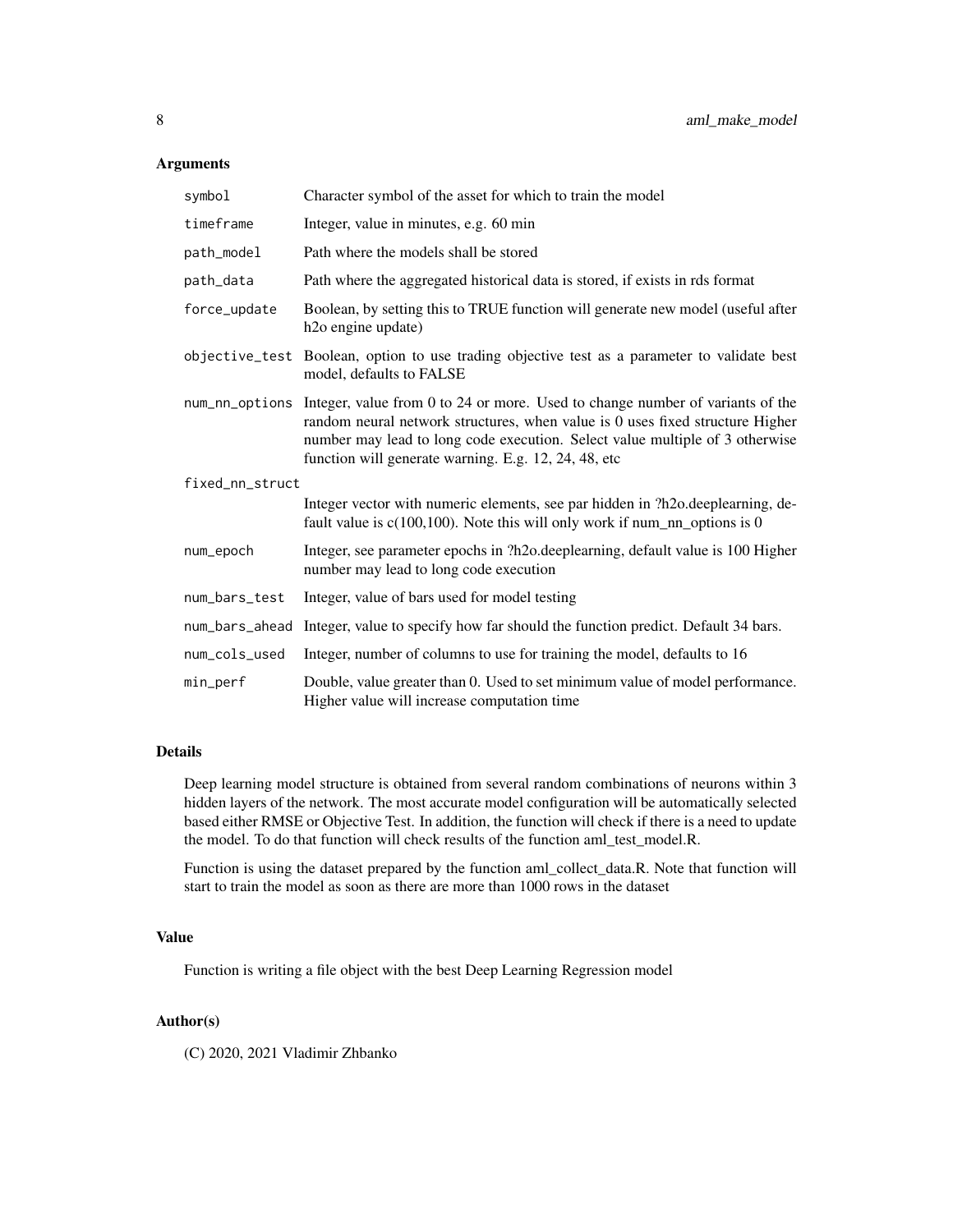aml\_make\_model 9

#### Examples

```
library(dplyr)
library(readr)
library(h2o)
library(lazytrade)
library(lubridate)
library(magrittr)
path_model <- normalizePath(tempdir(),winslash = "/")
path_data <- normalizePath(tempdir(),winslash = "/")
ind = system.file("extdata", "AI_RSIADXUSDJPY60.csv",
                  package = "lazytrade") %>% read_csv(col_names = FALSE)
ind$X1 <- ymd_hms(ind$X1)
tick = system.file("extdata", "TickSize_AI_RSIADX.csv",
                  package = "lazytrade") %>% read_csv(col_names = FALSE)
write_csv(tick, file.path(path_data, "TickSize_AI_RSIADX.csv"), col_names = FALSE)
# data transformation using the custom function for one symbol
aml_collect_data(indicator_dataset = ind,
                 symbol = 'USDJPY',
                 timeframe = 60,
                 path_data = path_data)
# dataset will be written to the temp directory
# start h2o engine
h2o.init(nthreads = 2)
# performing Deep Learning Regression using 2 random neural network structures and objective test
aml_make_model(symbol = 'USDJPY',
               timeframe = 60,
               path_model = path_model,
               path_data = path_data,
               force_update=FALSE,
               objective_test = TRUE,
               num_nn_options = 6,
               num\_epoch = 10,
               min\_perf = 0,
               num_bars_test = 600,
               num_bars_ahead = 34,
               num_cols_used = 16)
```
# performing DL Regression using 2 random neural network structures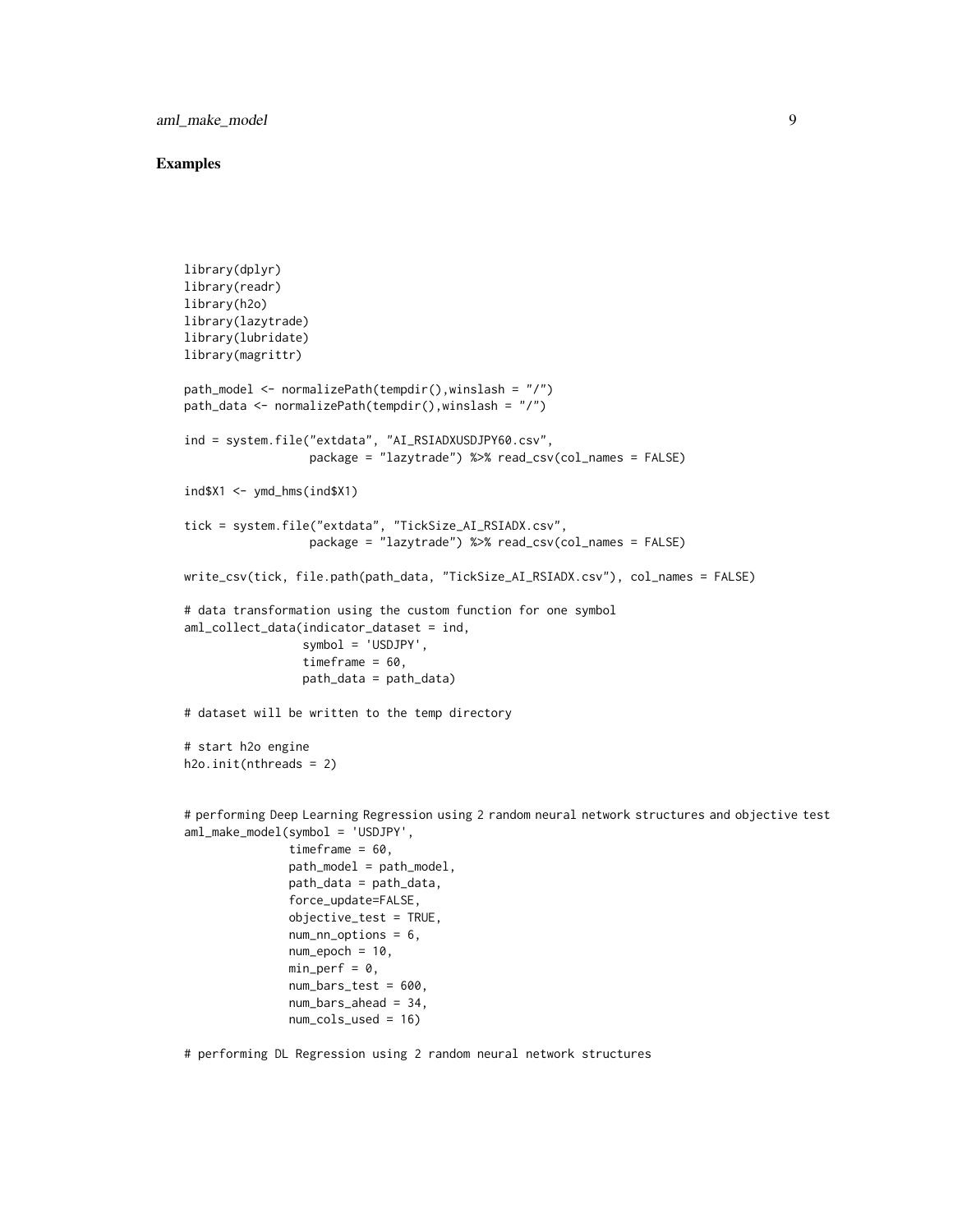```
# with objective test, all columns
aml_make_model(symbol = 'USDJPY',
               timeframe = 60,
               path_model = path_model,
               path_data = path_data,
               force_update=FALSE,
               objective_test = TRUE,
               num_nn_options = 6,
               num\_epoch = 10,
               min\_perf = 0,
               num_bars_test = 600,
               num_bars_ahead = 34,
               num_cols_used = 0)
# performing Deep Learning Regression using the custom function
aml_make_model(symbol = 'USDJPY',
               timeframe = 60,
               path_model = path_model,
               path_data = path_data,
               force_update=FALSE,
               objective_test = FALSE,
               num_nn_options = 6,
               num_epoch = 10,
               min\_perf = 0,
               num_bars_test = 600,
               num_bars_ahead = 34,
               num_cols_used = 16)
# performing Deep Learning Regression, fixed mode
aml_make_model(symbol = 'USDJPY',
               timeframe = 60,
               path_model = path_model,
               path_data = path_data,
               force_update=TRUE,
               num_nn_options = 0,
               fixed_nn_struct = c(100, 100),
               num\_epoch = 10,
               min\_perf = 0)# stop h2o engine
h2o.shutdown(prompt = FALSE)
#set delay to insure h2o unit closes properly before the next test
```
Sys.sleep(5)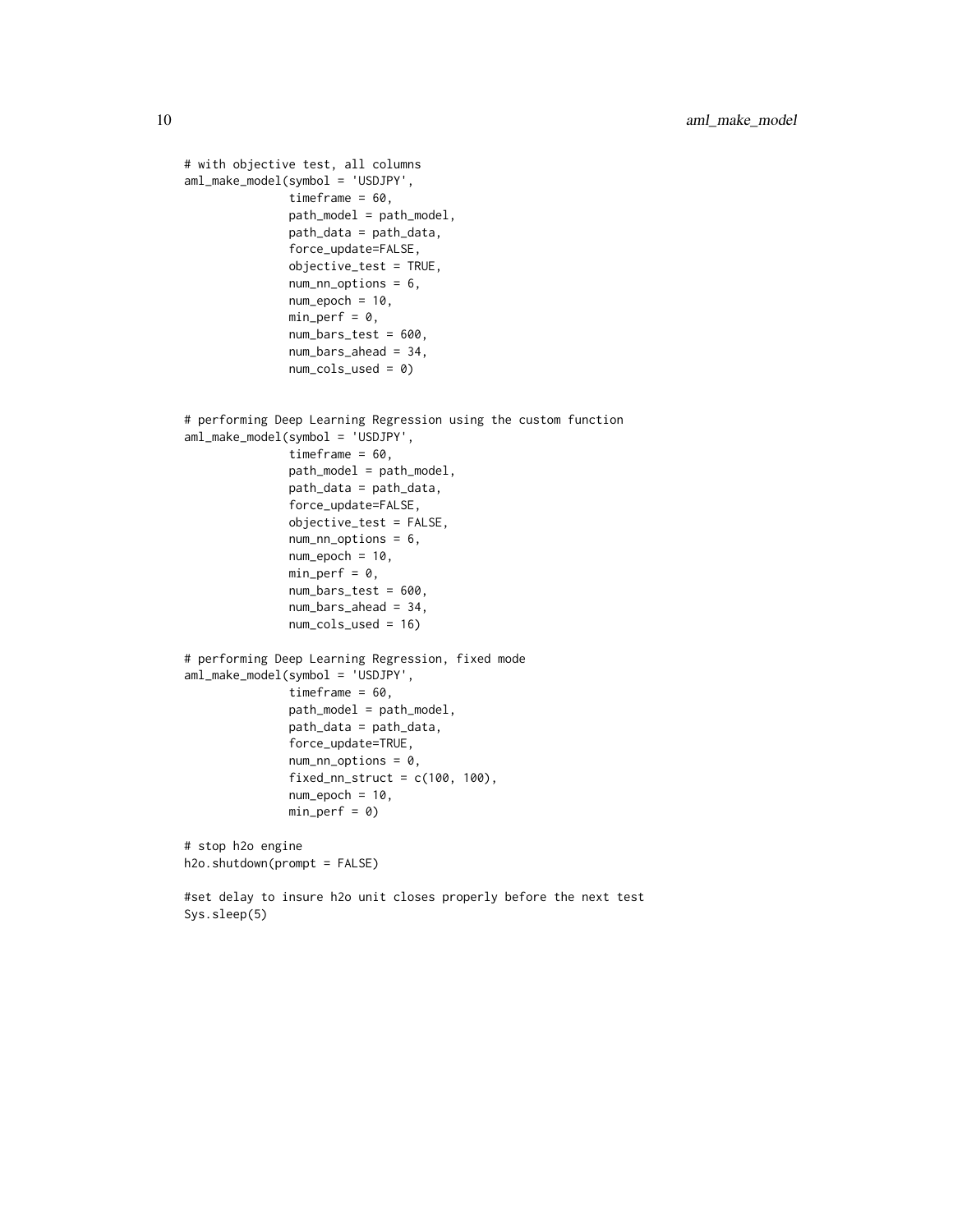<span id="page-10-0"></span>

# Description

Function is using the latest data from the financial assets indicator pattern and deep learning model. Prediction is a future price change for that asset

# [Stable]

# Usage

```
aml_score_data(symbol, timeframe, path_model, path_data, path_sbxm, path_sbxs)
```
# Arguments

| Character symbol of the asset for which the model shall predict                            |
|--------------------------------------------------------------------------------------------|
| Data timeframe e.g. 60 min                                                                 |
| Path where the models are be stored                                                        |
| Path where the aggregated historical data is stored, if exists in rds format               |
| Path to the sandbox where file with predicted price should be written (master<br>terminal) |
| Path to the sandbox where file with predicted price should be written (slave<br>terminal)  |
|                                                                                            |

# Details

Performs fresh data reading from the rds file

# Value

Function is writing file into Decision Support System folder, mainly file with price change prediction in pips

#### Author(s)

(C) 2020 Vladimir Zhbanko

# Examples

# test of function aml\_make\_model is duplicated here library(dplyr) library(readr)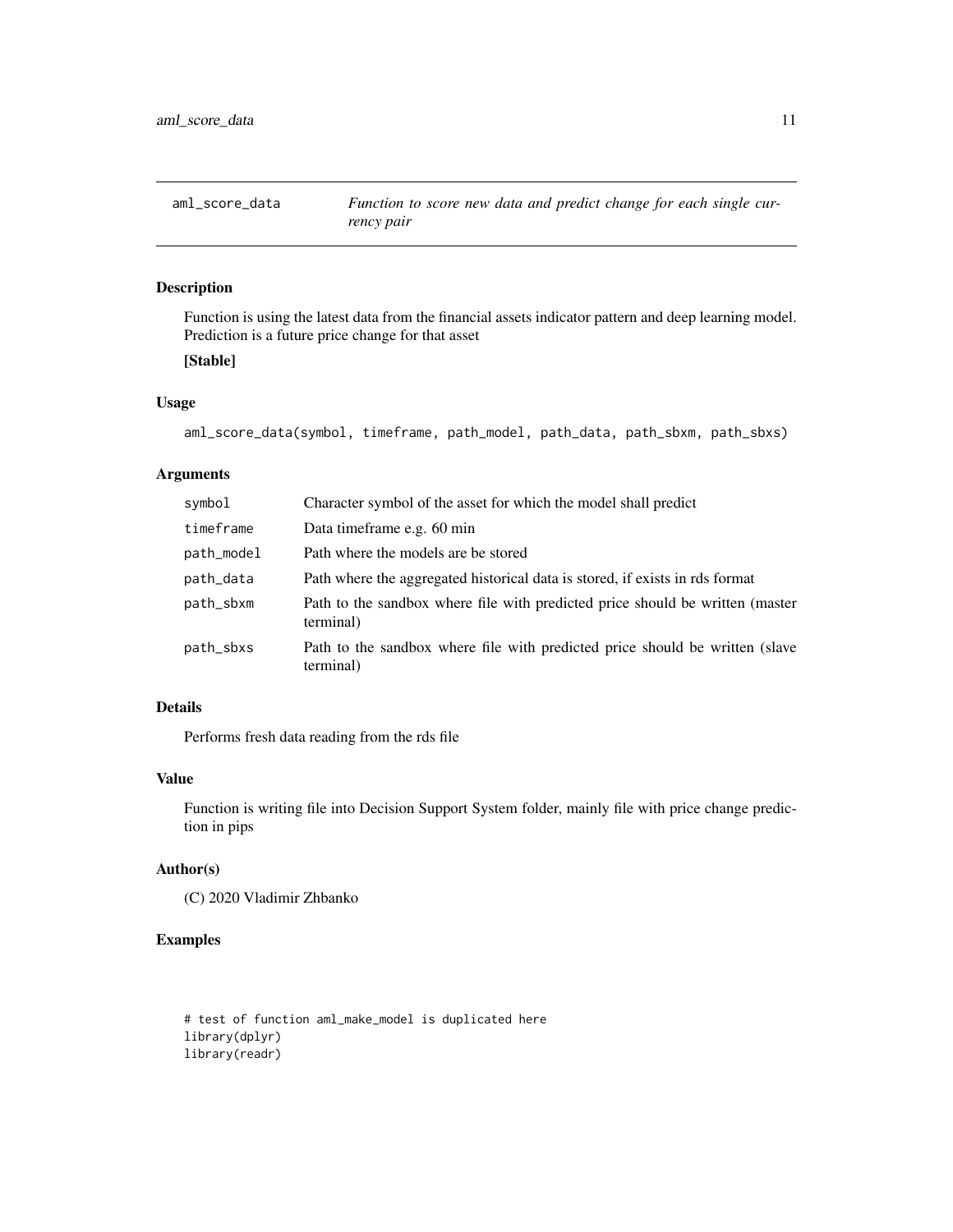```
library(lubridate)
library(h2o)
library(magrittr)
library(lazytrade)
path_model <- normalizePath(tempdir(),winslash = "/")
path_data <- normalizePath(tempdir(),winslash = "/")
ind = system.file("extdata", "AI_RSIADXUSDJPY60.csv",
                  package = "lazytrade") %>% read_csv(col_names = FALSE)
ind$X1 <- ymd_hms(ind$X1)
write_csv(ind, file.path(path_data, "AI_RSIADXUSDJPY60.csv"), col_names = FALSE)
# add tick data to the folder
tick = system.file("extdata", "TickSize_AI_RSIADX.csv",
                  package = "lazytrade") %>% read_csv(col_names = FALSE)
write_csv(tick, file.path(path_data, "TickSize_AI_RSIADX.csv"), col_names = FALSE)
# data transformation using the custom function for one symbol
aml_collect_data(indicator_dataset = ind,
                 symbol = 'USDJPY',
                 timeframe = 60,
                 path_data = path_data)
# start h2o engine (using all CPU's by default)
h2o.init(nthreads = 2)
# performing Deep Learning Regression using the custom function
aml_make_model(symbol = 'USDJPY',
               timeframe = 60,
               path_model = path_model,
               path_data = path_data,
               force_update=FALSE,
               num_nn_options = 2)
path_sbxm <- normalizePath(tempdir(),winslash = "/")
path_sbxs <- normalizePath(tempdir(),winslash = "/")
# score the latest data to generate predictions for one currency pair
aml_score_data(symbol = 'USDJPY',
               timeframe = 60,
               path_model = path_model,
               path_data = path_data,
               path_sbxm = path_sbxm,
               path_sbxs = path_sbxs)
```
# stop h2o engine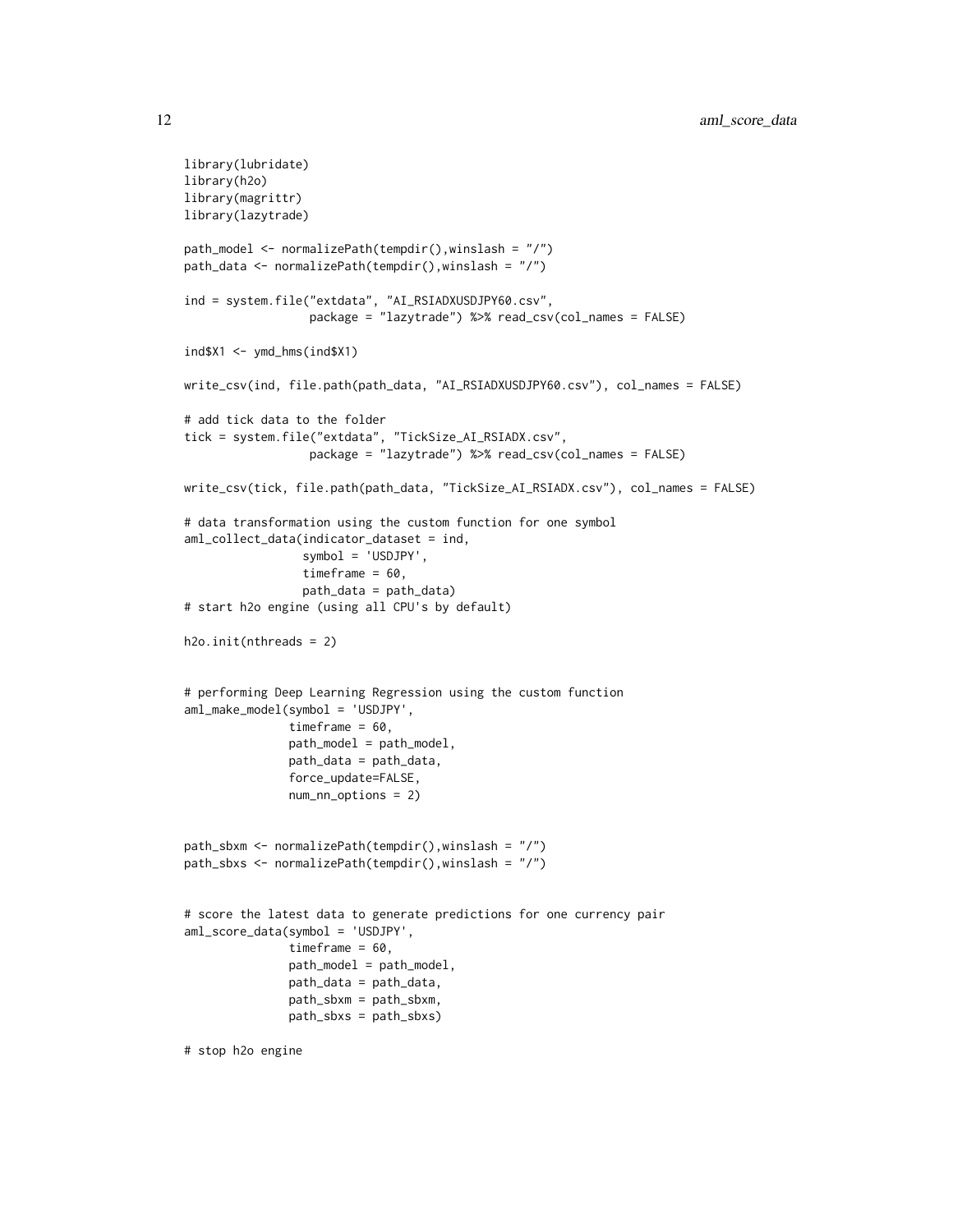# <span id="page-12-0"></span>aml\_simulation 13

```
h2o.shutdown(prompt = FALSE)
#set delay to insure h2o unit closes properly before the next test
Sys.sleep(5)
```
aml\_simulation *Function to simulate multiple input structures*

# Description

Function is designed to evaluate several different inputs.

#### [Experimental]

# Usage

```
aml_simulation(
  timeframe = 60,
 path_sim_input,
 path_sim_result,
 par_simulate1 = 10,
 par_simulate2 = 16,
  demo_mode = FALSE
)
```
# Arguments

| timeframe       | Integer, Data timeframe e.g. 60 min. This will be equal to 1 bar                                          |
|-----------------|-----------------------------------------------------------------------------------------------------------|
|                 | path_sim_input String, Path to the folder where csv files will be placed, typically AI_RSIADXAUDCAD60.csv |
| path_sim_result |                                                                                                           |
|                 | String, Path to the folder where all results from simulations shall be written                            |
| par_simulate1   | Integer, Parameter that can be used in simulation                                                         |
| par_simulate2   | Integer, Parameter that can be used in simulation                                                         |
| demo_mode       | Boolean, Simplify function test. When TRUE no simulation will be made                                     |

# Details

Function is using several other functions to perform sets of operations designed to test several inputs. Designed to validate model settings.

Update: New function structure to allow quicker simulation of parameters to find best performing input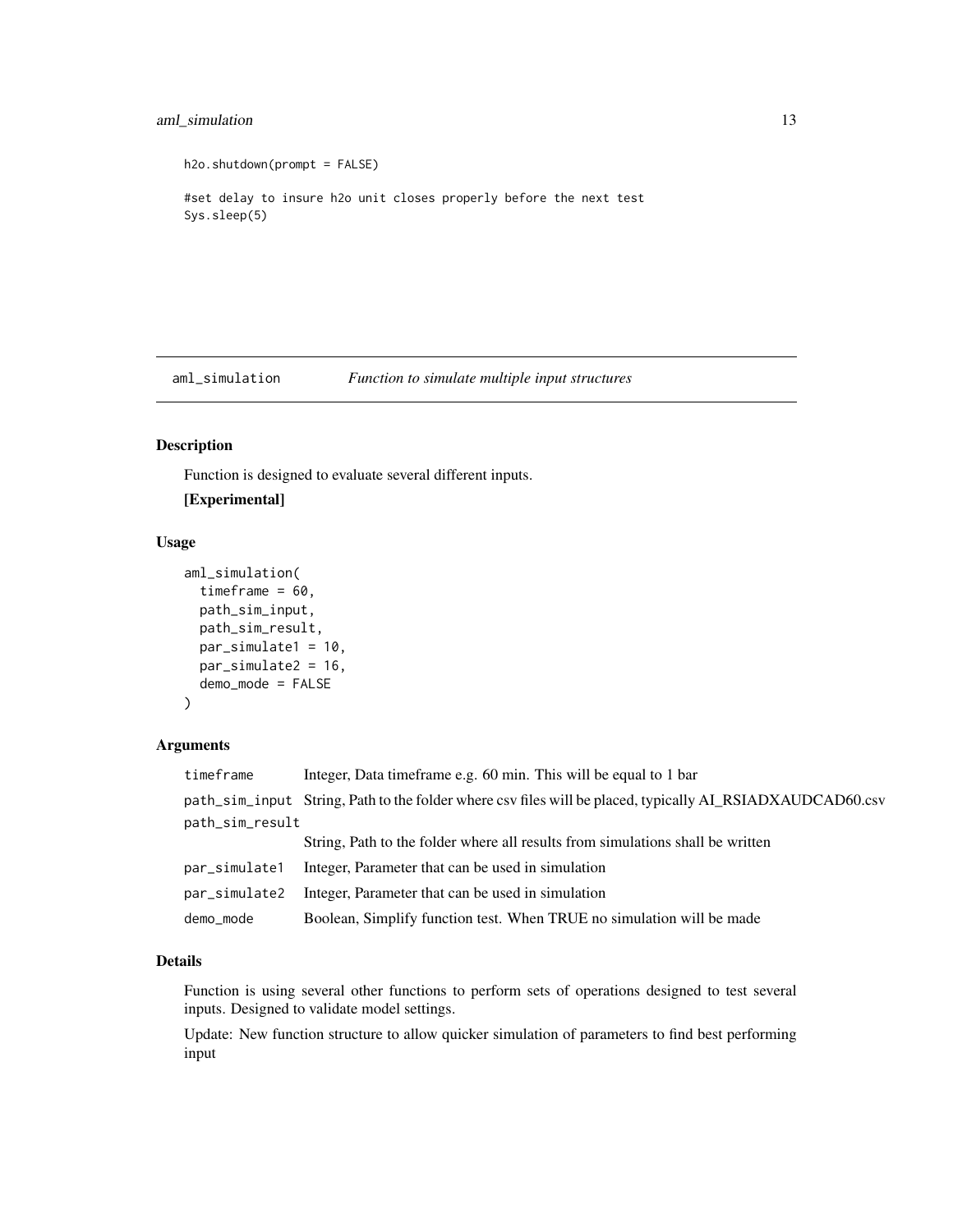# Value

Function is writing file into Decision Support System folders

#### Author(s)

(C) 2021 Vladimir Zhbanko

```
library(dplyr)
library(magrittr)
library(readr)
library(h2o)
library(lazytrade)
library(lubridate)
library(stats)
path_input <- normalizePath(tempdir(),winslash = "/")
path_sim_input <- file.path(path_input, "path_sim_input")
dir.create(path_sim_input)
path_sim_result <- file.path(path_input, "path_sim_result")
dir.create(path_sim_result)
file.copy(from = system.file("extdata", "AI_RSIADXCADCHF60.csv", package = "lazytrade"),
          to = file.path(path_sim_input, "AI_RSIADXCADCHF60.csv"), overwrite = TRUE)
file.copy(from = system.file("extdata", "AI_RSIADXEURNZD60.csv", package = "lazytrade"),
          to = file.path(path_sim_input, "AI_RSIADXEURNZD60.csv"), overwrite = TRUE)
# start h2o engine
h2o.init(nthreads = 2)
# simulation of different epoch values
aml_simulation(timeframe = 60,
               path_sim_input = path_sim_input,
               path_sim_result = path_sim_result,
               par_simulate1 = 10,
               par_simulate2 = 10,
               demo_mode = FALSE)
Sys.sleep(5)
# stop h2o engine
h2o.shutdown(prompt = FALSE)
#set delay to insure h2o unit closes properly before the next test
Sys.sleep(5)
```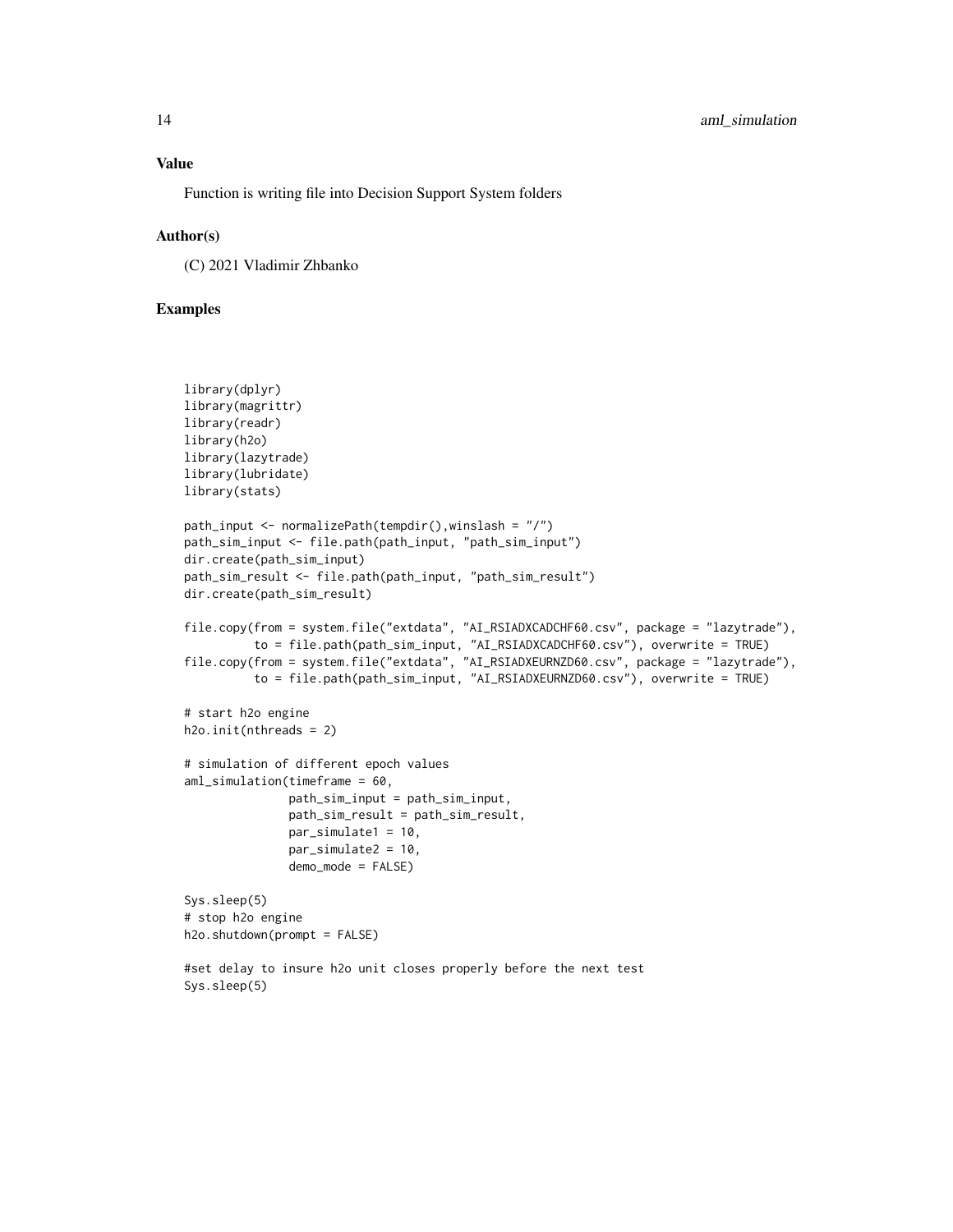<span id="page-14-0"></span>aml\_test\_model *Function to test the model and conditionally decide to update existing model for a single currency pair*

#### Description

Function is designed to test the trading decision generated by the Deep learning regression model. It is doing so by simulating trading strategy outcome. The outcome of this function will be also used to define best trigger to join into the trading opportunity

#### [Experimental]

# Usage

```
aml_test_model(
  symbol,
  num_bars,
  timeframe,
 path_model,
  path_data,
 path_sbxm = path_sbxm,
 path_sbxs = path_sbxs
)
```
#### Arguments

| symbol     | Character symbol of the asset for which to train the model                                                    |
|------------|---------------------------------------------------------------------------------------------------------------|
| num_bars   | Integer, Number of (rows) bars used to test the model                                                         |
| timeframe  | Integer, Data timeframe e.g. 60 min. This will be equal to 1 bar                                              |
| path_model | String, User path where the models are be stored                                                              |
| path_data  | String, User path where the aggregated historical data is stored, if exists in rds<br>format                  |
| path_sbxm  | String, User path to the sandbox where file with strategy test results should be<br>written (master terminal) |
| path_sbxs  | String, User path to the sandbox where file with strategy test results should be<br>written (slave terminal)  |

### Details

Function is reading price data and corresponding indicator. Starting from the trained model function will test the trading strategy using simplified trading approach. Trading approach will entail using the last available indicator data, predict the price change for every row, trade will be simulating by holding the asset for 3, 5, 10 and 34 hours. Several trigger points will be evaluated selecting the most optimal trading trigger. Function is writing most optimal decision into \*.csv file Such file will be used by the function aml\_make\_model.R to decide whether model must be updated...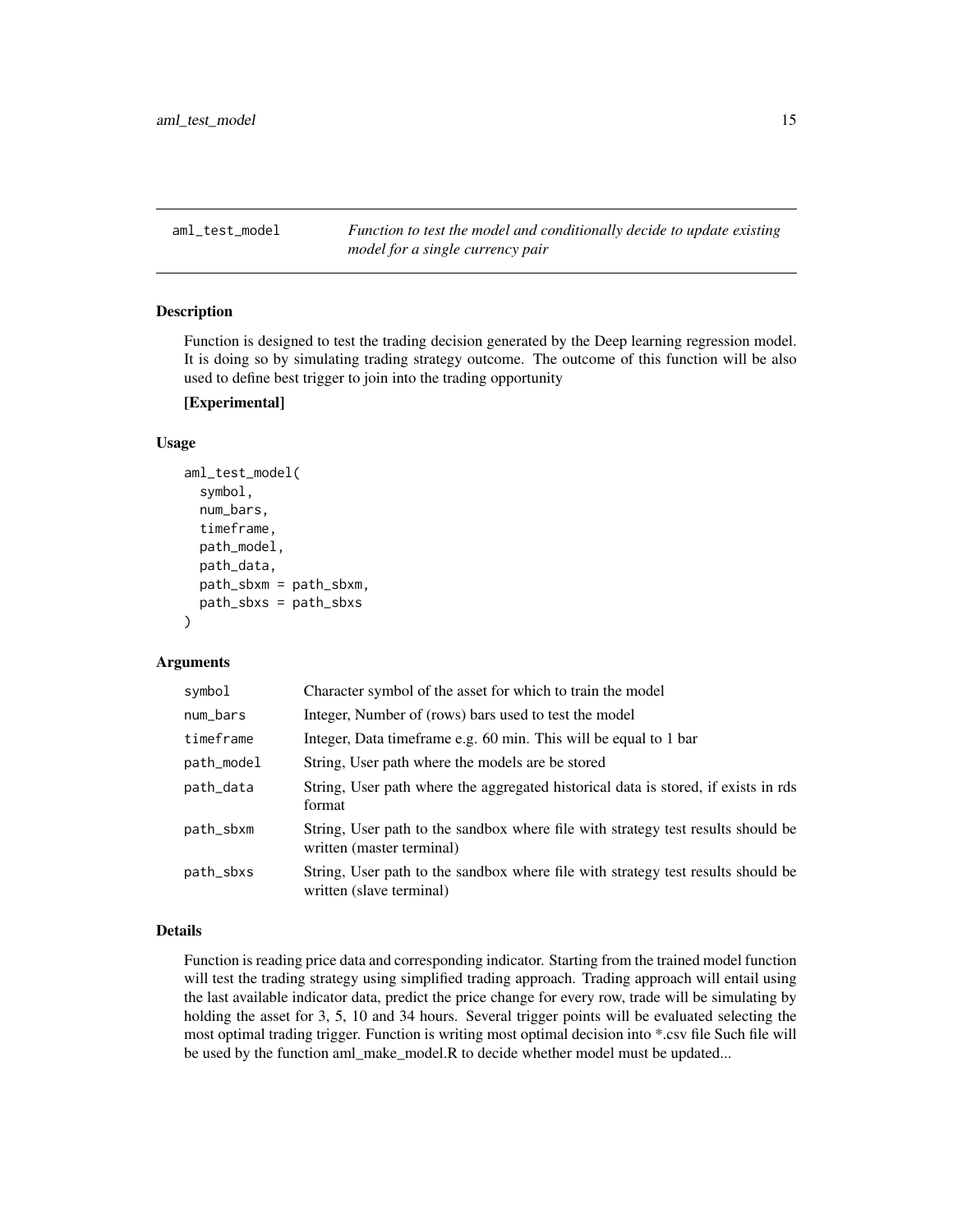Function is writing file into Decision Support System folders

#### Author(s)

(C) 2020, 2021 Vladimir Zhbanko

```
library(dplyr)
library(magrittr)
library(readr)
library(h2o)
library(lazytrade)
library(lubridate)
path_model <- normalizePath(tempdir(),winslash = "/")
path_data <- normalizePath(tempdir(),winslash = "/")
ind = system.file("extdata", "AI_RSIADXUSDJPY60.csv",
                  package = "lazytrade") %>% read_csv(col_names = FALSE)
ind$X1 < -ymd_hms(ind$X1)tick = system.file("extdata", "TickSize_AI_RSIADX.csv",
                  package = "lazytrade") %>% read_csv(col_names = FALSE)
write_csv(ind, file.path(path_data, "AI_RSIADXUSDJPY60.csv"), col_names = FALSE)
write_csv(tick, file.path(path_data, "TickSize_AI_RSIADX.csv"), col_names = FALSE)
# data transformation using the custom function for one symbol
aml_collect_data(indicator_dataset = ind,
                 symbol = 'USDJPY',
                 timeframe = 60,
                 path_data = path_data)
# start h2o engine
h2o.init(nthreads = 2)
# performing Deep Learning Regression using the custom function
aml_make_model(symbol = 'USDJPY',
               timeframe = 60,
               path_model = path_model,
               path_data = path_data,
               force_update=FALSE,
               num_nn_options = 3)
```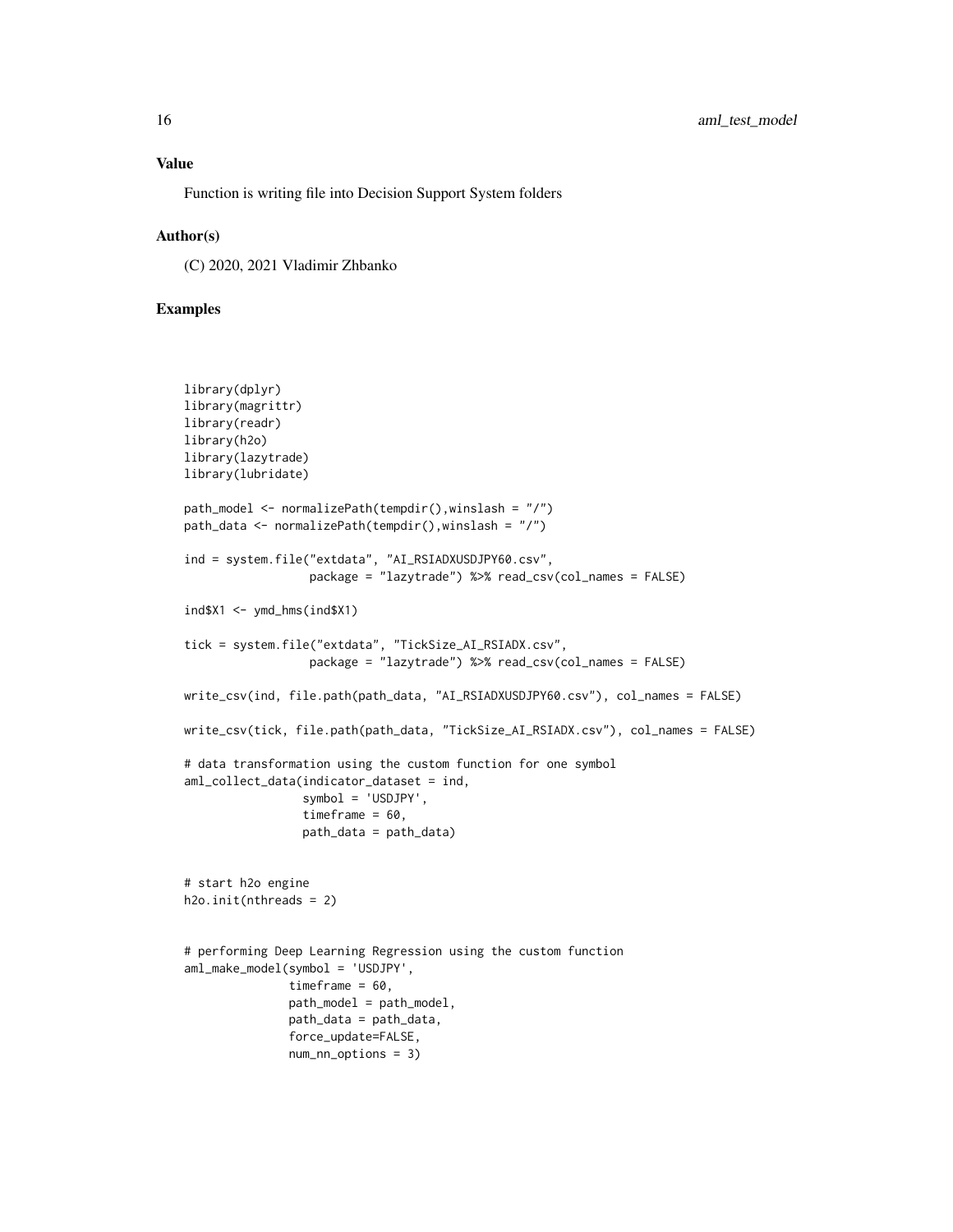```
path_sbxm <- normalizePath(tempdir(),winslash = "/")
path_sbxs <- normalizePath(tempdir(),winslash = "/")
# score the latest data to generate predictions for one currency pair
aml_score_data(symbol = 'USDJPY',
              timeframe = 60,
              path_model = path_model,
              path_data = path_data,
              path_sbxm = path_sbxm,
              path_sbxs = path_sbxs)
# test the results of predictions
aml_test_model(symbol = 'USDJPY',
              num\_bars = 600,timeframe = 60,
              path_model = path_model,
               path_data = path_data,
               path_sbxm = path_sbxm,
               path_sbxs = path_sbxs)
# stop h2o engine
h2o.shutdown(prompt = FALSE)
#set delay to insure h2o unit closes properly before the next test
Sys.sleep(5)
```
check\_if\_optimize *Function check\_if\_optimize.*

#### Description

Purpose of this function is to verify trading system functionality by analysing profit factor on the last trades. Whenever trading robot has profit factor value below certain limit function will write a file log indicating which trading systems need to be maintained.

Learn by example how to manipulate data

[Stable]

#### Usage

```
check_if_optimize(
  x,
  system_list,
  path_data,
```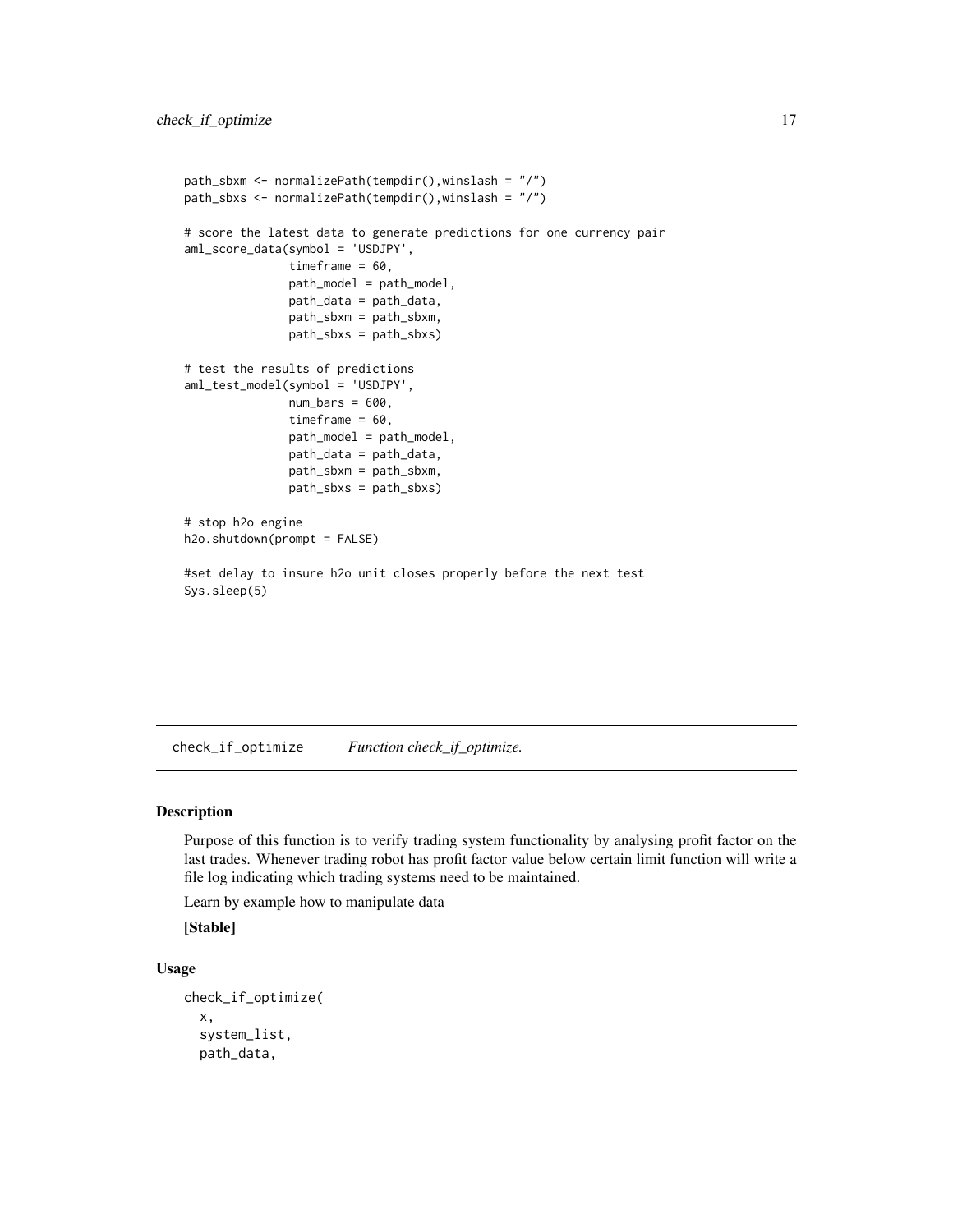```
num_trades_to_consider = 3,
 profit_factor_limit = 0.7,
 write_mode = FALSE
\mathcal{L}
```
#### Arguments

| x                      | • dataframe containing trading results                                                         |
|------------------------|------------------------------------------------------------------------------------------------|
| system_list            | • data frame containing a table with magic numbers used by robots. Stored in<br>file Setup.csv |
| path_data              | • string, path to the folder where optimization file should be written                         |
| num_trades_to_consider |                                                                                                |
|                        | • Number of trades to calculate profit factor                                                  |
| profit_factor_limit    |                                                                                                |
|                        | • Limit below which trading robot is considered not working properly                           |
| write_mode             | • When true function will write result to the file located in the temporary<br>directory       |

# Details

Whenever there will be not enough trades then empty file will be written to the destination

#### Value

function returns a dataframe with systems that should be optimized

# Author(s)

(C) 2019,2021 Vladimir Zhbanko

```
library(lazytrade)
library(magrittr)
library(dplyr)
library(readr)
library(lubridate)
path_data <- normalizePath(tempdir(),winslash = "/")
file.copy(from = system.file("extdata", "Setup.csv", package = "lazytrade"),
          to = file.path(path_data, "Setup.csv"), overwrite = TRUE)
system_list <- read_csv(file.path(path_data, "Setup.csv"))
data(profit_factorDF)
# without writing to the file
```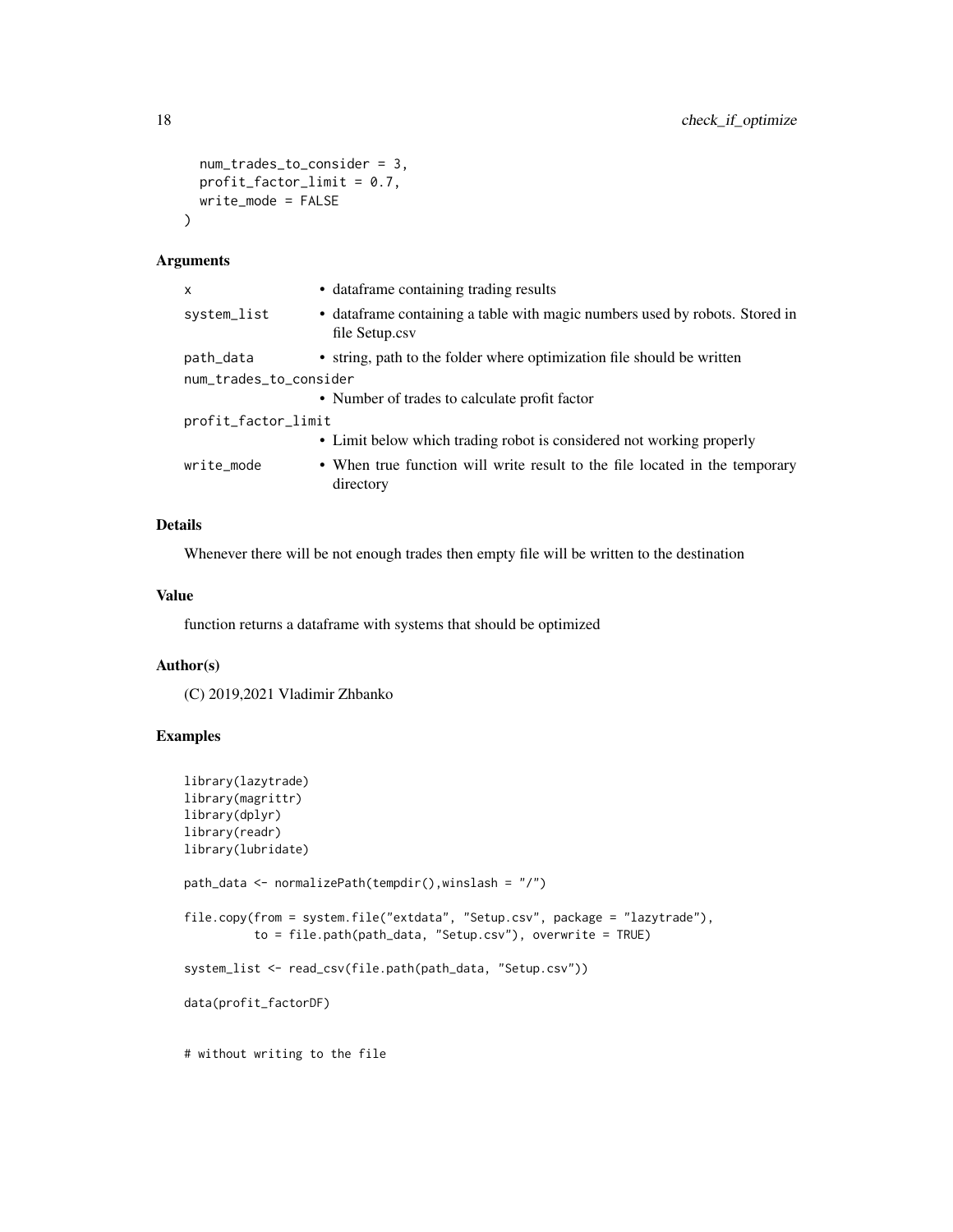```
check_if_optimize(x = profit_factorDF,
                 system_list = system_list,
                 path_data,
                  num_trades_to_consider = 3,
                  profit_factor_limit = 0.8,write_mode = TRUE)
```
create\_labelled\_data *Create labelled data*

#### Description

FUNCTION create\_labelled\_data. PURPOSE: function gets price data of every currency in each column. It is splitting this data by periods and transposes the data. Additionally function is capable to label the data based on the simple logic. Each row will be assigned into 2 categories based on the difference between beginning and end of the row elements Finally all data will be stacked on top and joined into the table

Learn by example how to manipulate data

#### [Superseded]

#### Usage

 $create\_labelled\_data(x, n = 50, type = "regression")$ 

#### Arguments

| x    | • data set containing a table where 1st column is a Time index and other<br>columns containing financial asset price values                                                                                                                |
|------|--------------------------------------------------------------------------------------------------------------------------------------------------------------------------------------------------------------------------------------------|
| n    | • number of rows we intend to split and transpose the data to                                                                                                                                                                              |
| type | • type of the label required. Can be either "classification" or "regression".<br>"classification" will return either "BU" or "BE", "regression" will return the<br>difference between first value and the last value in each row (in pips) |

# Details

see more info in the udemy course self-learning-trading-robot

# Value

function returns transposed data. One column called 'LABEL' indicate achieved value of the label. Transposed values from every column are stacked one to each other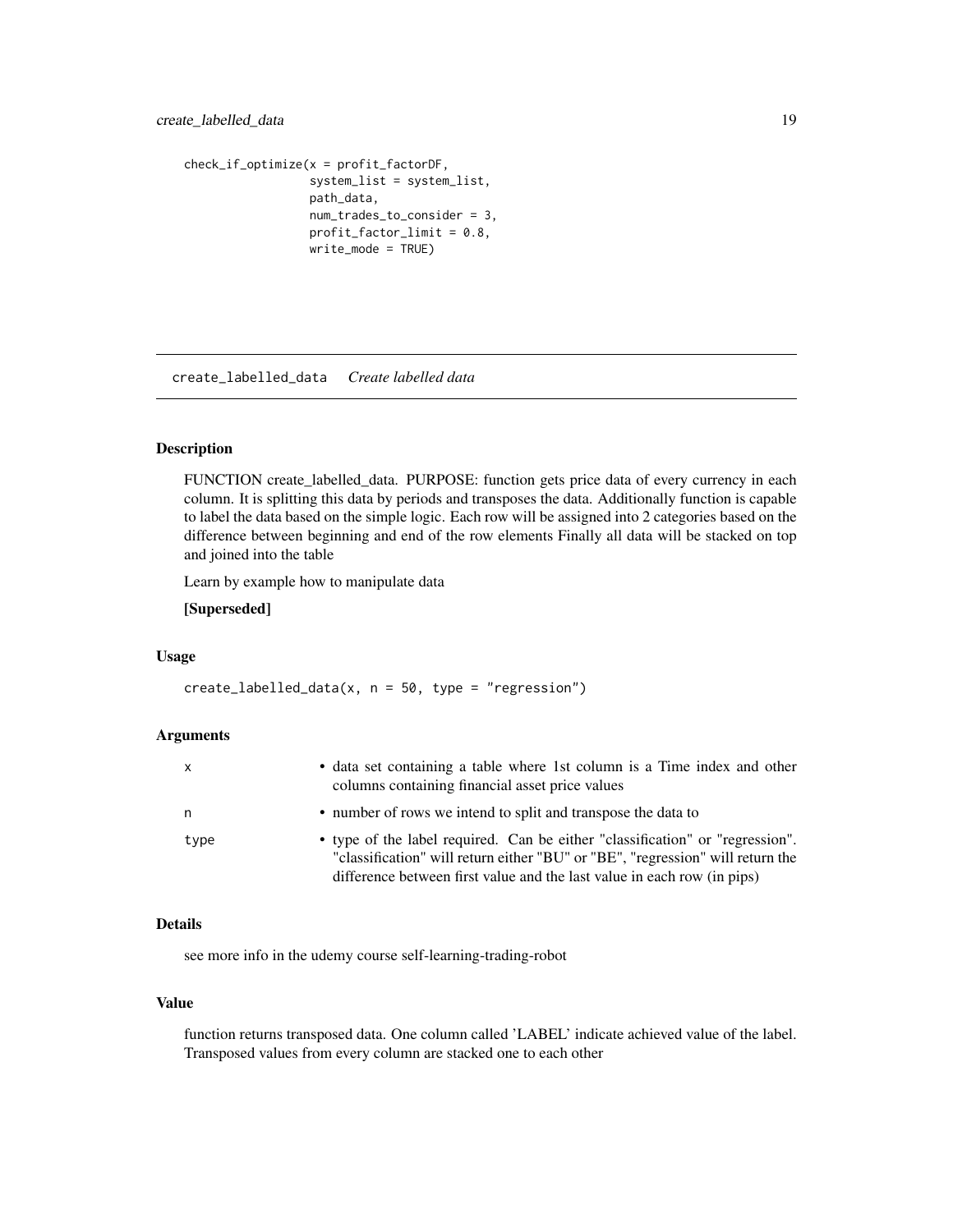# Examples

```
library(dplyr)
library(magrittr)
library(readr)
library(lazytrade)
# usind a sample data
data(price_dataset)
# price change as a label
create_labelled_data(x = price_dataset, n = 75, type = "regression")
# factors 'BU'/'BE' as a label
create\_labelled\_data(x = price\_dataset, n = 75, type = "classification")
```
create\_transposed\_data

*Create Transposed Data*

#### Description

PURPOSE: function gets indicator data in each column. Goal is to splitting this data into periods and transpose the data.

[Superseded]

#### Usage

create\_transposed\_data(x, n = 50)

#### **Arguments**

| $\mathsf{X}$ | • data set containing a table where 1st column is a Time index and other |
|--------------|--------------------------------------------------------------------------|
|              | columns containing financial asset indicator values                      |
| n,           | • number of rows we intend to split and transpose the data               |

#### Details

each column contains records of the indicator value of the assets every column will be split into chunks of n observations and transposed into rows this repeated for all the columns coming up with a matrix. Function works in combination with a function create\_labelled\_data

#### Value

function returns transposed data. Transposed values from every column are stacked one to each other

<span id="page-19-0"></span>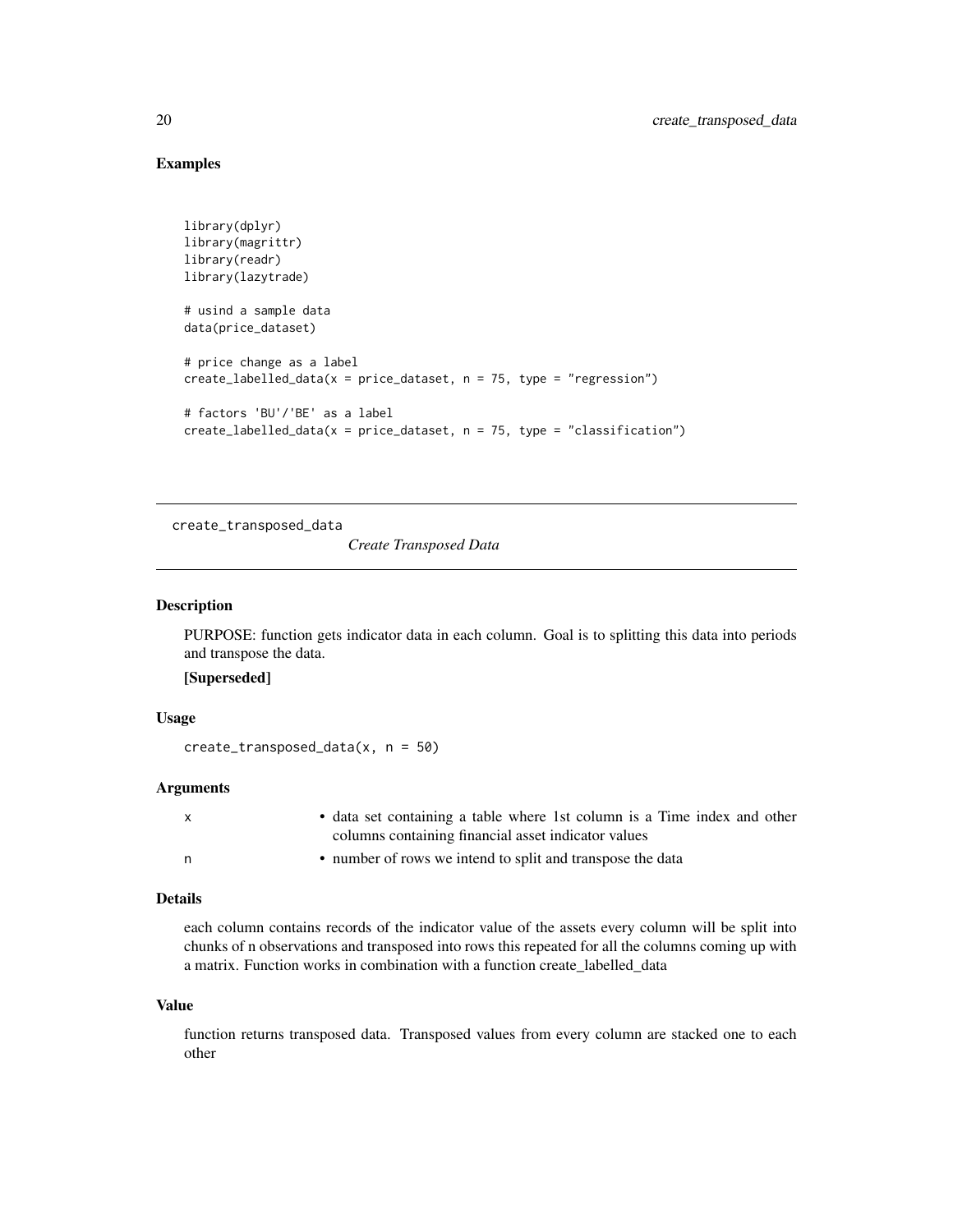<span id="page-20-0"></span>data\_trades 21

# Examples

```
library(dplyr)
library(magrittr)
library(lazytrade)
```
# usind a sample data data(indicator\_dataset)

```
create_transposed_data(indicator_dataset, n = 75)
```
#### data\_trades *Table with Trade results samples*

#### Description

Table with Trade results samples

#### Usage

data\_trades

# Format

A dataframe with several columns

MagicNumber Unique identifiers of the Trading Robots

TicketNumber Ticket Number of closed position

OrderStartTime Date and Time when order started

OrderCloseTime Date and Time when order closed

Profit Monetary result of the trade

Symbol Symbol of the Asset e.g. EURUSD

OrderType Order Type 0 - buy, 1 - sell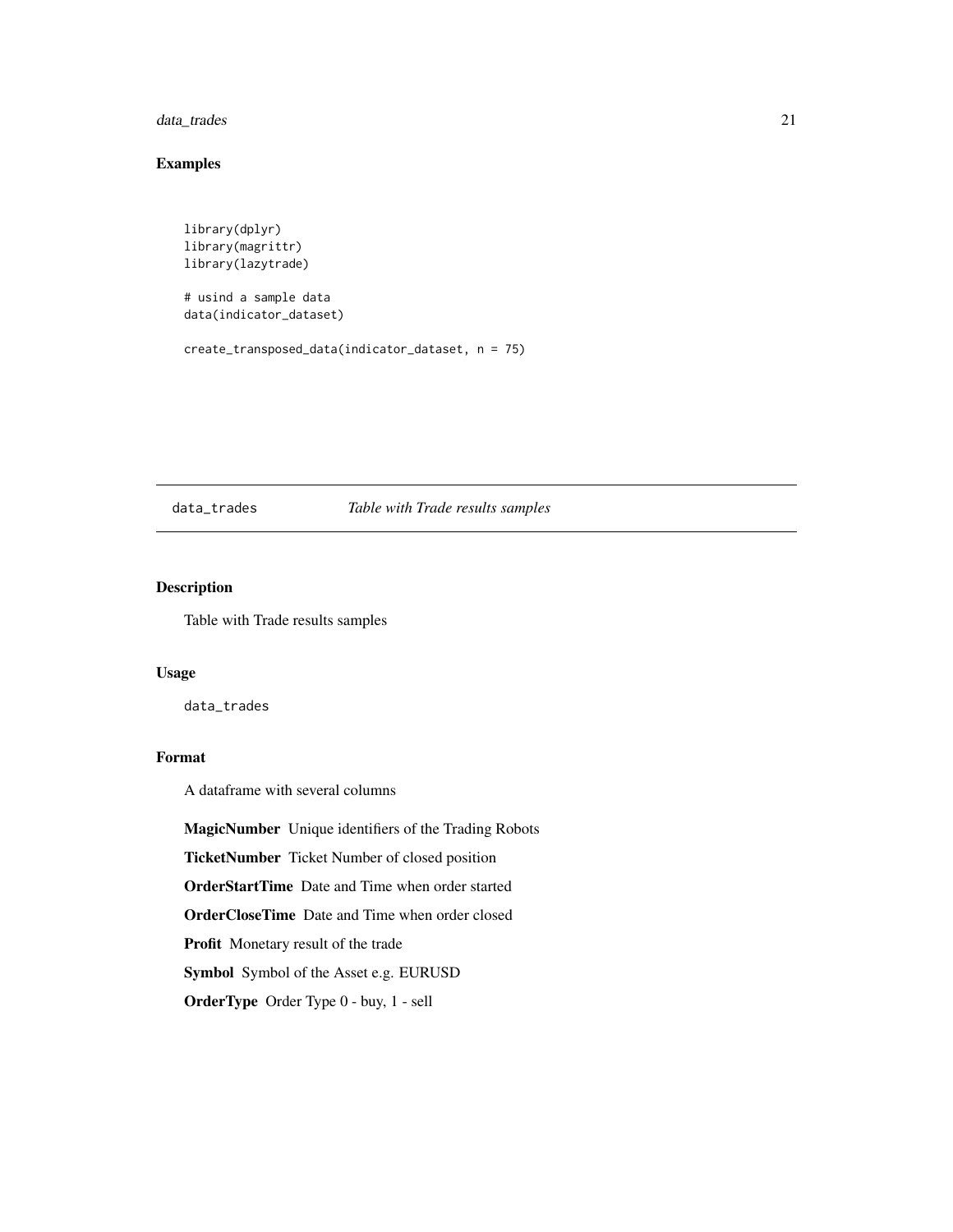<span id="page-21-0"></span>

#### **Description**

Cryptography facility [Stable]

#### Usage

decrypt\_mykeys(path\_encrypted\_content, path\_private\_key)

#### Arguments

path\_encrypted\_content

• path to the encrypted content of the API key

path\_private\_key

• path to the private RSA key, should be without password

# Details

It is possible to generate private/public key pair using R-Studio Project Options Menu. Alternatively possible to use 'openssl' R package

#### Value

• a string with decrypted key

```
library(dplyr)
library(magrittr)
library(openssl)
library(readr)
path_ssh <- normalizePath(tempdir(),winslash = "/")
rsa_keygen() %>% write_pem(path = file.path(path_ssh, 'id_api'))
# extract and write your public key
read_key(file = file.path(path_ssh, 'id_api'), password = "") %>%
`[[`("pubkey") %>% write_pem(path = file.path(path_ssh, 'id_api.pub'))
path_private_key <- file.path(path_ssh, "id_api")
path_public_key <- file.path(path_ssh, "id_api.pub")
#encrypting string 'my_key'...
encrypt_api_key(api_key = 'my_key', enc_name = 'api_key.enc.rds',path_ssh = path_ssh)
#encrypted content
```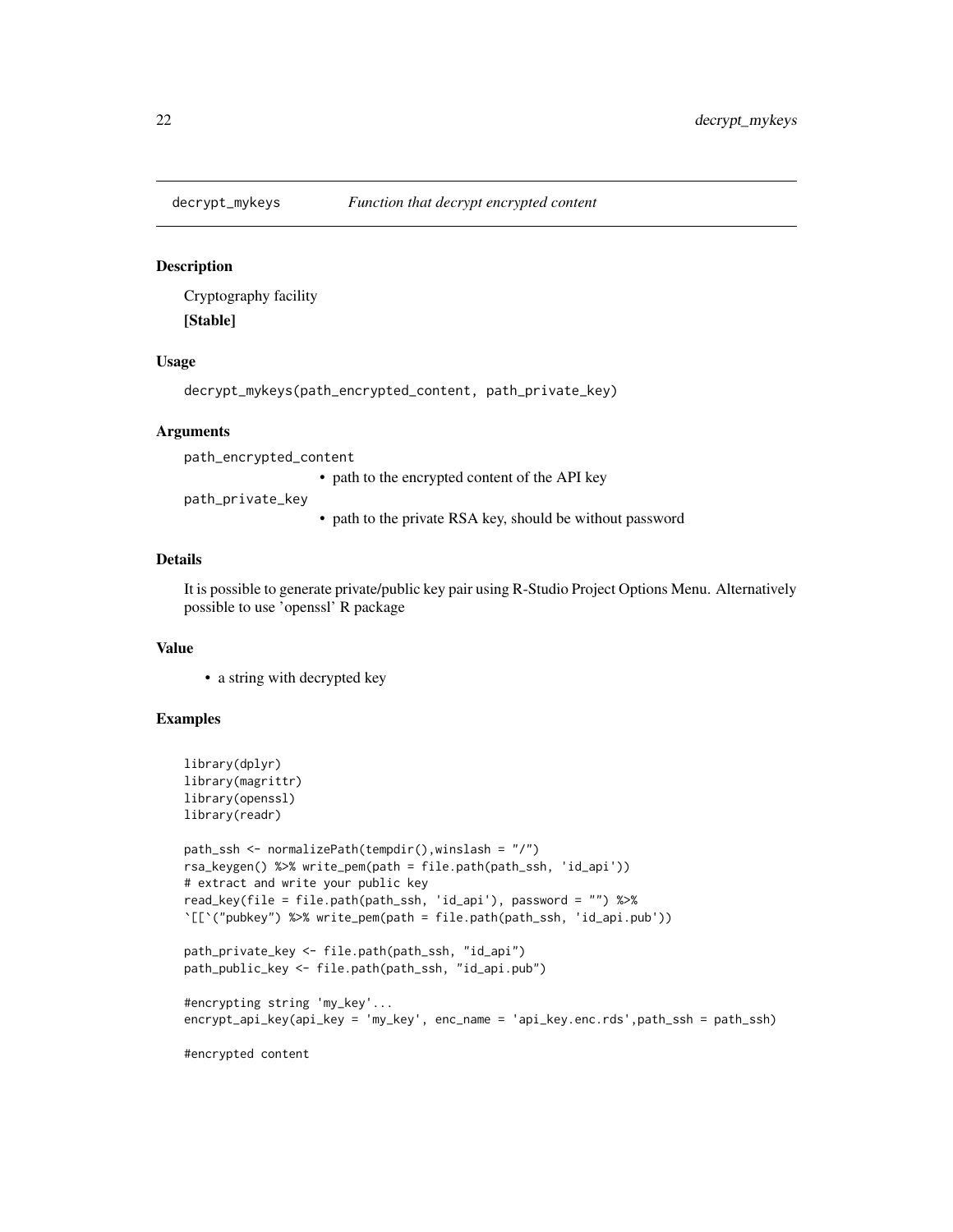#### <span id="page-22-0"></span> $DFR$  23

```
out <- read_rds(file.path(path_ssh, "api_key.enc.rds"))
```

```
# Consumer API keys
ConsumerAPIkeys <- decrypt_mykeys(path_encrypted_content = file.path(path_ssh,
                                  'api_key.enc.rds'),
                                  path_private_key = path_private_key)
```
#### DFR *Table with predicted price change*

# Description

Table with predicted price change

# Usage

DFR

# Format

A dataframe with one column

"MagicNumber.x Unique identifiers of the Trading Robots from Trade Log TicketNumber Ticket Number of closed position OrderStartTime Date and Time when order started OrderCloseTime Date and Time when order closed Profit Monetary result of the trade Symbol Symbol of the Asset e.g. EURUSD OrderType Order Type 0 - buy, 1 - sell "CUMSUM\_PNL Cumulative sum of Profit and Loss

dlog *Create log difference distribution*

# Description

Calculate log distribution and calculate difference within rows [Stable]

#### Usage

dlog(x)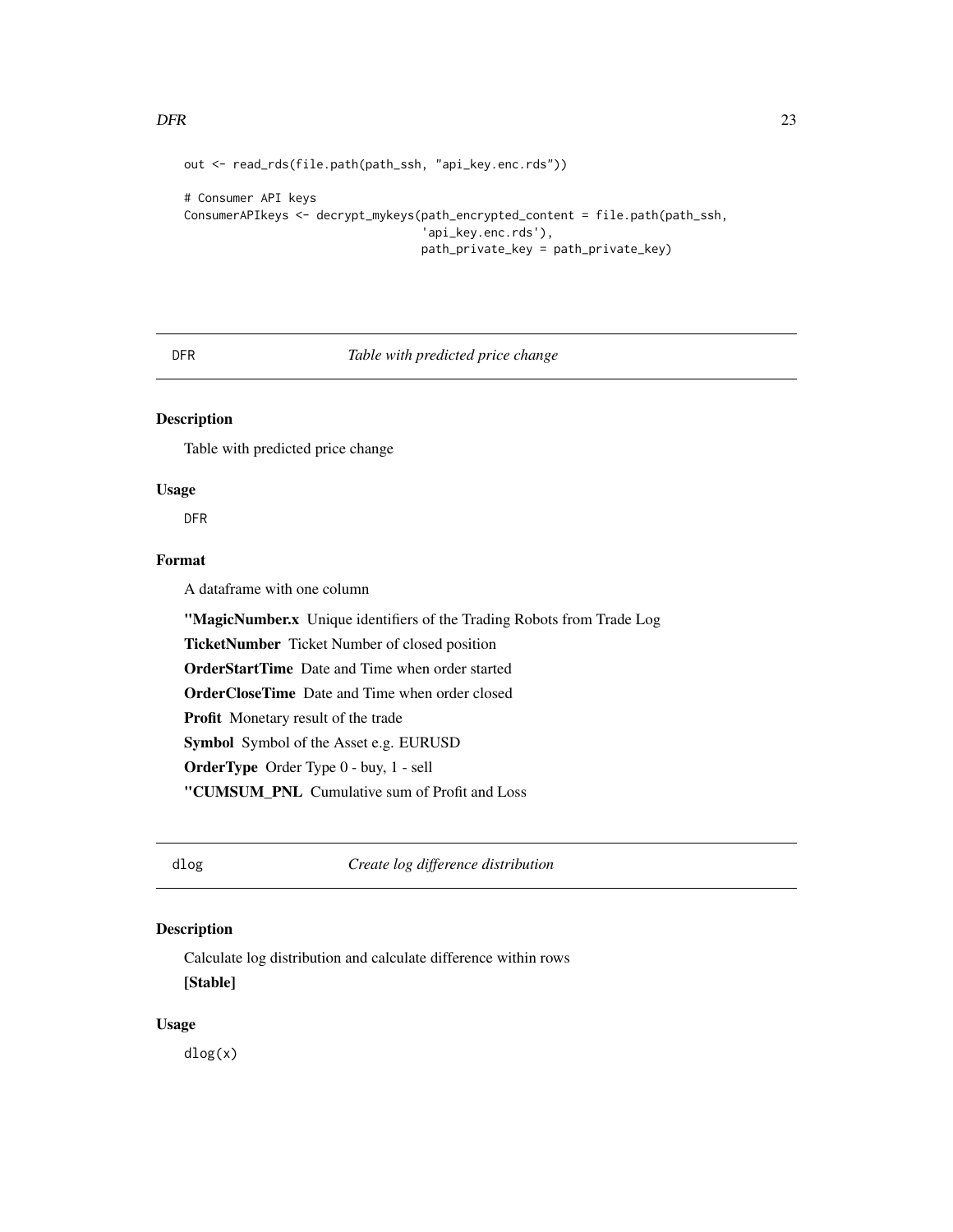# Arguments

x • matrix with one or more column

# Value

• dataframe

#### Examples

```
library(magrittr)
library(lazytrade)
m <- seq(1:1000) %>% as.matrix(10) %>% dlog()
```
encrypt\_api\_key *Encrypt api keys*

### Description

Provide easy interface to encrypt the api key. In order to use function simply provide a string with an API key. In addition provide the path to the .ssh folder and names of the private and public keys [Stable]

# Usage

```
encrypt_api_key(
  api_key,
 enc_name = "api_key.enc.rds",
 path_ssh = "path_ssh",
 file_rsa = "id_api",
  file_rsa_pub = "id_api.pub"
)
```
# Arguments

| api_key      | String with API key                                                                            |
|--------------|------------------------------------------------------------------------------------------------|
| enc_name     | String with a name of the file with encrypted key. Default name is 'api_key.enc.rds'           |
| path_ssh     | String with path to the file with rsa keys. Same place will be used to store<br>encrypted data |
| file_rsa     | String with a name of the file with a private key. Default name is 'id api'                    |
| file_rsa_pub | String with a name of the file with a public key. Default name is 'id_api.pub'                 |

# Details

Make sure to clean the history of the R session

<span id="page-23-0"></span>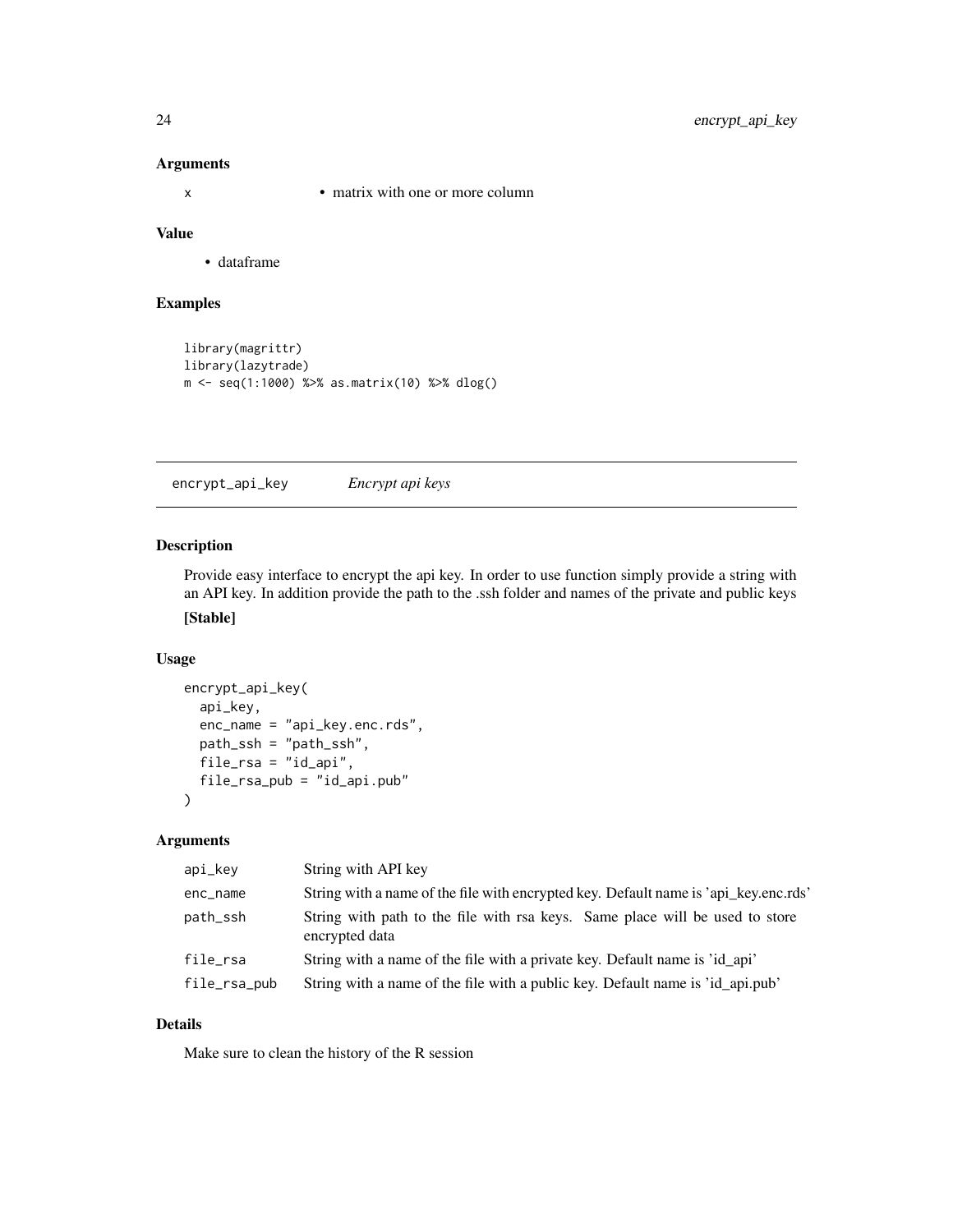# <span id="page-24-0"></span>EURUSDM15X75 25

# Value

Writes a file with encrypted key

#### References

for more info on how to use RSA cryptography in R check my course https://www.udemy.com/course/keepyour-secrets-under-control/?referralCode=5B78D58E7C06AFFD80AE

#### Examples

```
library(openssl)
library(magrittr)
library(readr)
path_ssh <- normalizePath(tempdir(),winslash = "/")
rsa_keygen() %>% write_pem(path = file.path(path_ssh, 'id_api'))
# extract and write your public key
read_key(file = file.path(path_ssh, 'id_api'), password = "") %>%
`[[`("pubkey") %>% write_pem(path = file.path(path_ssh, 'id_api.pub'))
path_private_key <- file.path(path_ssh, "id_api")
path_public_key <- file.path(path_ssh, "id_api.pub")
#encrypting string 'my_key'...
encrypt_api_key(api_key = 'my_key', enc_name = 'api_key.enc.rds',path_ssh = path_ssh)
out <- read_rds(file.path(path_ssh, "api_key.enc.rds"))
# decrypting the password using public data list and private key
api_key <- decrypt_envelope(out$data,
                            out$iv,
                            out$session,
                            path_private_key, password = "") %>%
           unserialize()
# outcome of the encryption will be a string 'my_key'
```
EURUSDM15X75 *Table with indicator and price change dataset*

#### Description

Table with indicator and price change dataset

#### Usage

EURUSDM15X75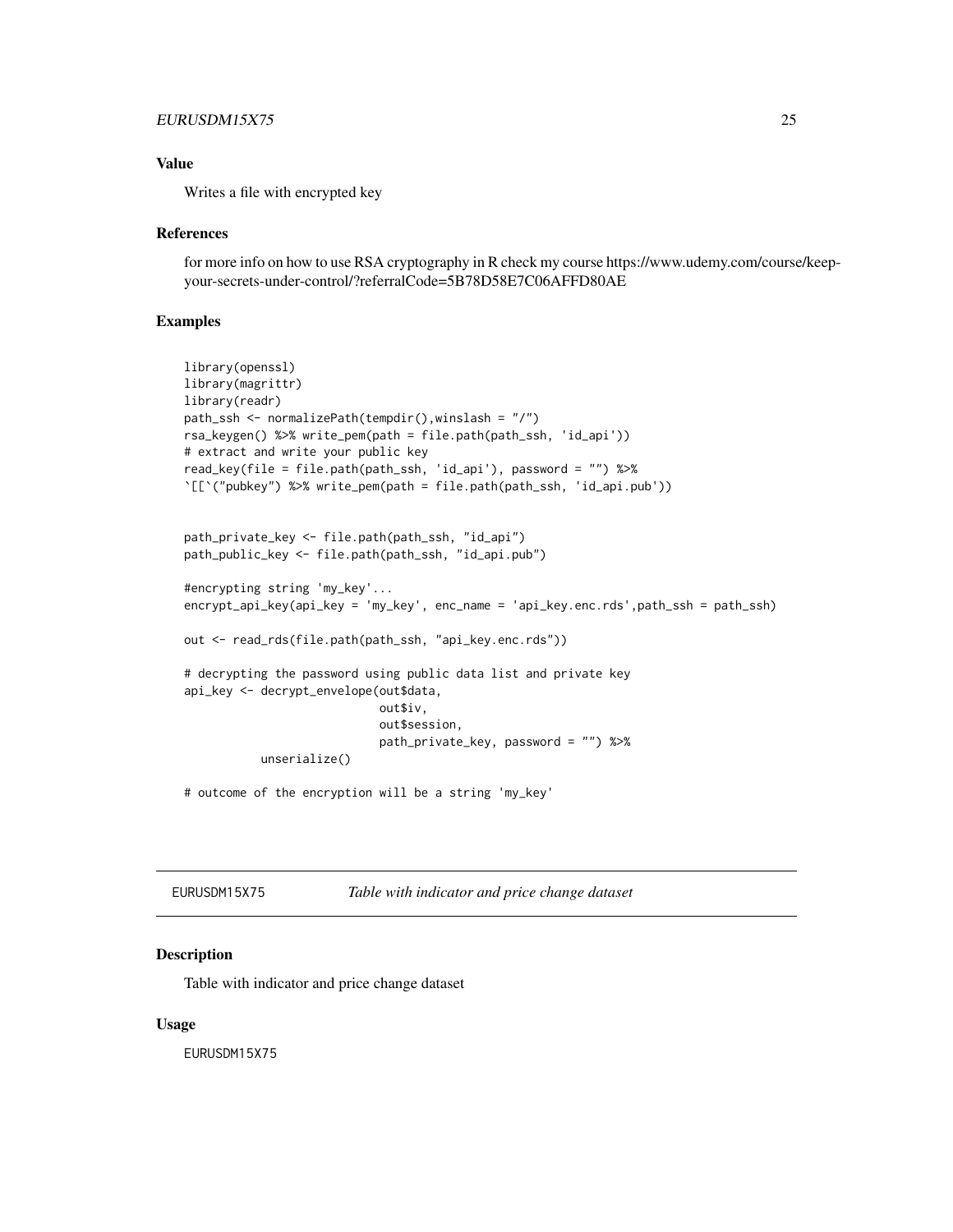# <span id="page-25-0"></span>Format

A dataframe with several columns

LABEL future price change

X1-X75 Values of the macd indicator

evaluate\_macroeconomic\_event

*Function used to evaluate market type situation by reading the file with Macroeconomic Events and writing a trigger to the trading robot*

# Description

Function is reading the content of the file 01\_MacroeconomicEvent.csv. Content of the file can be either 1 or 0. 1 - when Macro Economic event is present, 0 - when it's not. Function will also read magic number of the trading robots. This is indicated in the file 'Setup.csv'. Final outcome of the function is the series of files written to the destination directories. These files will either enable or disable opening of new positions in the trading robots

# [Stable]

#### Usage

```
evaluate_macroeconomic_event(
  setup_file_path,
  setup_file_name = "Setup.csv",
  macro_event_path,
  macro_file_name = "01_MacroeconomicEvent.csv",
 path_T1,
 path_T3
)
```
#### Arguments

| setup_file_path  |                                                                    |  |  |
|------------------|--------------------------------------------------------------------|--|--|
|                  | string, path to the folder with Setup.csv file                     |  |  |
| setup_file_name  |                                                                    |  |  |
|                  | string, name of the file 'Setup.csv'                               |  |  |
| macro_event_path |                                                                    |  |  |
|                  | string, path to the folder with a file '01_MacroeconomicEvent.csv' |  |  |
| macro_file_name  |                                                                    |  |  |
|                  | string, name of the file '01_MacroeconomicEvent.csv'               |  |  |
| path_T1          | Path of the Terminal 1                                             |  |  |
| path_T3          | Path of the Terminal 3                                             |  |  |
|                  |                                                                    |  |  |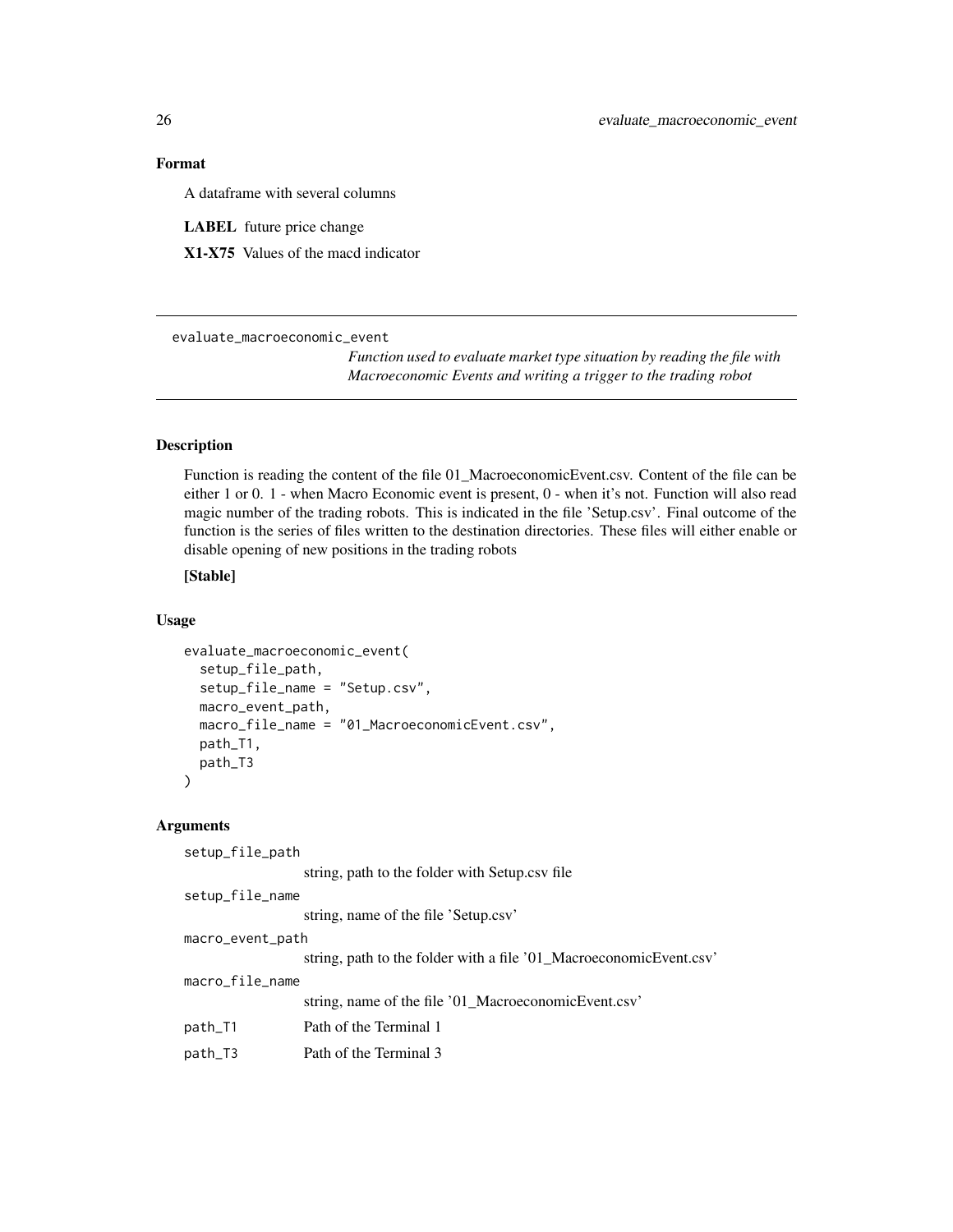# <span id="page-26-0"></span>Details

This function is used exclusively with Market Type recognition system.

Final evaluation will consist in writing a dedicated file with a simple information:

When Macro economic even is not present:

"Magic","IsEnabled" 8139125,1

or, when Macro economic event is present:

"Magic","IsEnabled" 8139125,0

# Value

Function will write files indicating to enable or disable trading systems to open new orders

# Examples

```
# evaluate data on macroeconomic event (required to start trading)
library(dplyr)
library(readr)
library(lazytrade)
dir <- normalizePath(tempdir(),winslash = "/")
evaluate_macroeconomic_event(setup_file_path = system.file('extdata', package = "lazytrade"),
                             setup_file_name = "Setup.csv",
                        macro_event_path = system.file('extdata', package = "lazytrade"),
                             macro_file_name = "01_MacroeconomicEvent.csv",
                             path_T1 = dir, path_T3 = dir)
```
get\_profit\_factorDF *Function that returns the profit factors of the systems in a form of a DataFrame*

#### Description

Calculation of profit factor using dplyr verbs

[Superseded]

#### Usage

get\_profit\_factorDF(x, num\_orders)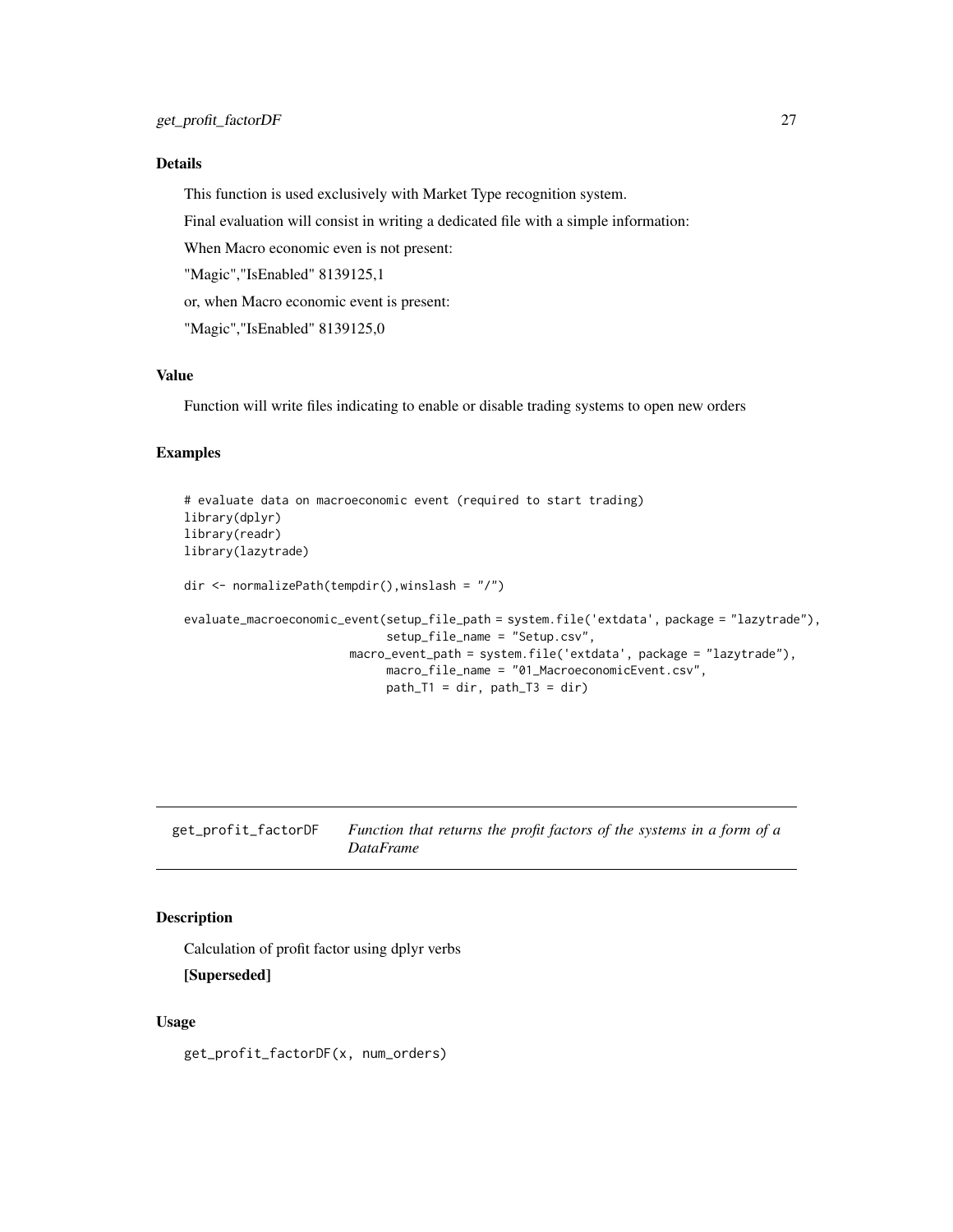# <span id="page-27-0"></span>Arguments

| X          | • data frame with orders. Note x must contain MagicNumber and Profit<br>columns! |  |  |
|------------|----------------------------------------------------------------------------------|--|--|
| num_orders | • desired number of orders to base profit factor calculation                     |  |  |

# Value

• Function returns dataframe with column PrFact with calculated profit factor value for each trading robot

# Examples

```
library(lazytrade)
library(dplyr)
library(magrittr)
data(profit_factorDF)
get_profit_factorDF(x = profit_factorDF,
                    num_orders = 10)
```
import\_data *Import Data file with Trade Logs to R.*

# Description

Function is capable to import file with executed trades log. Files do not have column headers hence function will take care to name columns as well as to perform relevant cleansing

# [Stable]

# Usage

```
import_data(path_sbxm, trade_log_file)
```
# Arguments

| path_sbxm      | • String, Path to the sandbox with the log file where the file with data is<br>written |
|----------------|----------------------------------------------------------------------------------------|
| trade_log_file | • String, File name where the order results are written                                |

#### Value

Function will return the dataframe with trade data and automatically set proper column types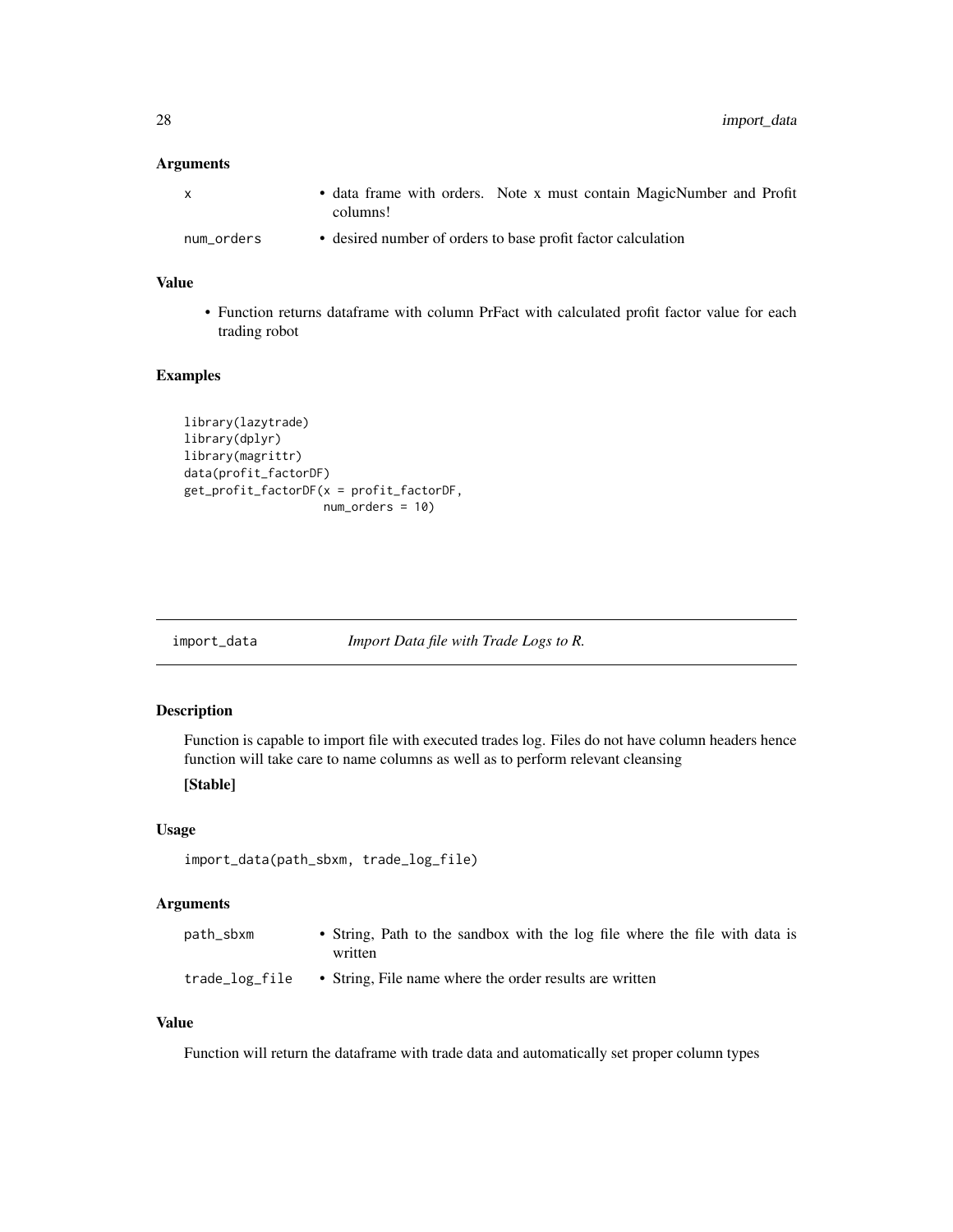```
indicator_dataset 29
```
# Author(s)

(C) 2019, 2020 Vladimir Zhbanko

# Examples

```
library(lazytrade)
library(dplyr)
library(readr)
library(lubridate)
path_sbxm <- normalizePath(tempdir(),winslash = "/")
file.copy(from = system.file("extdata", "OrdersResultsT1.csv", package = "lazytrade"),
          to = file.path(path_sbxm, "OrdersResultsT1.csv"), overwrite = TRUE)
DFT1 <- import_data(path_sbxm = path_sbxm,
                    trade_log_file = "OrdersResultsT1.csv")
```
indicator\_dataset *Table with indicator dataset*

# Description

Table with indicator dataset

#### Usage

indicator\_dataset

#### Format

A dataframe with several columns

X1 Date and time of the indicator sample

X2-X29 Values of the assets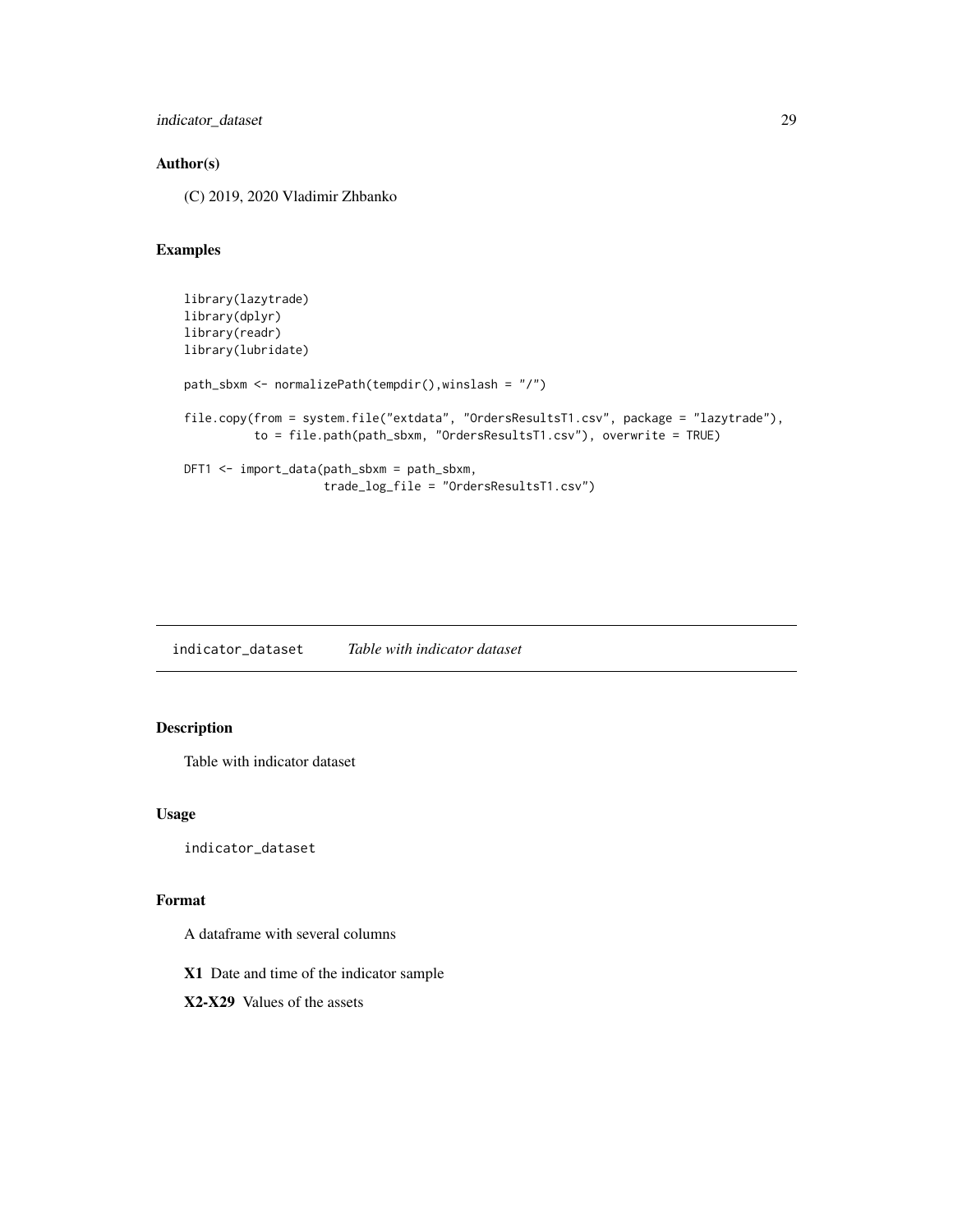<span id="page-29-0"></span>

#### **Description**

Table with indicator only used to train model, 128 col 1646 rows

#### Usage

macd\_100

### Format

A dataframe with several columns

EURUSD Values of the macd indicator GBPUSD Values of the macd indicator AUDUSD Values of the macd indicator NZDUSD Values of the macd indicator USDCAD Values of the macd indicator USDCHF Values of the macd indicator USDJPY Values of the macd indicator EURGBP Values of the macd indicator EURJPY Values of the macd indicator EURCHF Values of the macd indicator EURNZD Values of the macd indicator EURCAD Values of the macd indicator EURAUD Values of the macd indicator GBPAUD Values of the macd indicator GBPCAD Values of the macd indicator GBPCHF Values of the macd indicator GBPJPY Values of the macd indicator GBPNZD Values of the macd indicator AUDCAD Values of the macd indicator AUDCHF Values of the macd indicator AUDJPY Values of the macd indicator AUDNZD Values of the macd indicator CADJPY Values of the macd indicator CHFJPY Values of the macd indicator NZDJPY Values of the macd indicator NZDCAD Values of the macd indicator NZDCHF Values of the macd indicator CADCHF Values of the macd indicator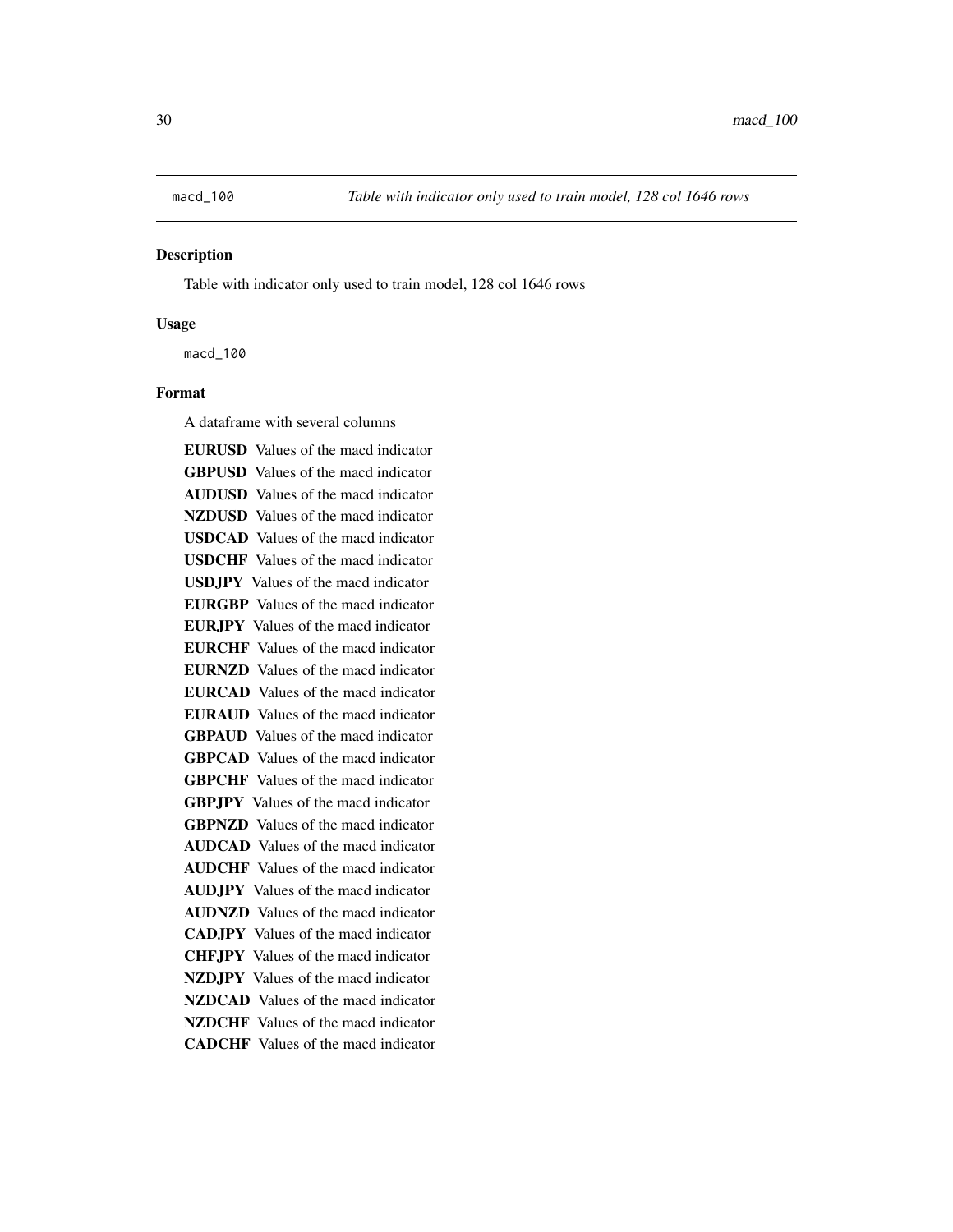<span id="page-30-0"></span>

# Description

Table with one column indicator dataset

# Usage

macd\_df

# Format

A dataframe with one column

CADCHF Indicator values of the asset

macd\_ML60M *Table with indicator and market type category used to train model*

# Description

Table with indicator and market type category used to train model

# Usage

macd\_ML60M

# Format

A dataframe with several columns

X1-X64 Values of the macd indicator

M\_T Category of Market Type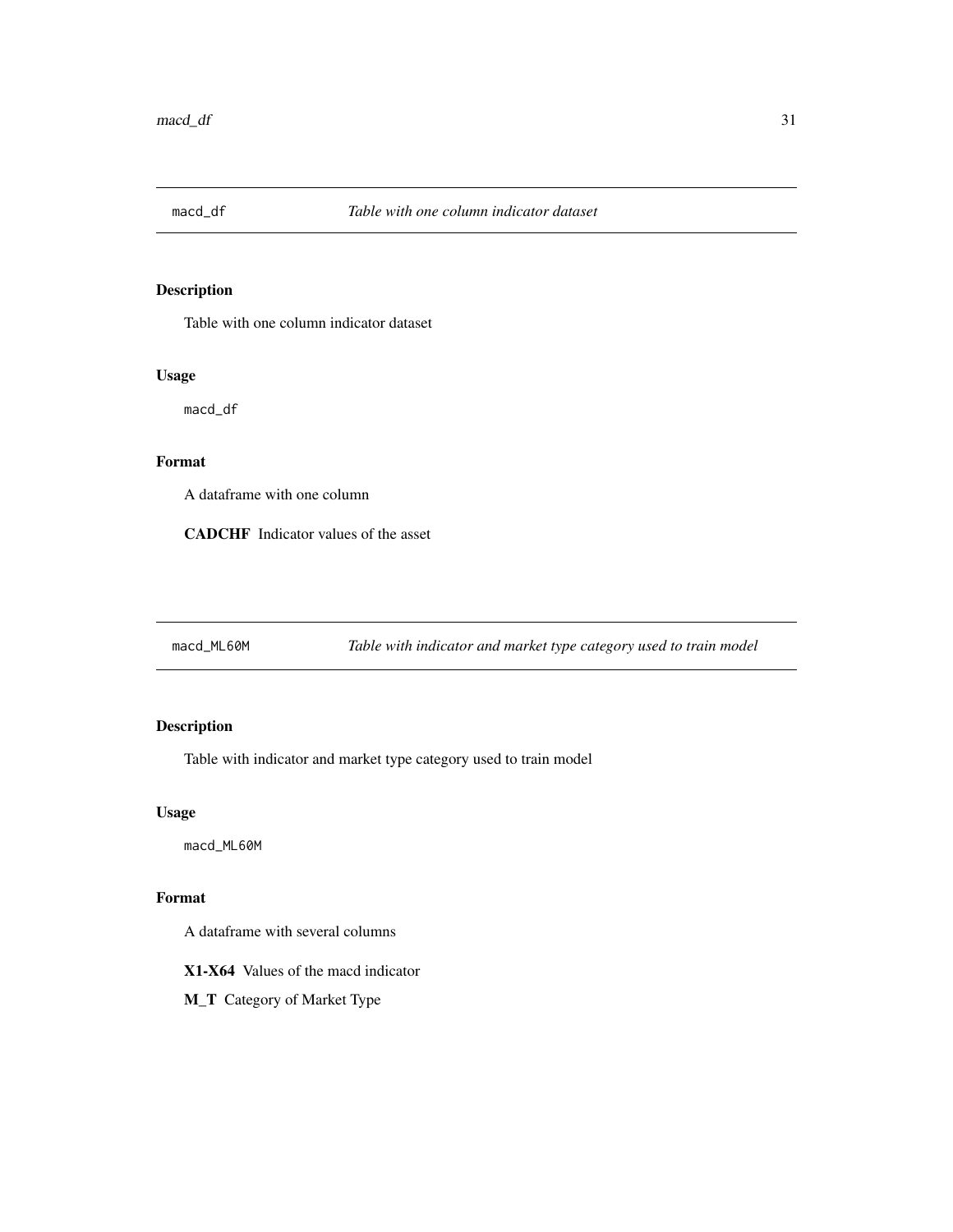<span id="page-31-0"></span>32 mt\_evaluate

mt\_evaluate *Function to score data and predict current market type using pretrained classification model*

#### Description

PURPOSE: Function that uses Deep Learning model and Time Series Column of the dataframe to find out specific market type of the financial asset it will also discard bad result outputting -1 if it is the case

#### Usage

mt\_evaluate(x, path\_model, num\_cols, timeframe)

#### Arguments

| $\mathsf{x}$ | • data frame with one column containing asset indicator in the time descend-<br>ing order, typically 64 or more values |
|--------------|------------------------------------------------------------------------------------------------------------------------|
| path_model   | String, path to the model                                                                                              |
| num_cols     | Integer, number of columns (features) in the final vector input to the model                                           |
| timeframe    | Integer, timeframe in Minutes.                                                                                         |

# Details

it is mandatory to switch on the virtual h2o machine with h2o.init() also to shut it down with  $h2o.shutdown(prompt = F)$ 

#### Value

dataframe with predicted value of the market type

# Examples

```
library(h2o)
library(magrittr)
library(dplyr)
library(readr)
library(lazytrade)
```

```
path_model <- normalizePath(tempdir(),winslash = "/")
path_data <- normalizePath(tempdir(),winslash = "/")
```
data(macd\_ML60M)

# start h2o engine (using all CPU's by default)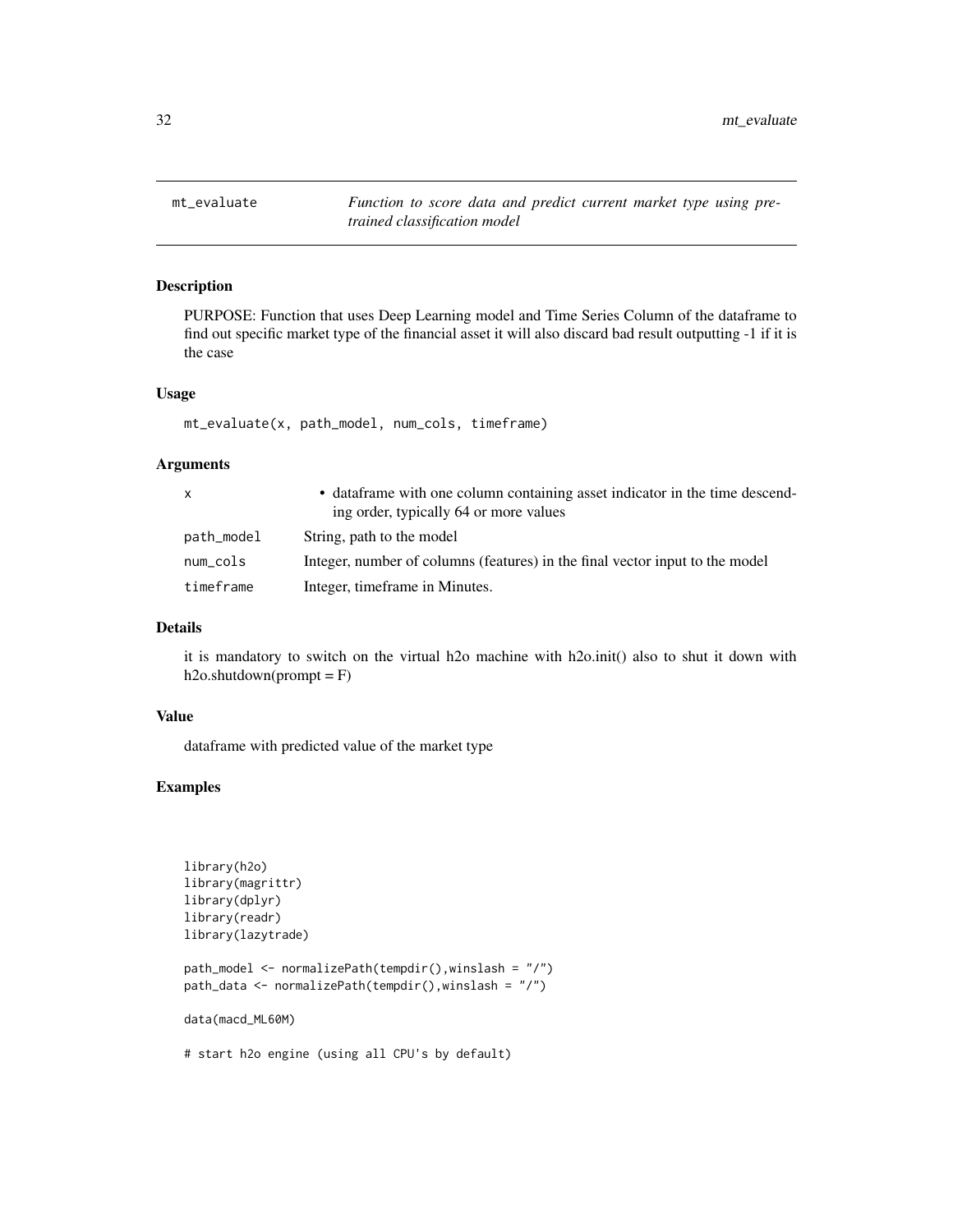```
h2o.init(nthreads = 2)
# performing Deep Learning Regression using the custom function
# this function stores model to the temp location
mt_make_model(indicator_dataset = macd_ML60M,
              num\_bars = 64,timeframe = 60,
              path_model = path_model,
              path_data = path_data,
              activate_balance = TRUE,
              num_nn_options = 3)
# Use sample data
data(macd_100)
# use one column for testing
x <- macd_100[ ,2]
mt<sub>evaluate</sub>(x = x,
            path_model = path_model,
            num\_cols = 64,timeframe = 60)
h2o.shutdown(prompt = FALSE)
#set delay to insure h2o unit closes properly before the next test
Sys.sleep(5)
```
mt\_import\_data *Import Market Type related Data to R from the Sandbox*

#### Description

Function imports file from the MetaTrader sandbox. Function performs necessary cleansing of the data column types

# [Stable]

# Usage

mt\_import\_data(path\_sbxm, system\_number)

# Arguments

| path_sbxm     | • String, Path to the sandbox with the log file (master terminal) |
|---------------|-------------------------------------------------------------------|
| system_number | • magic number id of the trading system                           |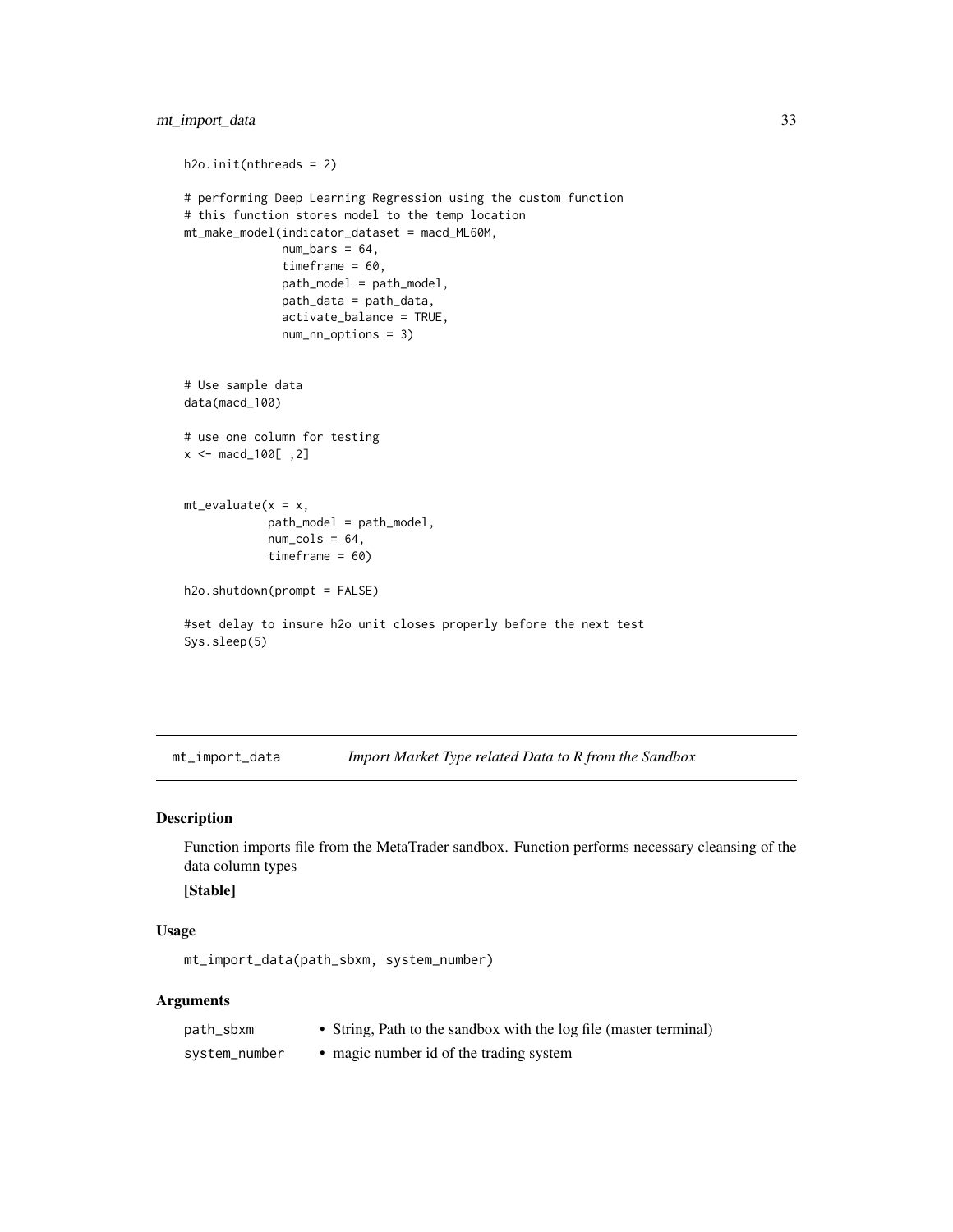# <span id="page-33-0"></span>Value

function returns the data frame with 5 columns including market type code

# Author(s)

(C) 2020, 2021 Vladimir Zhbanko

#### Examples

```
library(dplyr)
library(readr)
library(lazytrade)
path_sbxm <- normalizePath(tempdir(),winslash = "/")
file.copy(from = system.file("extdata", "MarketTypeLog9139106.csv", package = "lazytrade"),
          to = file.path(path_sbxm, "MarketTypeLog9139106.csv"), overwrite = TRUE)
DF1 <- mt_import_data(path_sbxm = path_sbxm,
                      system_number = 9139106)
```

| mt make model<br>recognition | Function to train Deep Learning Classification model for Market Type |
|------------------------------|----------------------------------------------------------------------|
|------------------------------|----------------------------------------------------------------------|

# **Description**

Function is training h2o deep learning model to match classified patterns of the financial indicator. Main idea is to be able to detect Market Type by solely relying on the current indicator pattern. This is in the attempt to evaluate current market type for trading purposes.

Selected Market Periods could be manually classified according to the theory from Van K. Tharp:

- 1. Bull normal, BUN
- 2. Bull volatile, BUV
- 3. Bear normal, BEN
- 4. Bear volatile, BEV
- 5. Sideways quiet, RAN
- 6. Sideways volatile, RAV

For automatic classification, could only be used: BUN, BEN, RAN market types

#### [Experimental]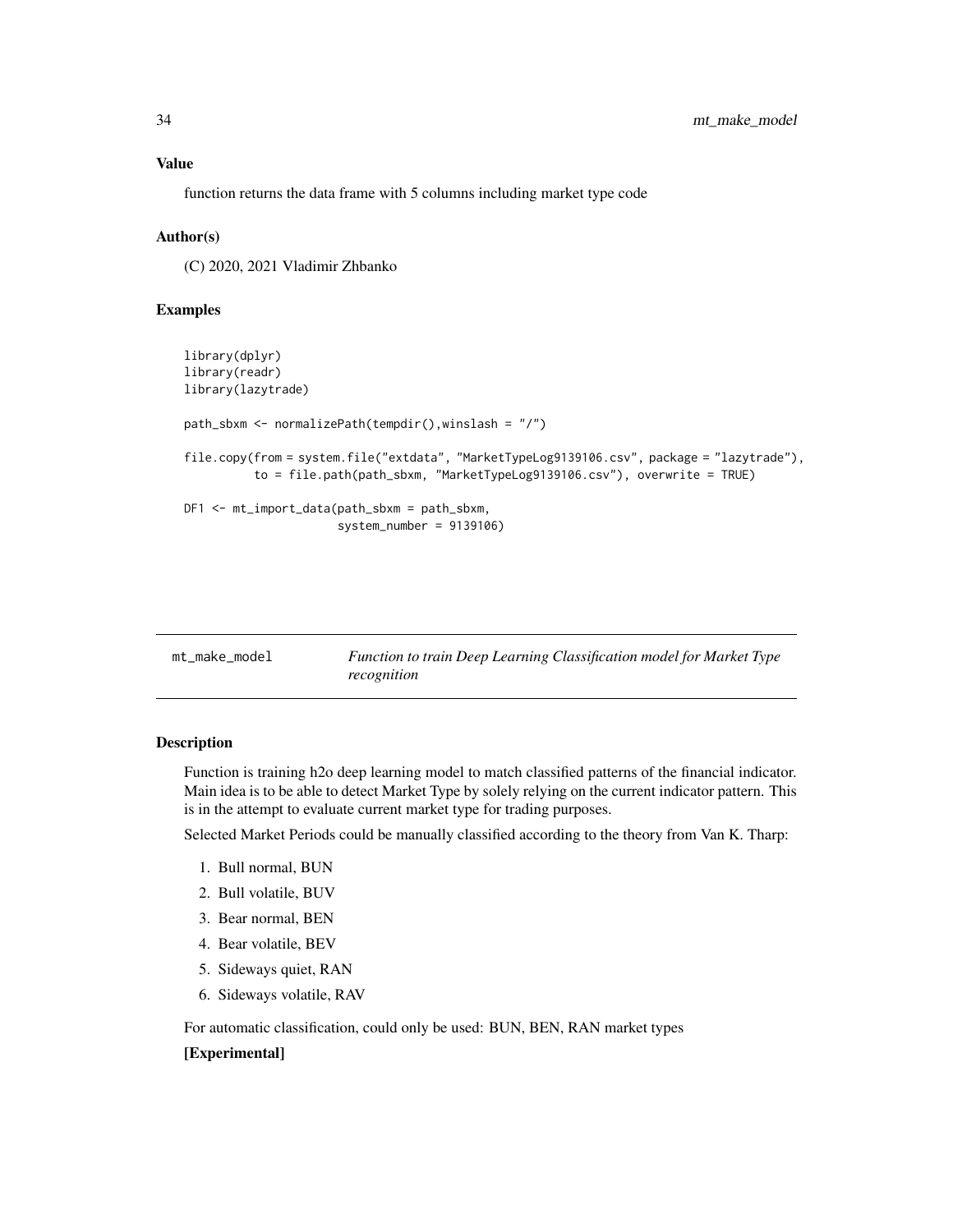mt\_make\_model 35

# Usage

```
mt_make_model(
  indicator_dataset,
  num\_bars = 64,
  timeframe = 60,
  path_model,
  path_data,
  activate_balance = TRUE,
  num_nn_options = 24,
  fixed_nn_struct = c(100, 100),
  num\_epoch = 100,is_cluster = FALSE
)
```
# Arguments

indicator\_dataset

|                  | Data frame, Data set containing indicator patterns to train the model                                                                                                                                                                                                                                                                                                                                                      |
|------------------|----------------------------------------------------------------------------------------------------------------------------------------------------------------------------------------------------------------------------------------------------------------------------------------------------------------------------------------------------------------------------------------------------------------------------|
| num_bars         | Integer, Number of bars used to detect pattern                                                                                                                                                                                                                                                                                                                                                                             |
| timeframe        | Integer, Data time frame in minutes.                                                                                                                                                                                                                                                                                                                                                                                       |
| path_model       | String, Path where the models are be stored                                                                                                                                                                                                                                                                                                                                                                                |
| path_data        | String, Path where the aggregated historical data is stored, if exists, in rds format                                                                                                                                                                                                                                                                                                                                      |
| activate_balance |                                                                                                                                                                                                                                                                                                                                                                                                                            |
|                  | Boolean, option to choose to balance market type classes or not, default TRUE                                                                                                                                                                                                                                                                                                                                              |
|                  | num_nn_options Integer, value from 0 to 24 or more as multiple of 3. Used to change number<br>of variants for 3 hidden layer structure. Random neural network structures will<br>be generated. When value $\theta$ is set then a fixed structure will be used as defined<br>by parameter fixed_nn_struct. To avoid warnings make sure to set this value as<br>multiple of 3. Higher values will increase computation time. |
| fixed_nn_struct  |                                                                                                                                                                                                                                                                                                                                                                                                                            |
|                  | Integer vector with numeric elements, see par hidden in ?h2o.deeplearning, de-<br>fault value is $c(100,100)$ . Note this will only work if num_nn_options is 0                                                                                                                                                                                                                                                            |
| num_epoch        | Integer, see parameter epochs in ?h2o.deeplearning, default value is 100 Higher<br>number may lead to long code execution                                                                                                                                                                                                                                                                                                  |
| is_cluster       | Boolean, set TRUE to use automatically clustered data                                                                                                                                                                                                                                                                                                                                                                      |

#### Details

Function is using labeled dataset and tries several different random neural network structures. Once the best neural network is found then the better model is selected and stored. Dataset can be either manually labelled or generated using function mt\_stat\_transf.R. In the latter case parameter is\_cluster shall be set to TRUE.

# Value

Function is writing file object with the model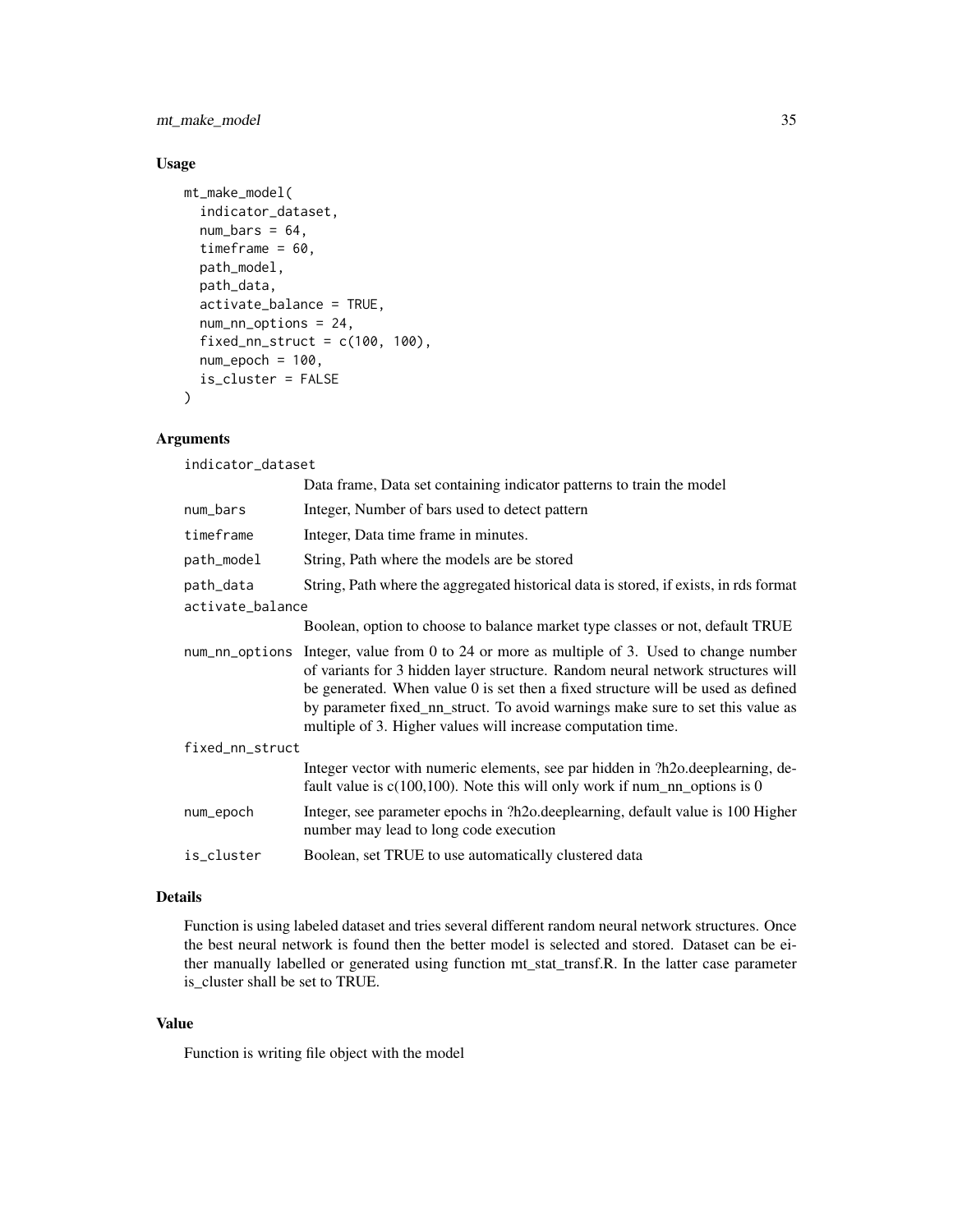#### Author(s)

(C) 2020, 2021 Vladimir Zhbanko

```
library(dplyr)
library(magrittr)
library(readr)
library(h2o)
library(lazytrade)
library(stats)
path_model <- normalizePath(tempdir(),winslash = "/")
path_data <- normalizePath(tempdir(),winslash = "/")
data(macd_ML60M)
Sys.sleep(5)
# start h2o engine
h2o.init(nthreads = 2)
# performing Deep Learning Classification using manually labelled data
mt_make_model(indicator_dataset = macd_ML60M,
              num\_bars = 64,
              timeframe = 60,
              path_model = path_model,
              path_data = path_data,
              activate_balance = TRUE,
              num_nn_options = 3,
              num\_epoch = 10data(price_dataset_big)
data <- head(price_dataset_big, 5000) #reduce computational time
ai_class <- mt_stat_transf(indicator_dataset = data,
                     num\_bars = 64,
                      timeframe = 60,
                      path_data = path_data,
                      mt_classes = c('BUN', 'BEN', 'RAN'))
# performing Deep Learning Classification using the custom function auto clustered data
mt_make_model(indicator_dataset = ai_class,
              num\_bars = 64,
              timeframe = 60,
              path_model = path_model,
              path_data = path_data,
              activate_balance = TRUE,
```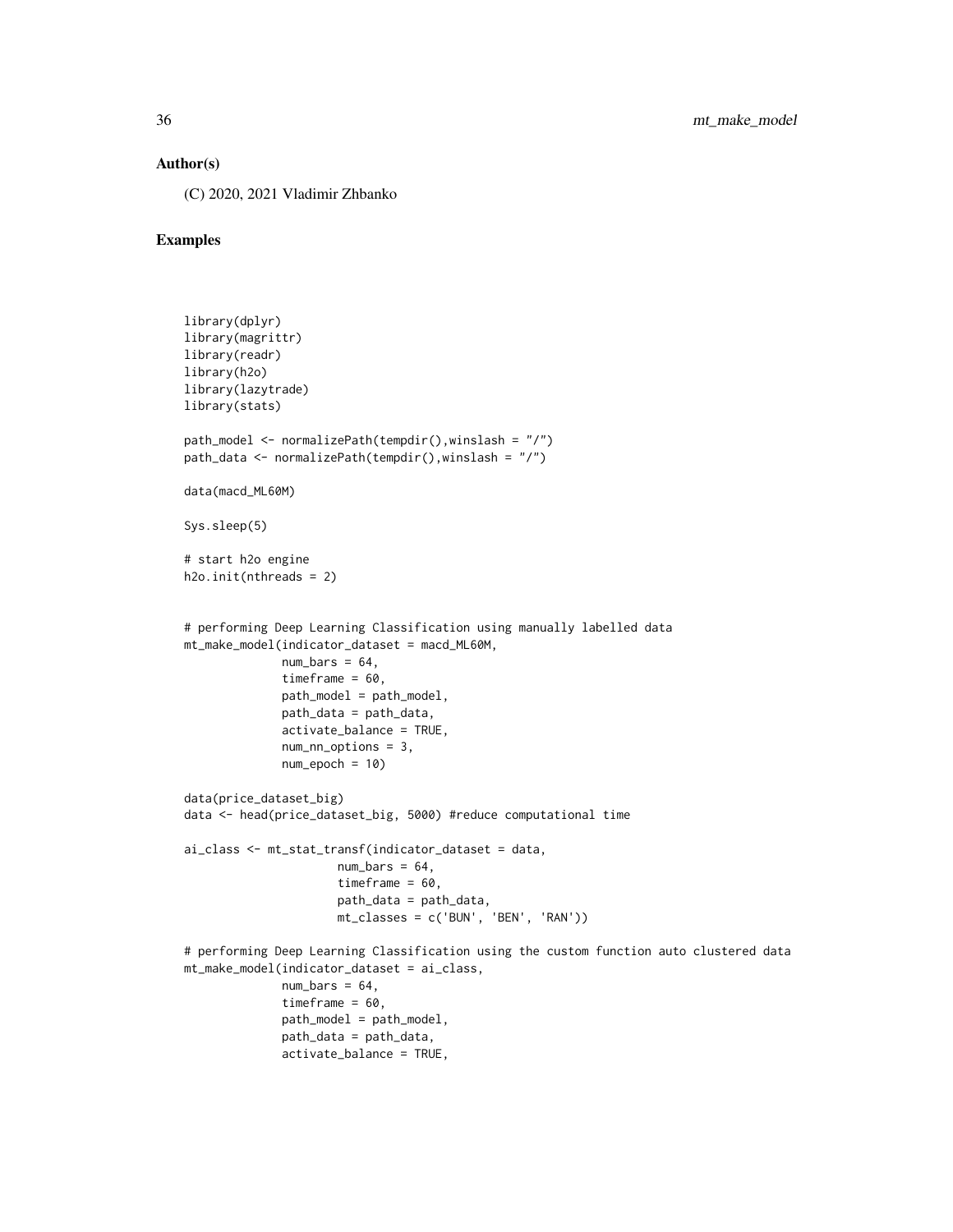```
num_nn_options = 6,
              num_epoch = 10,
              is_cluster = TRUE)
# performing Deep Learning Classification using the custom function auto clustered data
# and fixed nn structure
mt_make_model(indicator_dataset = ai_class,
              num\_bars = 64,
              timeframe = 60,
              path_model = path_model,
              path_data = path_data,
              activate_balance = TRUE,
              num_nn_options = 0,
              fixed_nn_struct = c(10, 10),
              num_epoch = 10,
              is_cluster = TRUE)
# stop h2o engine
h2o.shutdown(prompt = FALSE)
#set delay to insure h2o unit closes properly before the next test
Sys.sleep(5)
```

| mt_stat_evaluate | Function to prepare and score data, finally predict current market type |
|------------------|-------------------------------------------------------------------------|
|                  | using pre-trained classification model                                  |

# Description

PURPOSE: Function that uses Deep Learning model and Time Series Column of the dataframe to find out specific market type of the financial asset it will also discard bad result outputting -1 if it is the case

# [Stable]

#### Usage

```
mt_stat_evaluate(x, path_model, num_bars, timeframe)
```
#### Arguments

| $\mathsf{x}$ | • data frame with one column containing asset indicator in the time descend-<br>ing order, typically 64 or more values |
|--------------|------------------------------------------------------------------------------------------------------------------------|
| path_model   | String, path to the model                                                                                              |
| num_bars     | Integer, Number of bars used to perform transformation                                                                 |
| timeframe    | Integer, timeframe in Minutes.                                                                                         |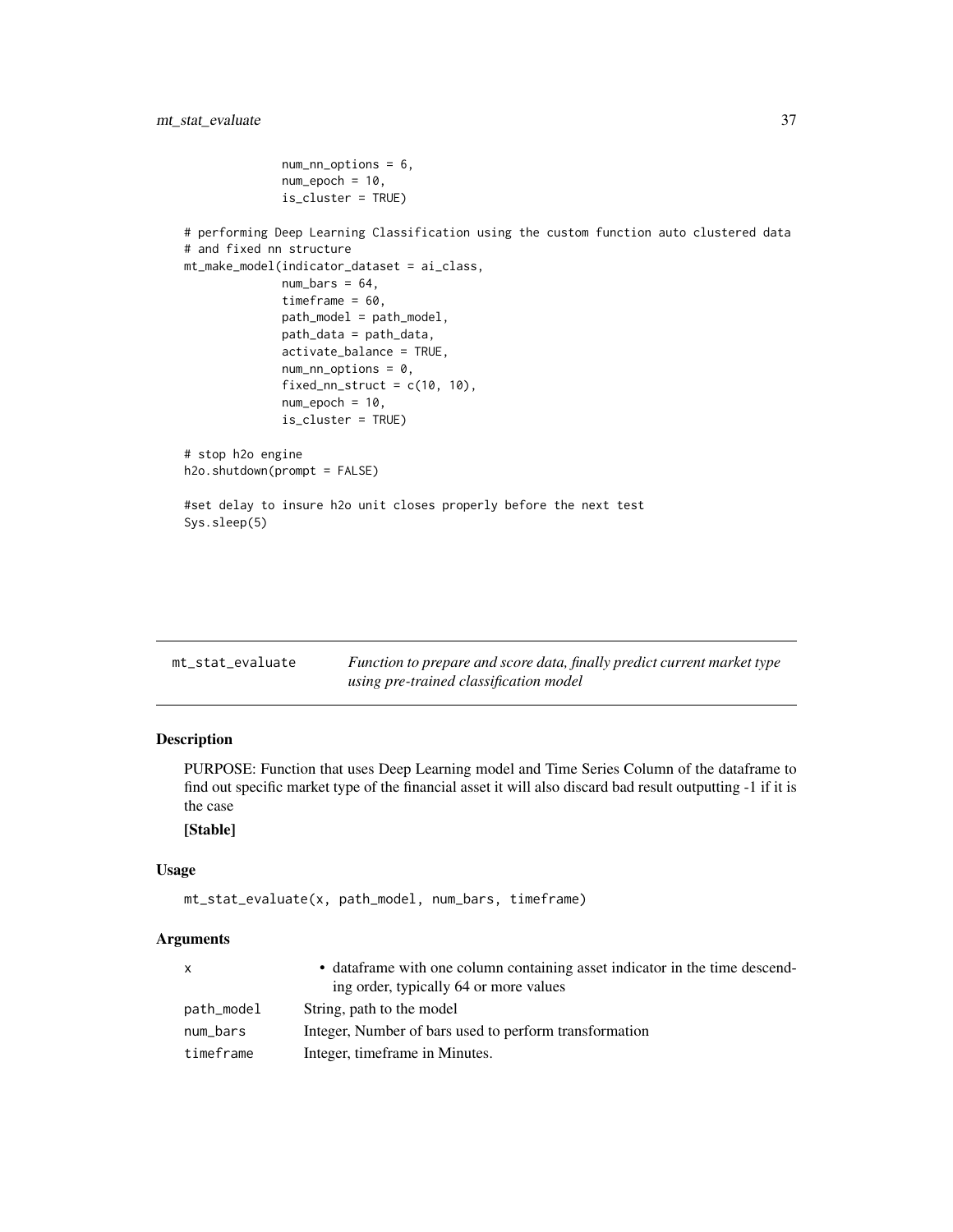# Value

dataframe with predicted value of the market type

### Author(s)

(C) 2021 Vladimir Zhbanko

```
library(h2o)
library(magrittr)
library(dplyr)
library(readr)
library(lazytrade)
library(stats)
path_model <- normalizePath(tempdir(),winslash = "/")
path_data <- normalizePath(tempdir(),winslash = "/")
# start h2o engine (using all CPU's by default)
h2o.init(nthreads = 2)
data(price_dataset_big)
data <- head(price_dataset_big, 500) #reduce computational time
ai_class <- mt_stat_transf(indicator_dataset = data,
                      num\_bars = 64,timeframe = 60,
                      path_data = path_data,
                      mt_classes = c('BUN', 'BEN', 'RAN'))
# performing Deep Learning Classification using the custom function auto clustered data
mt_make_model(indicator_dataset = ai_class,
              num\_bars = 64,
              timeframe = 60,
              path_model = path_model,
              path_data = path_data,
              activate_balance = TRUE,
              num_nn_options = 3,
              num\_epoch = 10,
              is_cluster = TRUE)
# Use sample data
data(price_dataset)
# use one column for testing
x <- price_dataset[ ,2]
```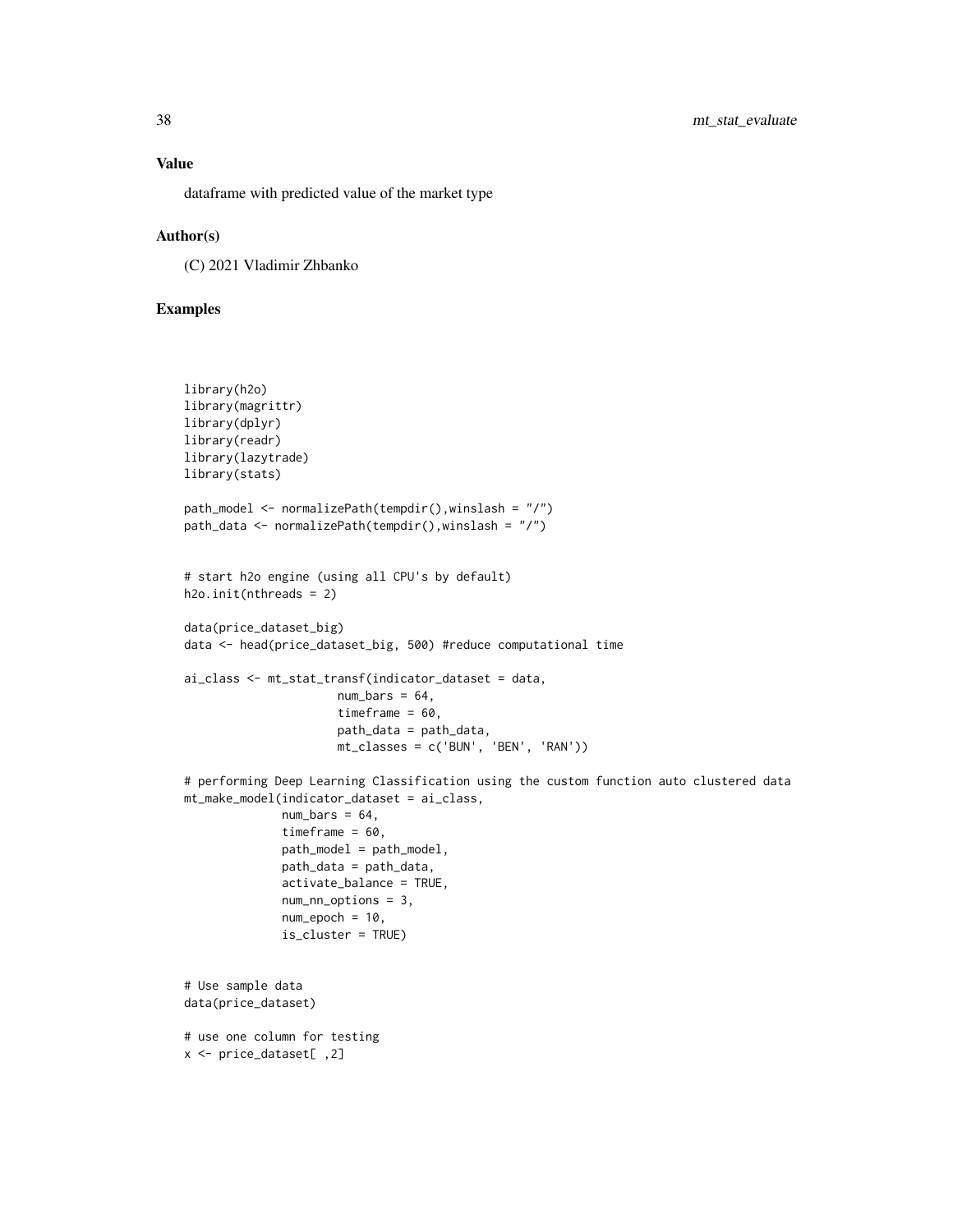```
mt\_stat\_evaluate(x = x,path_model = path_model,
                 num\_bars = 64,
                 timeframe = 60)
h2o.shutdown(prompt = FALSE)
#set delay to insure h2o unit closes properly before the next test
Sys.sleep(5)
```
mt\_stat\_transf *Perform Statistical transformation and clustering of Market Types on the price data*

# Description

Function features methods of statistical data transformation and clustering of the price data. Multiple statistical properties are calculated for a defined time interval. Once combined, unsupervised learning (clustering) is performed to assign several classes, see function mt\_make\_model. Function allows to fully automatize financial periods classification. It is possible to choose two clustering methods either kmeans or hierarchical clustering.

[Stable]

# Usage

```
mt_stat_transf(
  indicator_dataset,
  num\_bars = 64,
  timeframe = 60,
  path_data,
  mt_classes,
  clust_method = "kmeans",
  clust_opt = "complete",
  rule_opt = TRUE
\lambda
```
#### Arguments

| indicator_dataset |                                                                                                                                                             |
|-------------------|-------------------------------------------------------------------------------------------------------------------------------------------------------------|
|                   | Dataframe, multiple column dataset containing price data in each column. Each<br>row is a time index, multiple columns are required but not strictly needed |
| num_bars          | Integer, Number of bars used to perform transformation                                                                                                      |
| timeframe         | Integer, Data time frame in Minutes, only used for naming convention                                                                                        |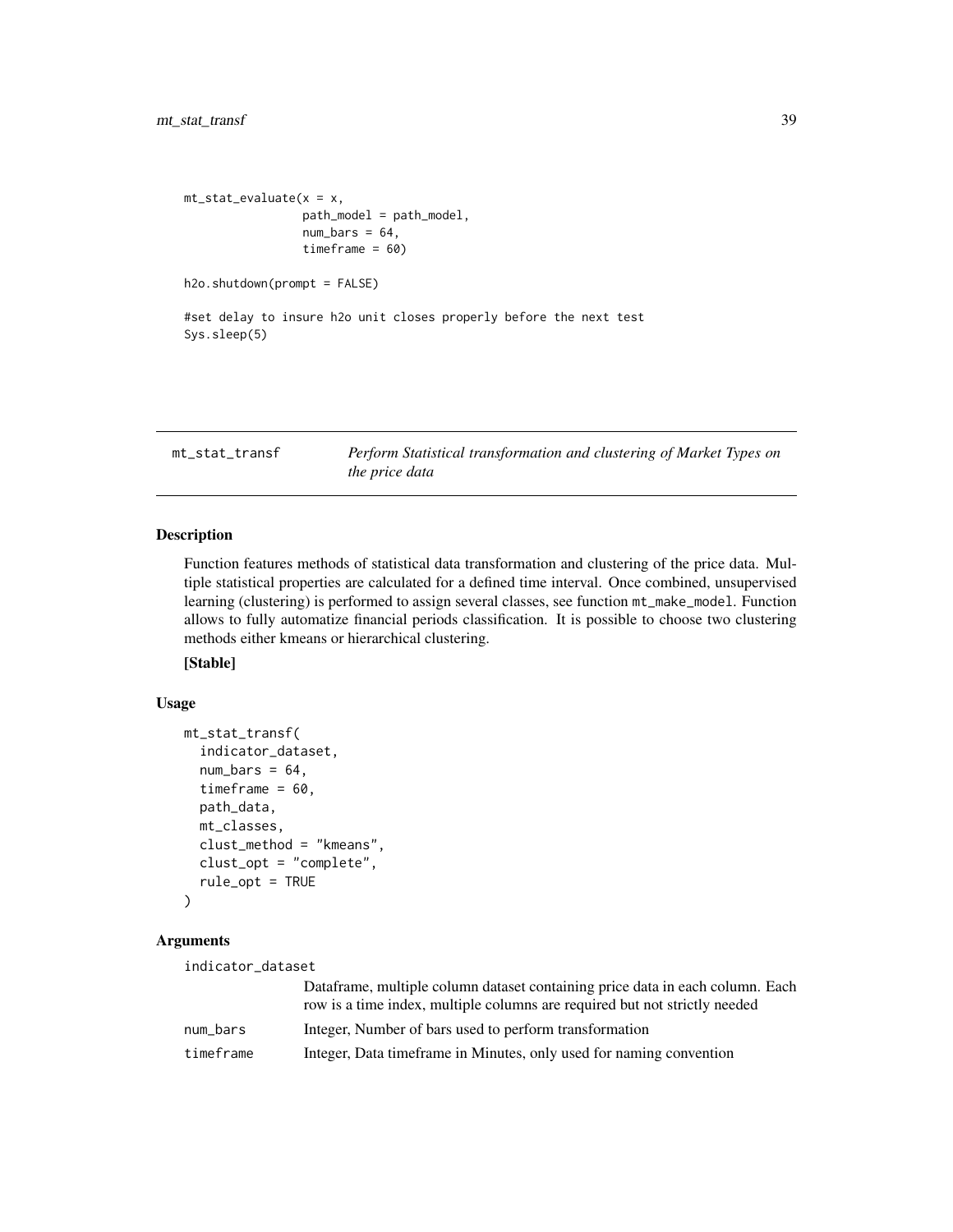| path_data    | String, User path where the dataset could be stored for the future use by other<br>function                                       |
|--------------|-----------------------------------------------------------------------------------------------------------------------------------|
| mt_classes   | Character Vector, with 2 or more Market Type classes                                                                              |
| clust_method | Character, option to select which clustering method to choose. Could be either<br>'kmeans' or 'hclust'. Default value is 'kmeans' |
| clust_opt    | Character, option to select how to perform h clustering "average", "single",<br>"complete", "ward". Default value is 'complete'   |
| rule_opt     | Boolean, option to perform rule-based Market Type Assignment, defaults to<br>TRUE                                                 |

#### Details

User can define several market type classes names however function will randomly assign Market Period labels based on Unsupervised Learning. This is inconvenient however that should be compensated by automated way of doing such data classification

# Value

Dataframe with statistically transformed and classified dataset for classification modeling

#### Author(s)

(C) 2021 Vladimir Zhbanko

```
library(dplyr)
library(stats)
library(magrittr)
library(readr)
library(lazytrade)
path_data <- normalizePath(tempdir(),winslash = "/")
data(price_dataset_big)
#option
#mt_classes = c('BUN', 'BEN', 'RAN','BUV', 'BEV', 'RAV')
#mt_classes = c('BUN', 'BEN', 'RAN')
#clust_method = 'hclust'
#clust_opt = 'ward'
#build dataset for Market Type detection without rule based check
ai_class_rand <- mt_stat_transf(indicator_dataset = price_dataset_big,
                                num\_bars = 64,
                                timeframe = 60,
                                path_data = path_data,
                                mt_classes = c('BUN', 'BEN', 'RAN'),
                                clust_method = 'kmeans',
```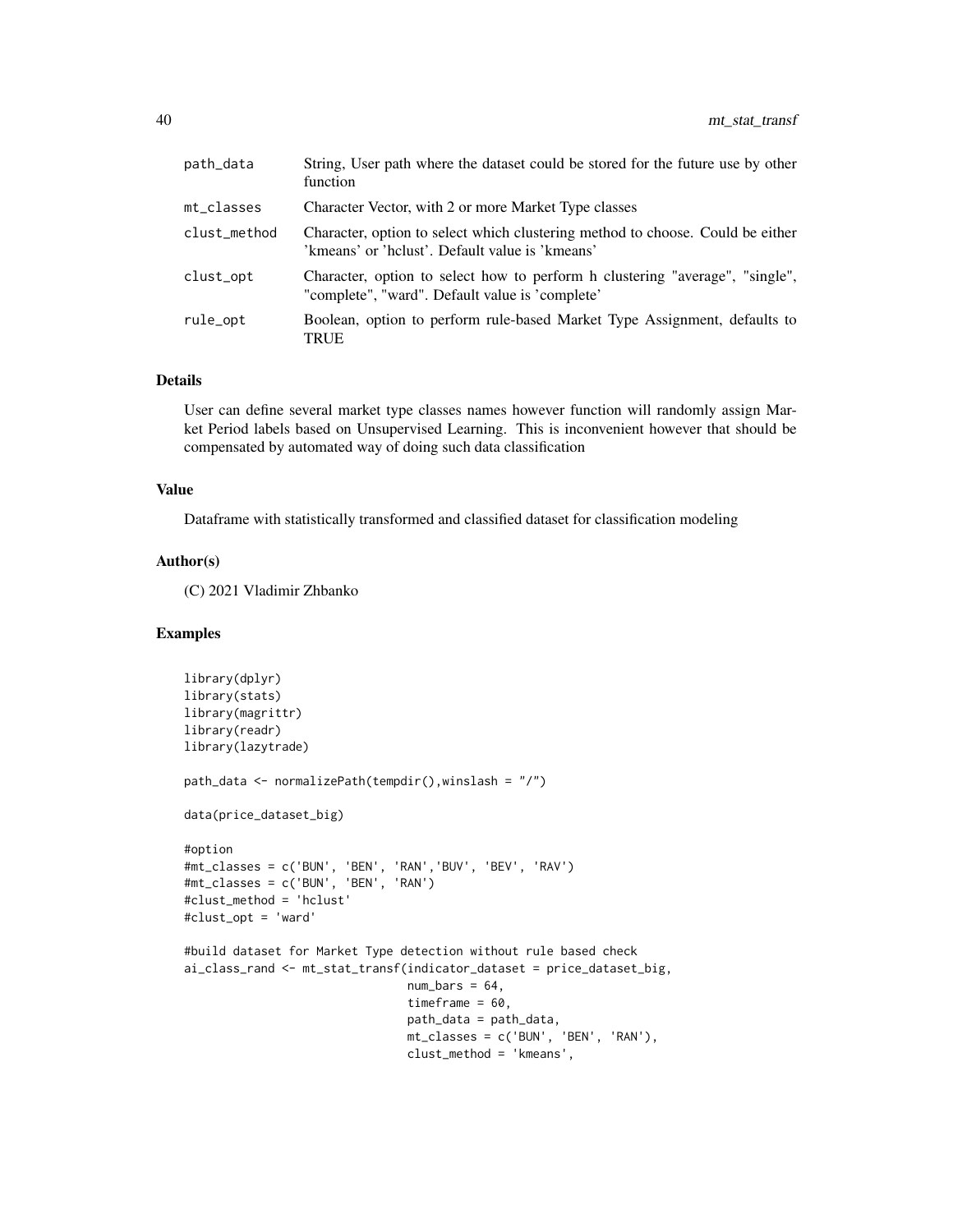```
clust_opt = 'complete',
                                rule_opt = FALSE)
#use rule base check
ai_class_rule <- mt_stat_transf(indicator_dataset = price_dataset_big,
                                num\_bars = 64,
                                timeframe = 60,
                                path_data = path_data,
                                mt_classes = c('BUN', 'BEN', 'RAN'),
                                clust_method = 'kmeans',
                                clust_opt = 'complete',
                                rule_opt = TRUE)
```
opt\_aggregate\_results *Function to aggregate trading results from multiple folders and files*

#### Description

Read multiple '.csv' files stored in different folders Store results to the intermediate dataframe.

#### [Deprecated]

#### Usage

opt\_aggregate\_results(path\_data)

# Arguments

path\_data • String, path to the folder containing subfolders

# Details

user must provide the path to the files in the folders all files in subfolders are read and aggregated into one data object. Data object is sorted in descending order by order close time

# Value

Dataframe with trading results

```
library(lazytrade)
library(readr)
library(dplyr)
library(magrittr)
library(lubridate)
```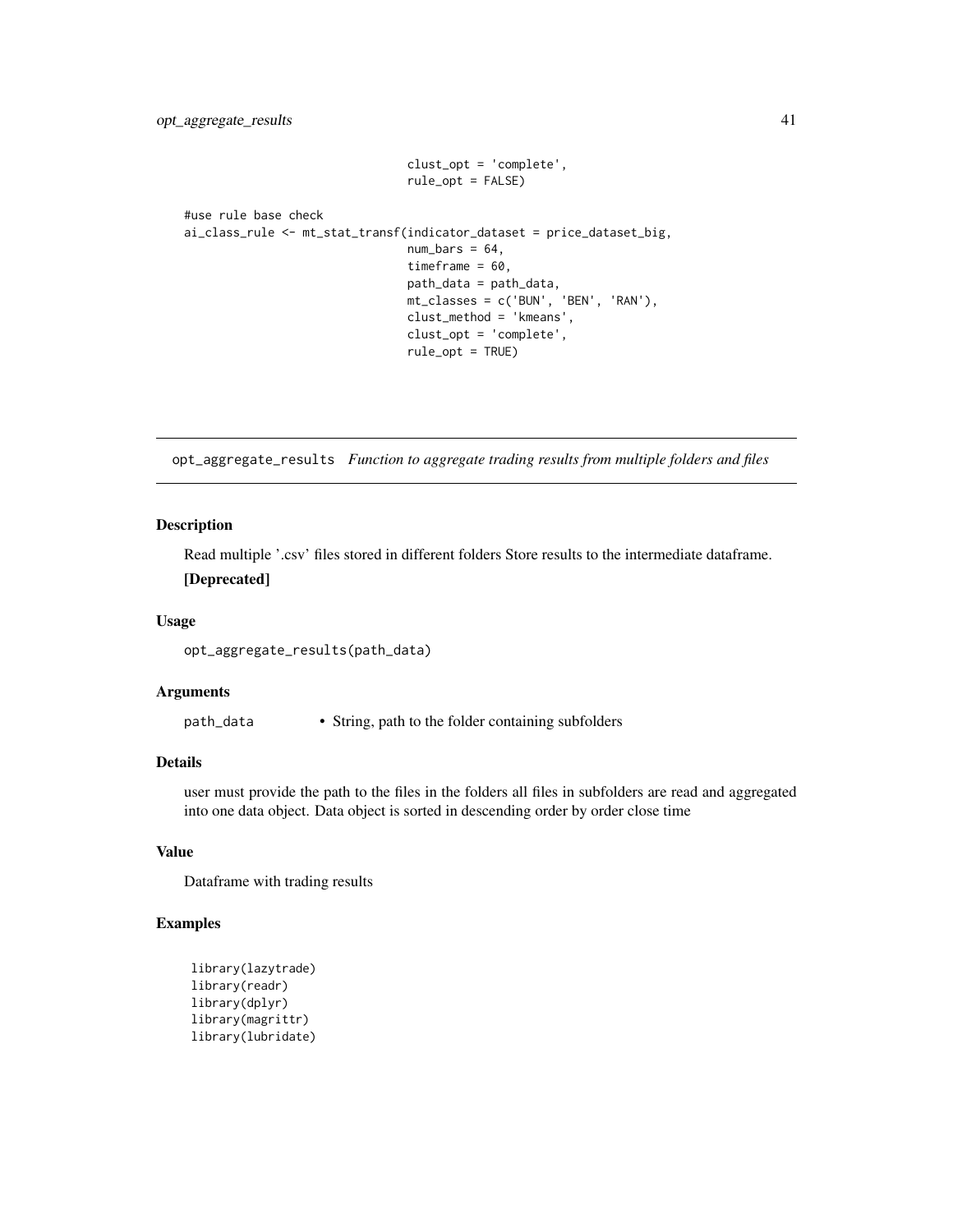```
dir <- normalizePath(tempdir(),winslash = "/")
file.copy(from = system.file("extdata/RES", package = "lazytrade"),
          to = dir, recursive = TRUE)
DF_RES <- opt_aggregate_results(path_data = file.path(dir, "RES"))
```
opt\_create\_graphs *Function to create summary graphs of the trading results*

#### Description

Create graphs and store them into pdf file [Stable]

#### Usage

```
opt_create_graphs(x, outp_path, graph_type = "pdf")
```
# Arguments

| $\mathsf{x}$ | • dataframe with aggregated trading results            |
|--------------|--------------------------------------------------------|
| outp_path    | • path to the folder where to write file               |
| graph_type   | • character, one of the options c('ts', 'bars', 'pdf') |

#### Details

bar graph and time series optionally written to the pdf file. File is named with a date of analysis to the location specified by the user

#### Value

graphic output

```
library(lazytrade)
library(readr)
library(dplyr)
library(magrittr)
library(lubridate)
library(ggplot2)
data(DFR)
dir <- normalizePath(tempdir(),winslash = "/")
# create pdf file with two graphs
```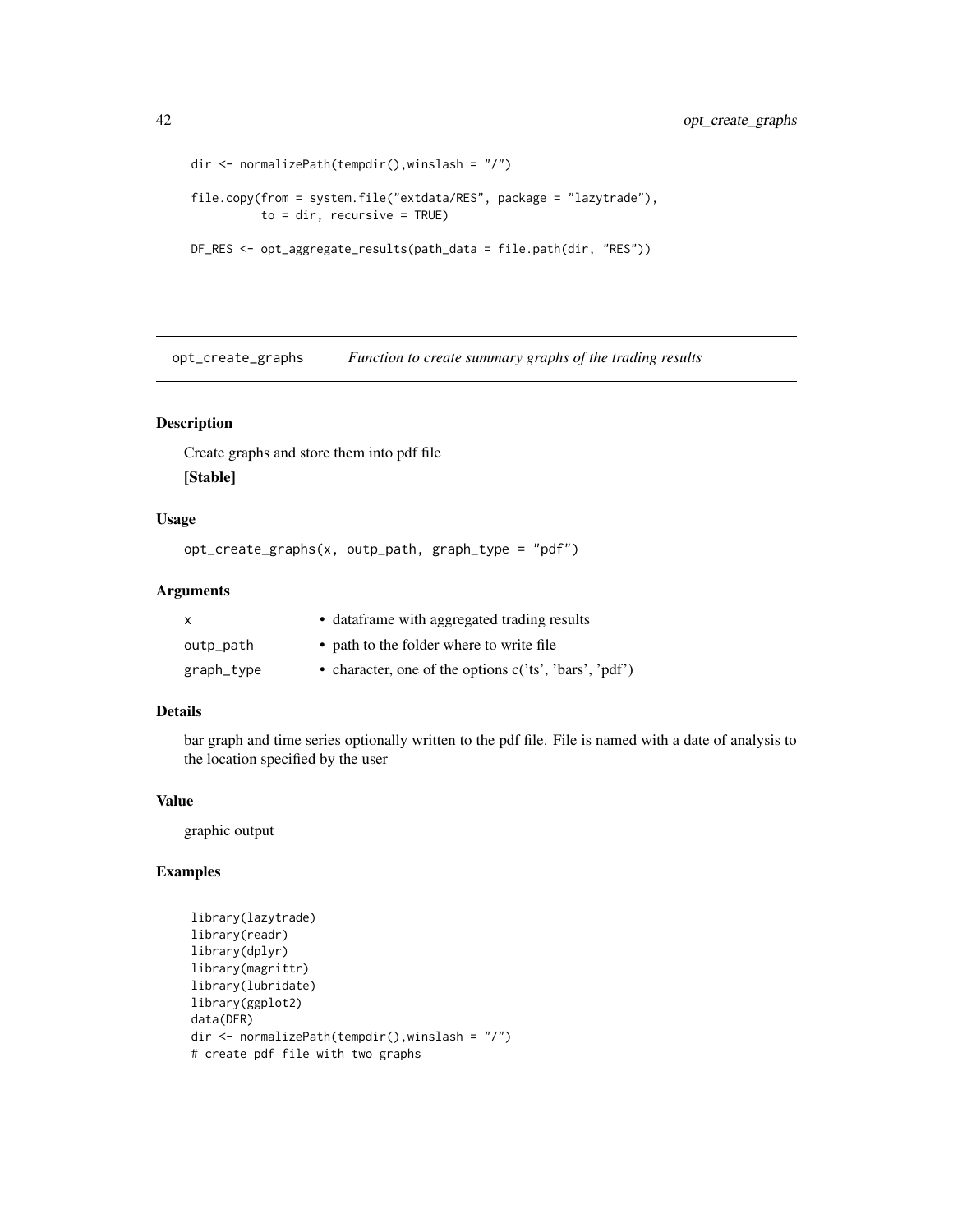# <span id="page-42-0"></span>policy\_tr\_systDF 43

```
opt\_create\_graphs(x = DFR, outp\_path = dir)# only show time series plot
opt_create_graphs(x = DFR, graph_type = 'ts')
```
policy\_tr\_systDF *Table with Market Types and sample of actual policy for those states*

# Description

Table with Market Types and sample of actual policy for those states

# Usage

policy\_tr\_systDF

# Format

A dataframe with 2 columns:

MarketType Current Market Type status

Policy Policy choice

price\_dataset *Table with price dataset*

# Description

Table with price dataset

#### Usage

price\_dataset

#### Format

A dataframe with several columns

X1 Date and time of the price sample

X2-X29 Values of the assets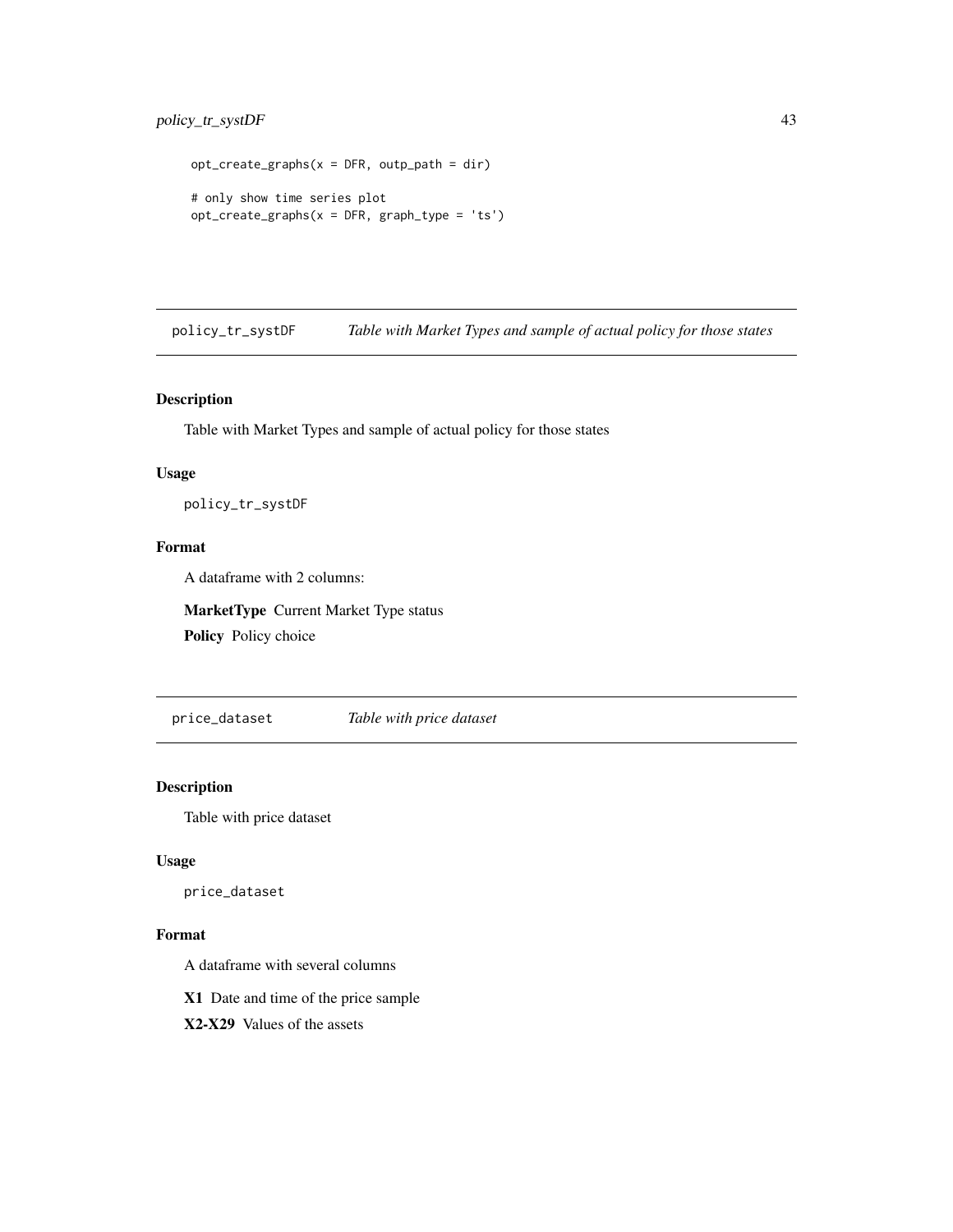<span id="page-43-0"></span>price\_dataset\_big *Table with price dataset, 30000 rows*

# Description

Table with price dataset, 30000 rows

# Usage

price\_dataset\_big

# Format

A dataframe with several columns

X1 Date and time of the price sample

X2-X29 Values of the assets

profit\_factorDF *Table with Trade results samples*

# Description

Table with Trade results samples

#### Usage

profit\_factorDF

# Format

A dataframe with several columns

MagicNumber Unique identifiers of the Trading Robots

TicketNumber Ticket Number of closed position

OrderStartTime Date and Time when order started

OrderCloseTime Date and Time when order closed

Profit Monetary result of the trade

Symbol Symbol of the Asset e.g. EURUSD

OrderType Order Type 0 - buy, 1 - sell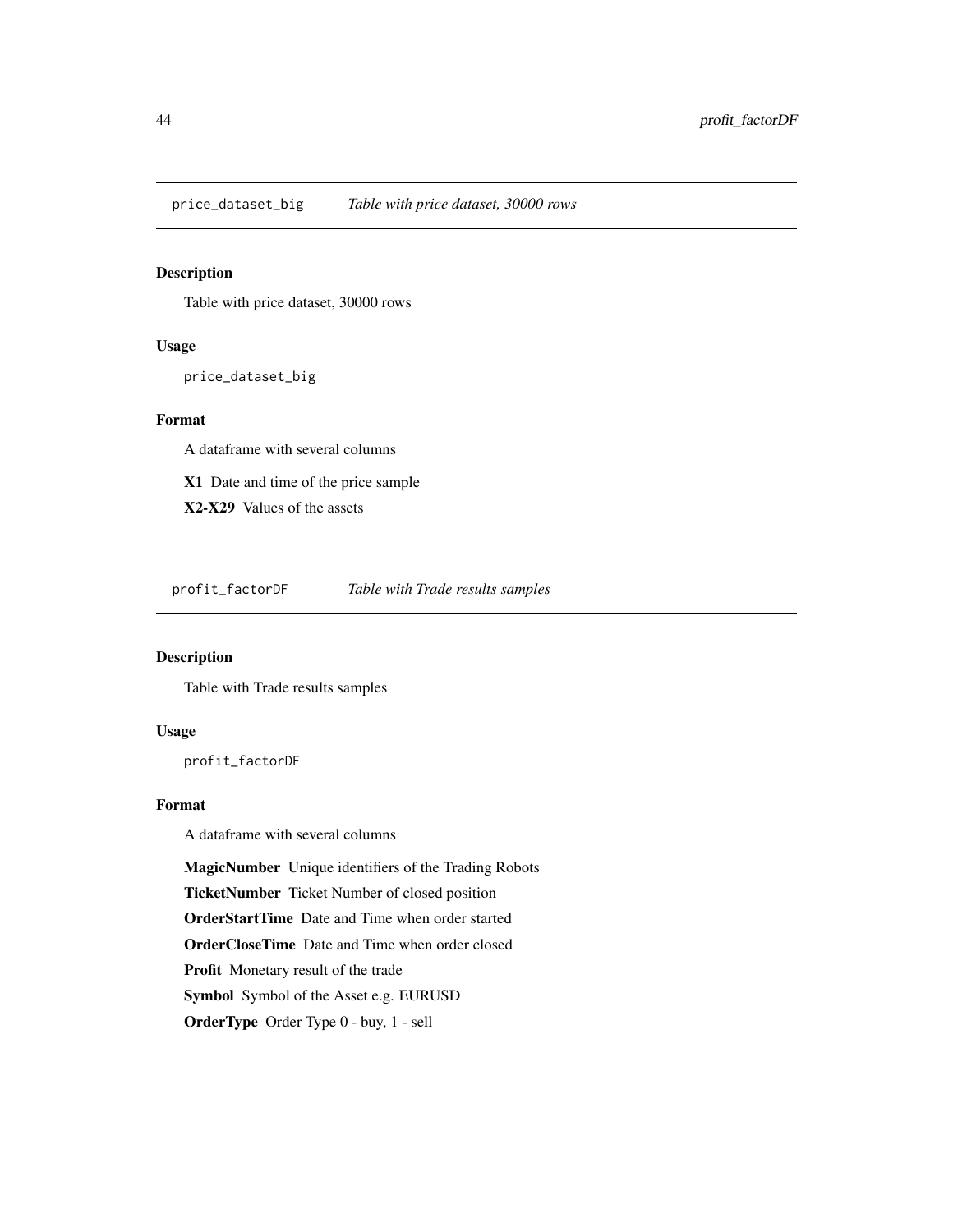#### <span id="page-44-0"></span>Description

Table with Trade results samples

# Usage

profit\_factor\_data

# Format

A dataframe with several columns

- X1 Unique identifiers of the Trading Robots
- X2 Ticket Number of closed position
- X3 Date and Time when order started
- X4 Date and Time when order closed
- X5 Monetary result of the trade
- X6 Symbol of the Asset e.g. EURUSD
- X7 Order Type 0 buy, 1 sell

result\_prev *Table with one column as result from the model prediction*

# Description

Table with one column as result from the model prediction

#### Usage

result\_prev

# Format

A dataframe with one column

predict Predicted values from the model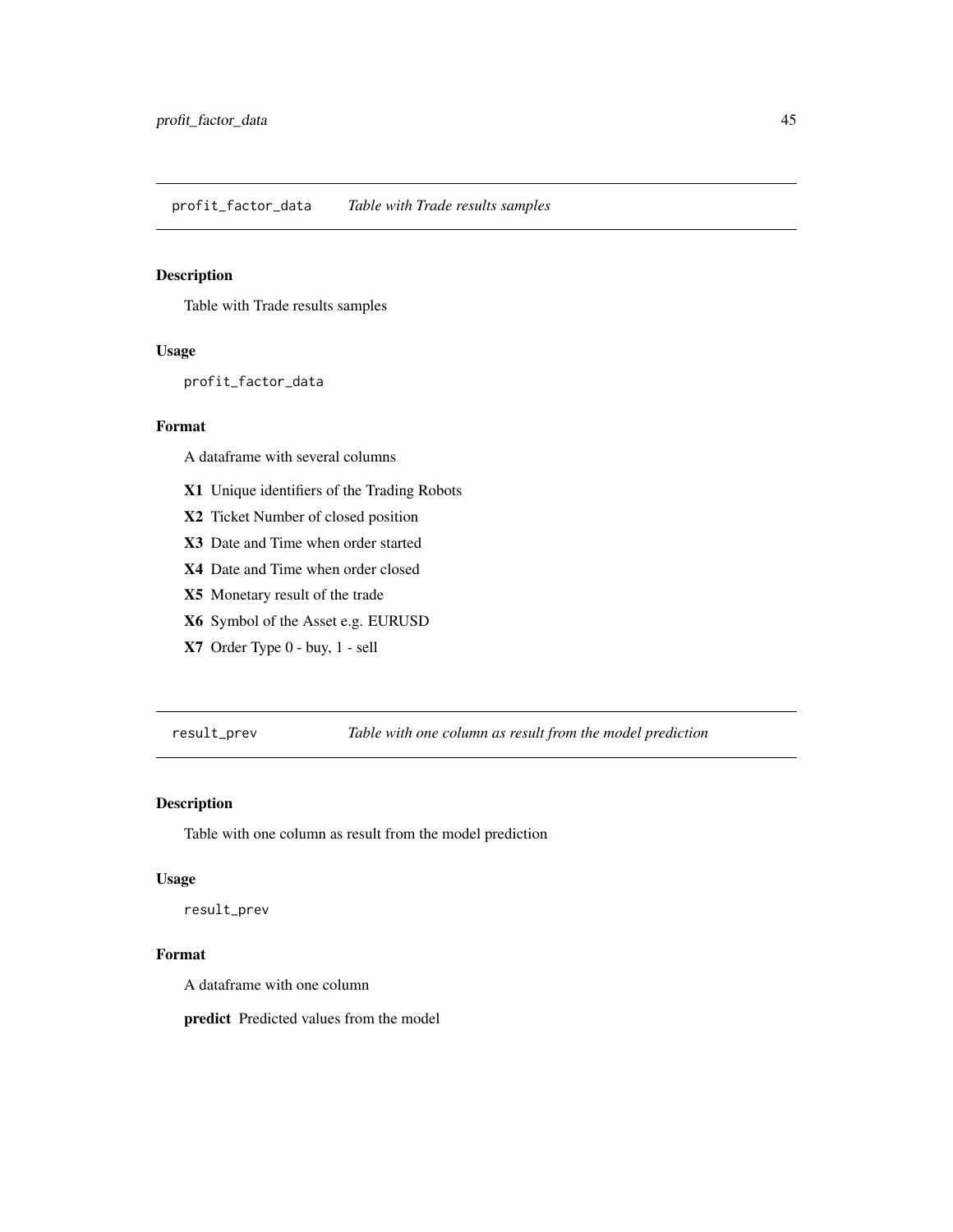<span id="page-45-0"></span>

# Description

Table with predicted price change

# Usage

result\_R

# Format

A dataframe with one column

predict predicted future price change

result\_R1 *Table with aggregated trade results*

# Description

Table with aggregated trade results

# Usage

result\_R1

# Format

A dataframe with one column

predict predicted price change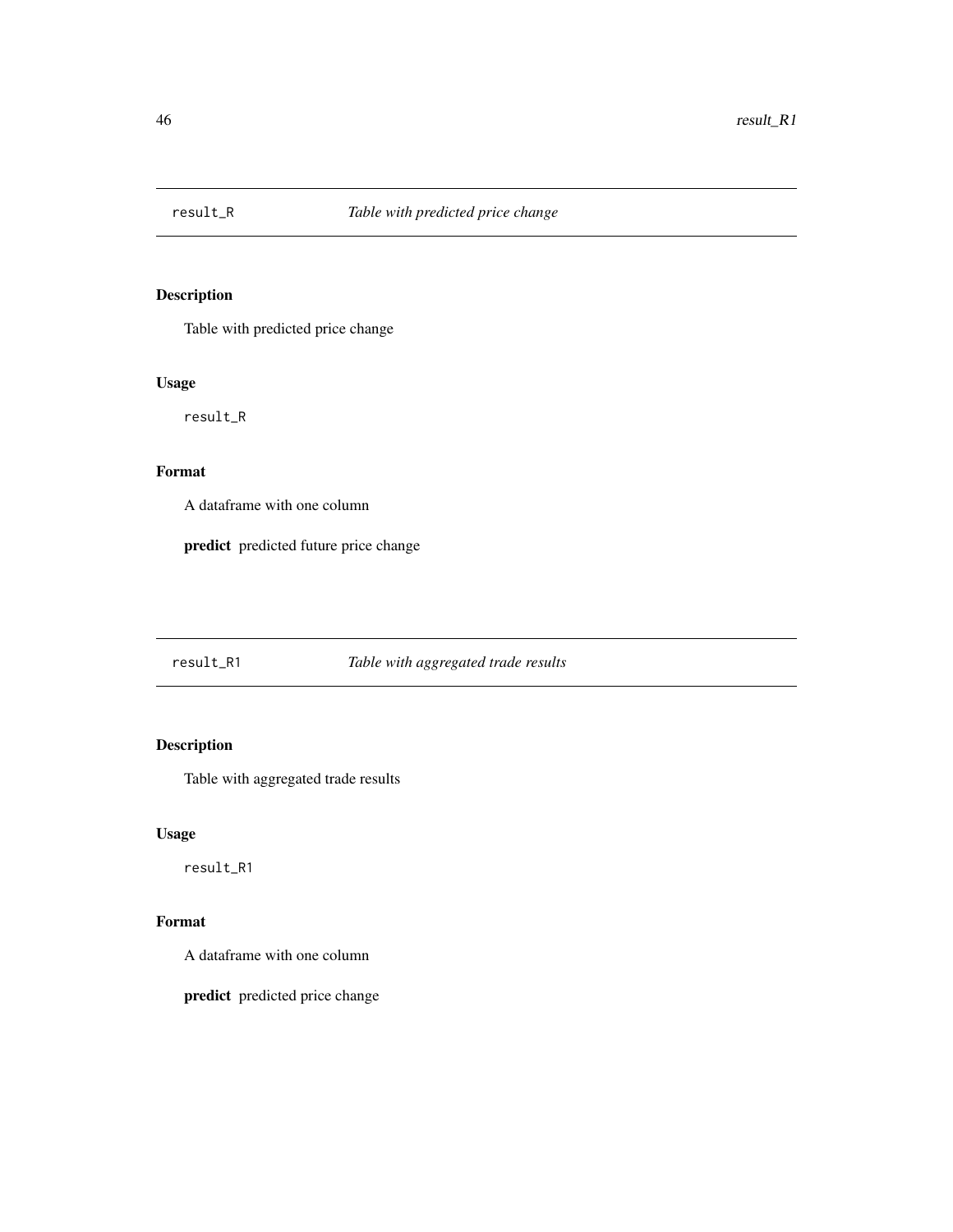<span id="page-46-0"></span>rl\_generate\_policy *Function performs Reinforcement Learning using the past data to generate model policy*

#### Description

This function will perform Reinforcement Learning using Trading Data. It will suggest whether or not it is better to keep using trading systems or not. Function is just using results of the past performance to generate the recommendation (not a holy grail).

# [Stable]

#### Usage

rl\_generate\_policy(x, states, actions, control)

#### Arguments

| $\mathsf{x}$ | • Dataframe containing trading data                                         |
|--------------|-----------------------------------------------------------------------------|
| states       | • Character vector, Selected states of the System                           |
| actions      | • Character vector, Selected actions executed under environment             |
| control      | • List, control parameters as defined in the Reinforcement Learning Package |
|              |                                                                             |

#### **Details**

Initial policy is generated using a dummy zero values. This way function starts working directly from the first observation. However policy 'ON' value will only be generated once the Q value is greater than zero

# Value

Function returns data frame with reinforcement learning model policy

#### Author(s)

(C) 2019,2021 Vladimir Zhbanko

```
library(dplyr)
library(ReinforcementLearning)
library(magrittr)
library(lazytrade)
data(data_trades)
states <- c("tradewin", "tradeloss")
actions <- c("ON", "OFF")
```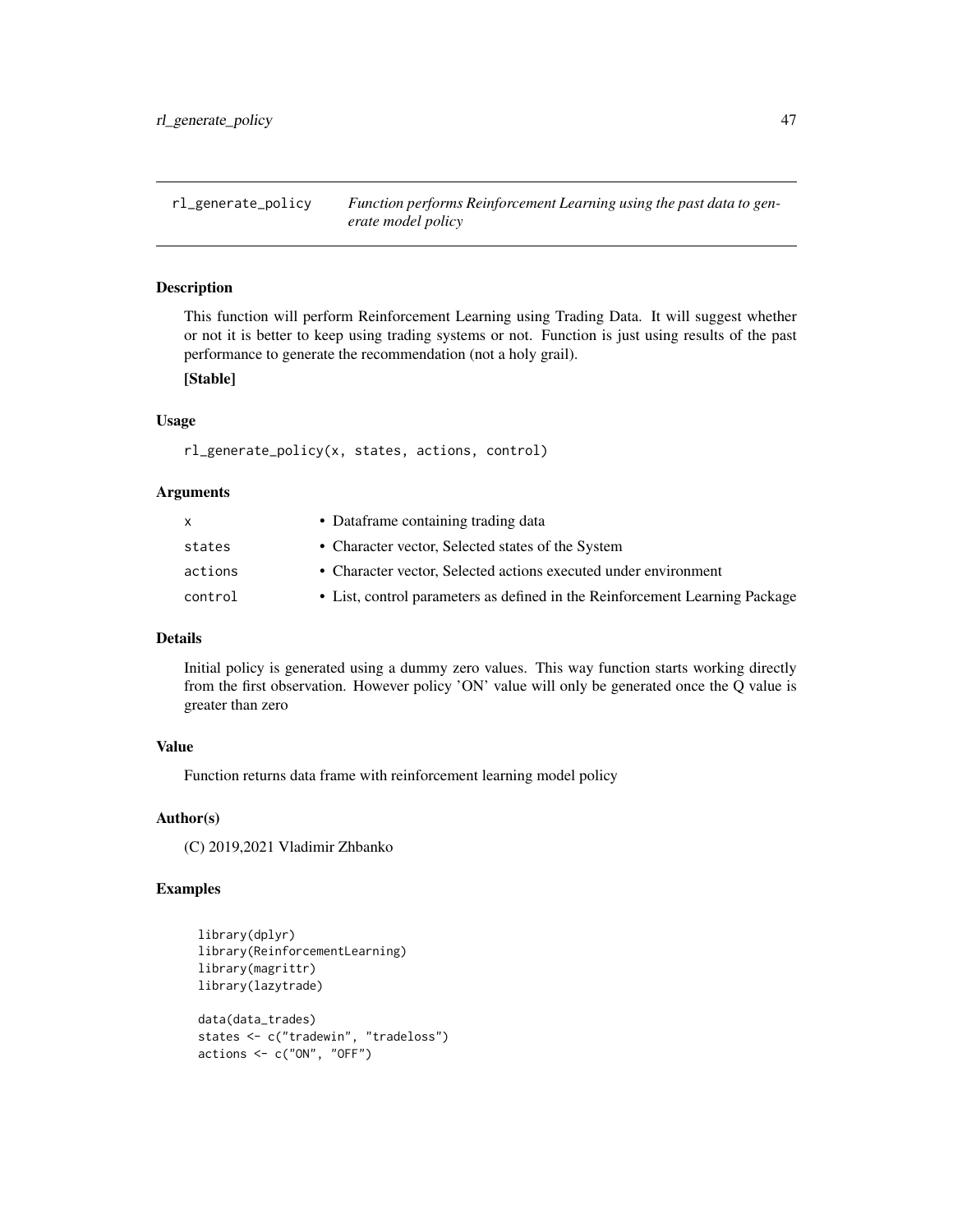```
control \le list(alpha = 0.7, gamma = 0.3, epsilon = 0.1)
rl_generate_policy(x = data_trades,
                   states, actions, control)
```
rl\_generate\_policy\_mt *Function performs RL and generates model policy for each Market Type*

### Description

This function will perform Reinforcement Learning using Trading Data. It will suggest whether or not it is better to keep using trading systems or not. Function is just using results of the past performance to generate the recommendation (not a holy grail).

# [Stable]

#### Usage

rl\_generate\_policy\_mt(x, states, actions, control)

#### Arguments

|         | • Dataframe containing trading data                                         |
|---------|-----------------------------------------------------------------------------|
| states  | • Character vector, Selected states of the System                           |
| actions | • Character vector, Selected actions executed under environment             |
| control | • List, control parameters as defined in the Reinforcement Learning Package |

# Details

Initial policy is generated using a dummy zero values. This way function starts working directly from the first observation. However policy 'ON' value will only be generated once the Q value is greater than zero

#### Value

Function returns data frame with reinforcement learning model policy

```
library(dplyr)
library(magrittr)
library(ReinforcementLearning)
library(lazytrade)
data(trading_systemDF)
states <- c("BUN", "BUV", "BEN", "BEV", "RAN", "RAV")
actions <- c("ON", "OFF")
```
<span id="page-47-0"></span>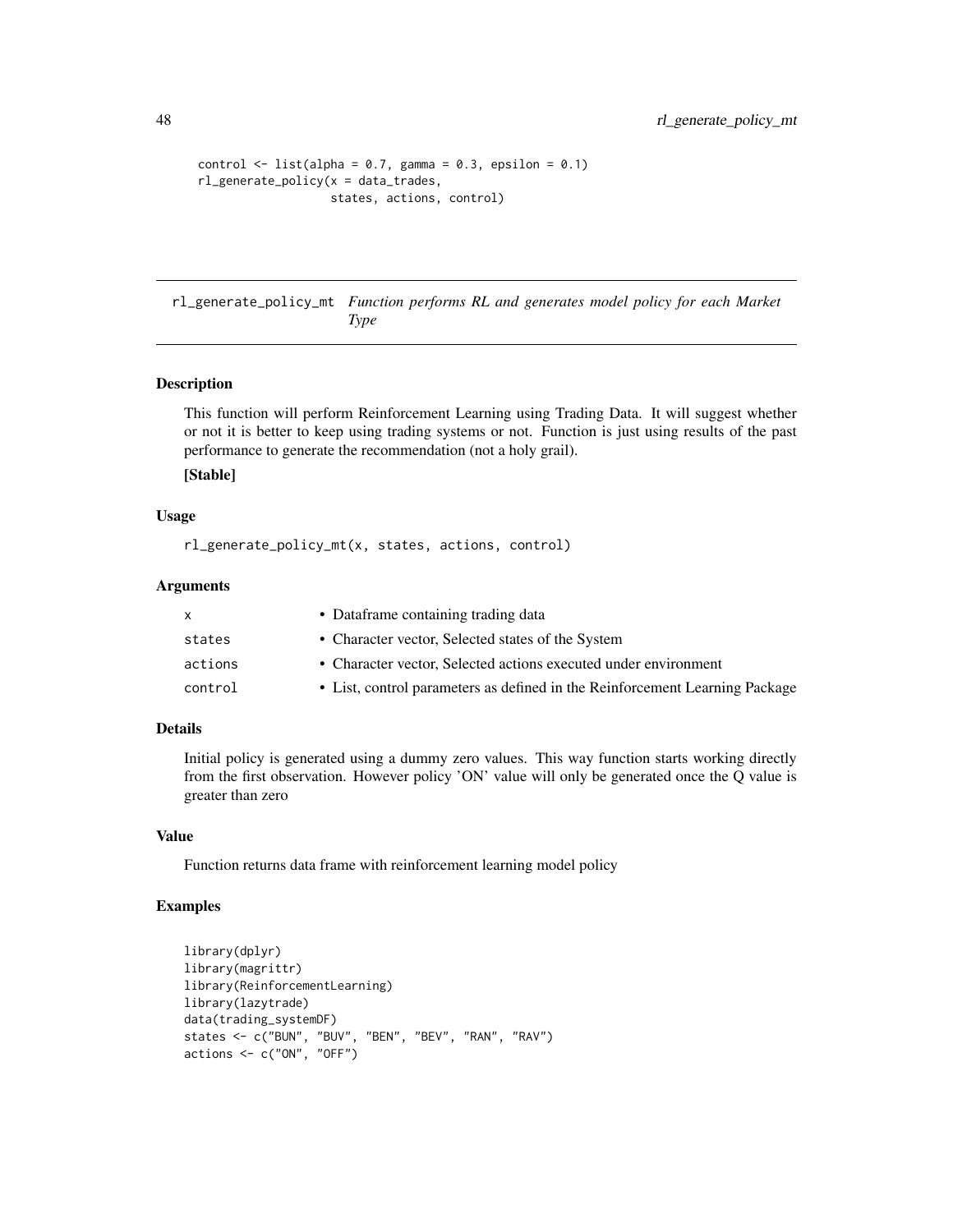# <span id="page-48-0"></span>rl\_log\_progress 49

```
control \le list(alpha = 0.7, gamma = 0.3, epsilon = 0.1)
rl_generate_policy_mt(x = trading_systemDF,
                      states = states,
                      actions = actions,
                      control = control)
```
rl\_log\_progress *Function to retrieve and help to log Q values during RL progress.*

# Description

Function will record Q values during the model update. These values will be used by another function Function was developed to help to estimate best control parameters during optimisation process

# [Stable]

#### Usage

rl\_log\_progress(x, states, actions, control)

#### Arguments

| x.      | • dataframe containing trading results                                |
|---------|-----------------------------------------------------------------------|
| states  | • Selected states of the System                                       |
| actions | • Selected actions executed under environment                         |
| control | • control parameters as defined in the Reinforcement Learning Package |
|         |                                                                       |

# Value

dataframe with log of RL model reward sequences during model update

```
# retrieve RL model Q values progress
library(ReinforcementLearning)
library(dplyr)
library(magrittr)
library(lazytrade)
data(data_trades)
x <- data_trades
states <- c("tradewin", "tradeloss")
actions <- c("ON", "OFF")
control \le list(alpha = 0.7, gamma = 0.3, epsilon = 0.1)
```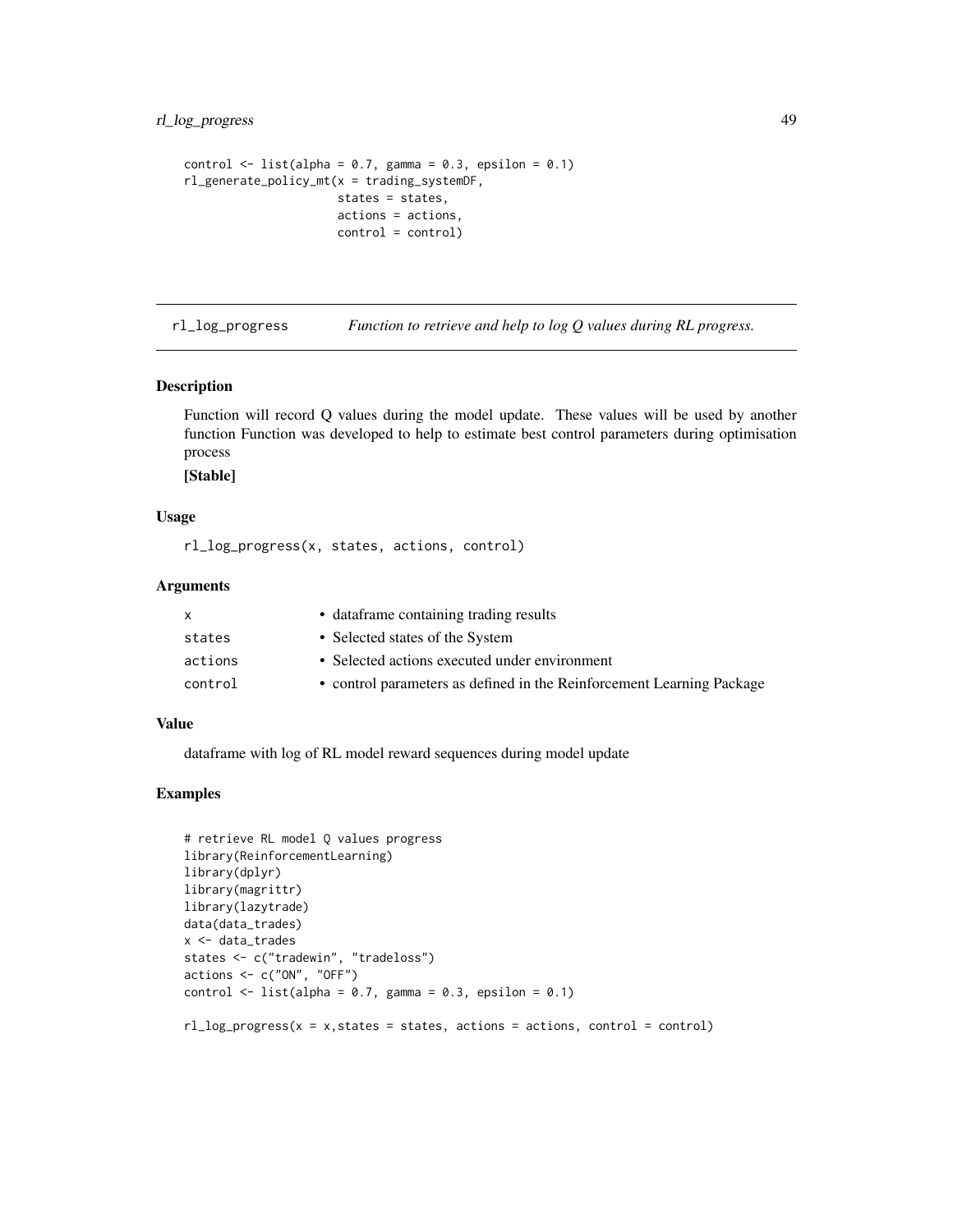<span id="page-49-0"></span>rl\_log\_progress\_mt *Function to retrieve and help to log Q values during RL progress. This function is dedicated to the situations when Market Types are used as a 'states' for the Environment.*

# Description

Function will record Q values during the model update. These values will be used by another function Function was developed to help to estimate best control parameters during optimisation process

# [Stable]

# Usage

```
rl_log_progress_mt(x, states, actions, control)
```
#### Arguments

| $\mathsf{X}$ | • dataframe containing trading results                                |
|--------------|-----------------------------------------------------------------------|
| states       | • Selected states of the System                                       |
| actions      | • Selected actions executed under environment                         |
| control      | • control parameters as defined in the Reinforcement Learning Package |
|              |                                                                       |

#### Value

dataframe with log of RL model reward sequences during model update

#### Author(s)

(C) 2020, 2021 Vladimir Zhbanko

### Examples

```
# retrieve RL model Q values progress
library(ReinforcementLearning)
library(dplyr)
library(magrittr)
library(lazytrade)
data(trading_systemDF)
x <- trading_systemDF
states <- c("BUN", "BUV", "BEN", "BEV", "RAN", "RAV")
actions <- c("ON", "OFF") # 'ON' and 'OFF' are referring to decision to trade with Slave system
control \le list(alpha = 0.7, gamma = 0.3, epsilon = 0.1)
```
 $rl\_log\_progress\_mt(x = x, states = states, actions = actions, control = control)$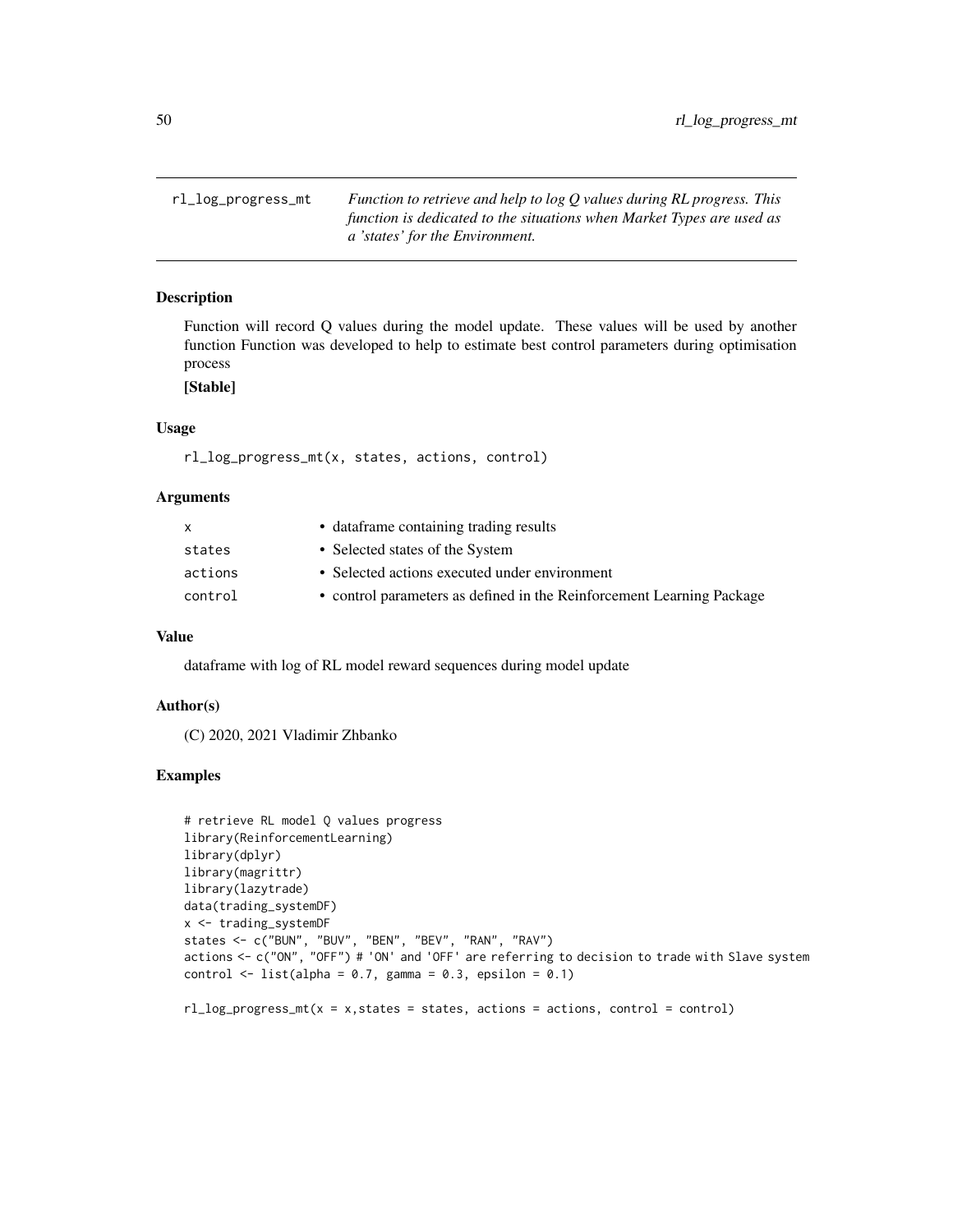<span id="page-50-0"></span>rl\_record\_policy *Record Reinforcement Learning Policy.*

# Description

Function will write a policy 'decision' to the csv file specific for each Expert Advisor [Stable]

# Usage

```
rl_record_policy(
  x,
 last_result,
 trading_system,
 path_terminal,
 fileName = "SystemControl"
)
```
# Arguments

| $\mathsf{x}$   | • Dataframe containing columns MarketType and Policy                             |
|----------------|----------------------------------------------------------------------------------|
| last_result    | • character vector of the last result of the trade                               |
| trading_system | • character vector of length 1 with Trading System Magic Number informa-<br>tion |
| path_terminal  | • path to the sandbox where this Policy/Decision must be written                 |
| fileName       | • string, desired control file prefix e.g. 'SystemControl'                       |

# Details

It is imperative that terminal path contains exact word Terminal3

# Value

nothing is returned but function will write csv file to the supplied directory

#### Author(s)

(C) 2019,2021 Vladimir Zhbanko

```
library(stringr)
library(magrittr)
library(dplyr)
data(TradeStatePolicy)
```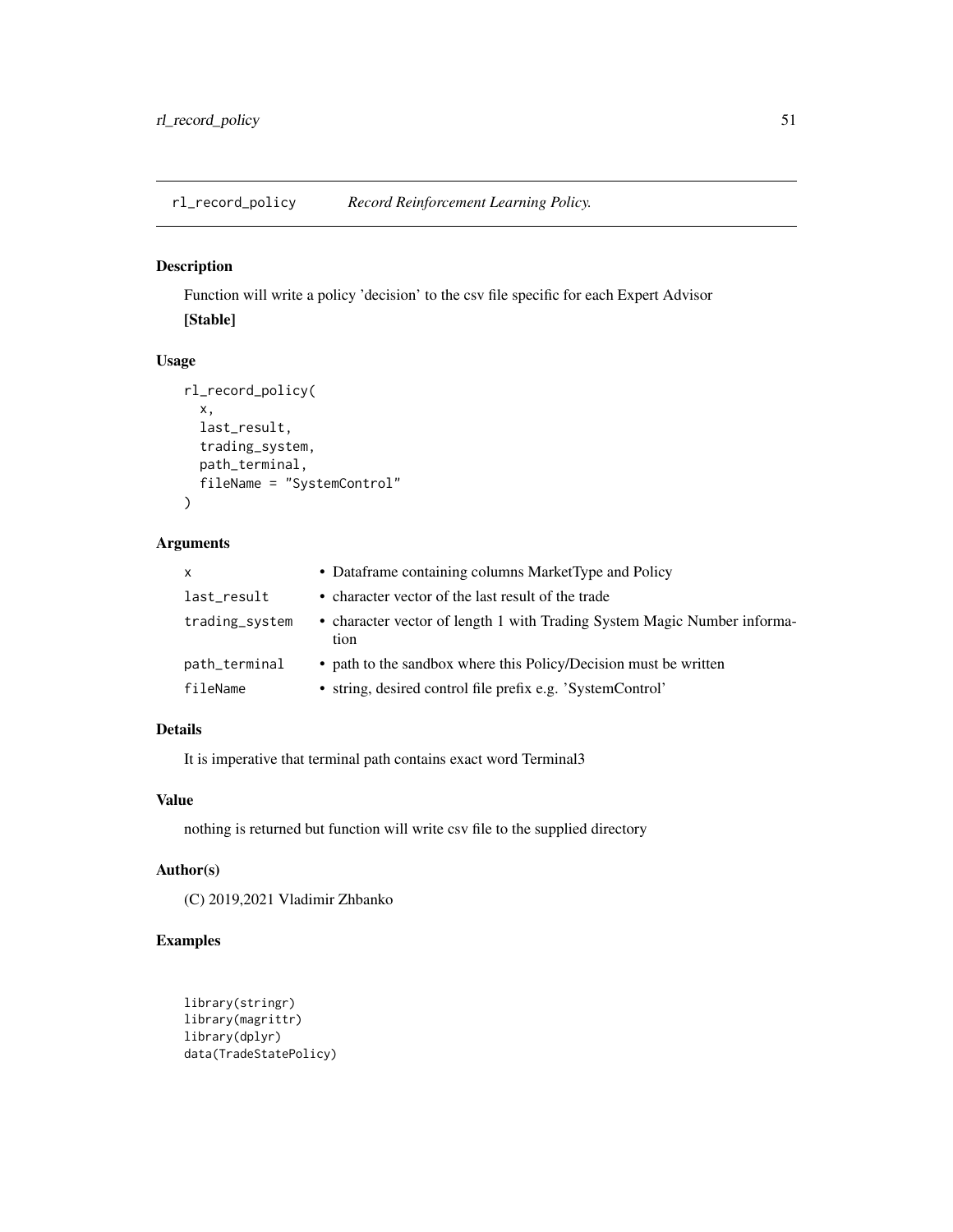```
dir <- normalizePath(tempdir(),winslash = "/")
rl_record_policy(x = TradeStatePolicy,
              last_result = "tradewin",
              trading_system = 8118101,
              path_terminal = dir,
              fileName = "SystemControlRL")
```
rl\_record\_policy\_mt *Record Reinforcement Learning Policy for Market Types*

# Description

Function will write a policy 'decision' to the csv file specific for each Expert Advisor

[Stable]

# Usage

```
rl_record_policy_mt(
  x,
  trading_system,
 path_terminal,
  fileName = "SystemControlMT"
)
```
# Arguments

| $\mathsf{X}$   | • Dataframe containing columns MarketType and Policy                      |
|----------------|---------------------------------------------------------------------------|
| trading_system | • numeric vector of length 1 with Trading System Magic Number information |
| path_terminal  | • string, path to the terminal where this Policy/Decision must be written |
| fileName       | • string, desired control file prefix e.g. 'SystemControlMT'              |

# Details

It is imperative that terminal path contains exact word Terminal3

#### Value

nothing is returned but function will write csv file to the supplied directory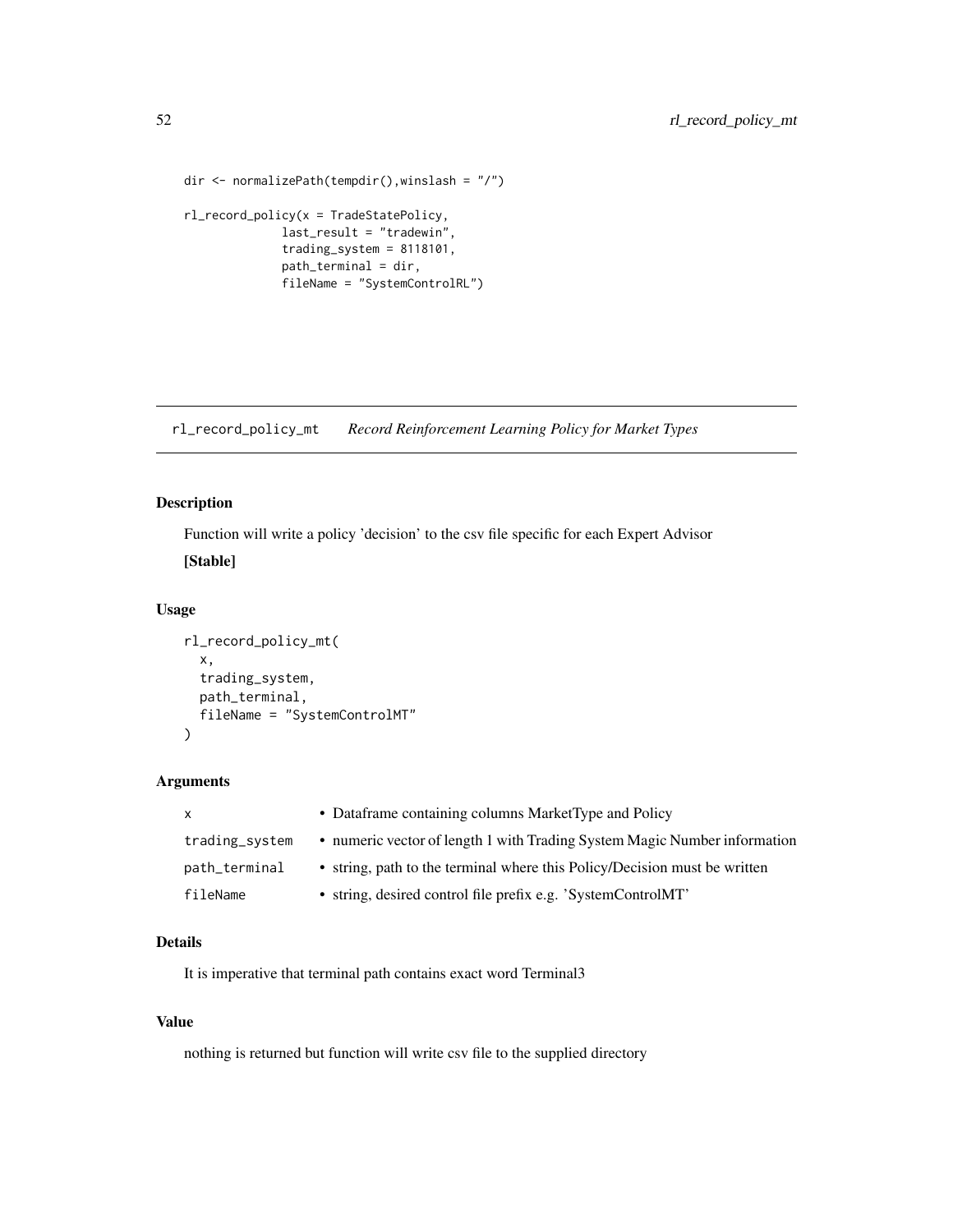#### <span id="page-52-0"></span>Examples

```
library(stringr)
library(lazytrade)
data(policy_tr_systDF)
dir <- normalizePath(tempdir(),winslash = "/")
rl_record_policy_mt(x = policy_tr_systDF,
                 trading_system = 8118101,
                 path_terminal = dir,
                 fileName = "SystemControlMT")
```
rl\_write\_control\_parameters

*Function to find and write the best control parameters.*

#### Description

This function is supposed to run on a weekly basis. Purpose of this function is to perform RL and trading simulation and find out the best possible control parameters for the RL function.

[Stable]

#### Usage

```
rl_write_control_parameters(
 x,
 path_control_files,
 num_trades_to_consider = 100
)
```
#### Arguments

x • dataset containing the trading results for one trading robot

path\_control\_files

• path where control parameters will be saved

num\_trades\_to\_consider

• number of last trades to use for RL modeling simulations, default value 100

#### Details

Function is used by the R script Adapt\_RL\_control.R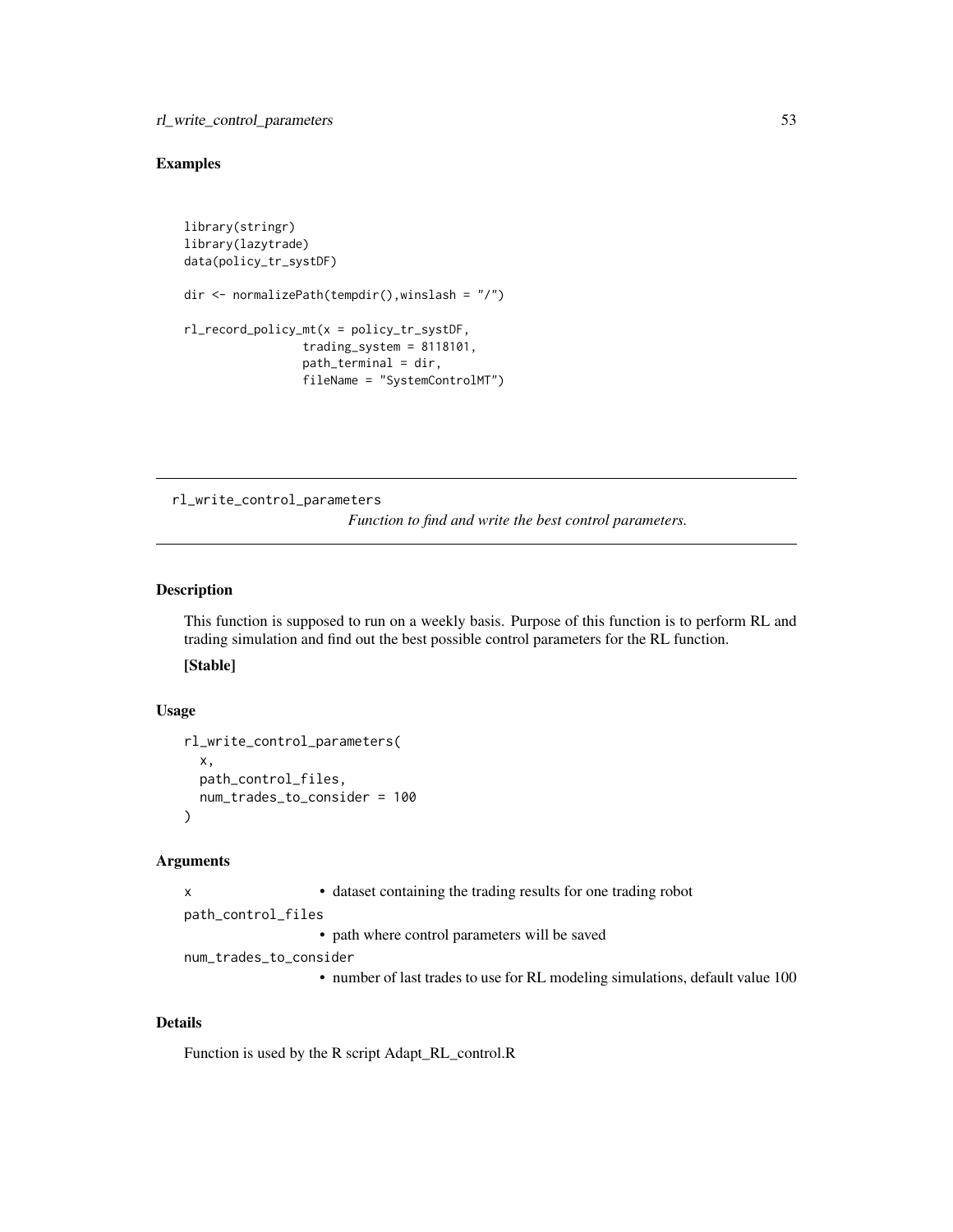#### <span id="page-53-0"></span>Value

Function writes best control parameters to be used by the Reinforcement Learning Function

# Author(s)

(C) 2019 Vladimir Zhbanko

# Examples

```
dir <- normalizePath(tempdir(),winslash = "/")
#test lasts 15 sec:
library(dplyr)
library(readr)
library(ReinforcementLearning)
library(magrittr)
library(lazytrade)
data(data_trades)
x <- data_trades
rl_write_control_parameters(x = data_trades,
                            path_control_files = dir,
                            num_trades_to_consider = 20)
```
rl\_write\_control\_parameters\_mt *Function to find and write the best control parameters.*

#### Description

This function is supposed to run on a weekly basis. Purpose of this function is to perform RL and trading simulation and find out the best possible control parameters for the RL function.

# [Stable]

#### Usage

```
rl_write_control_parameters_mt(
 x,
 path_control_files,
 num_trades_to_consider = 100
)
```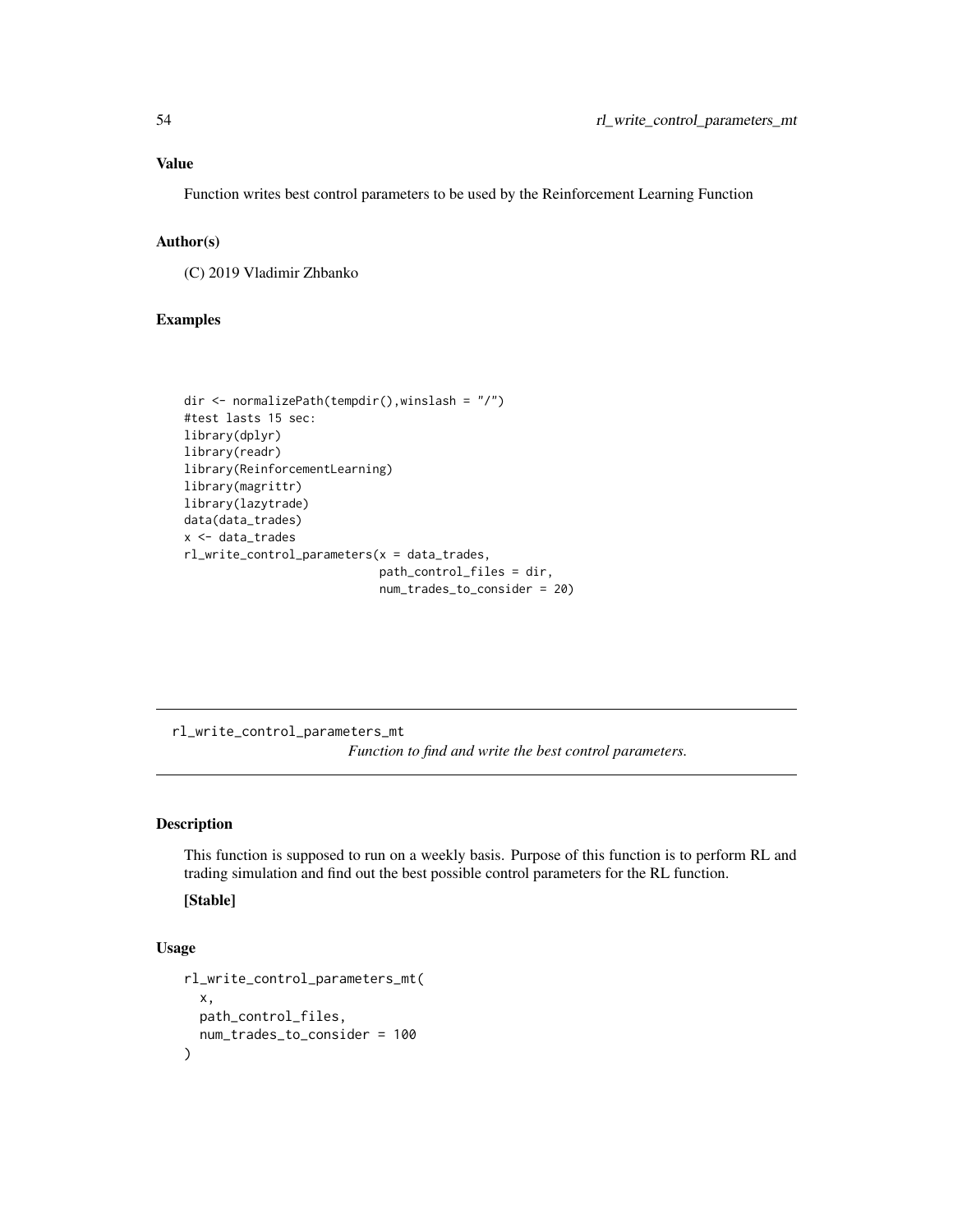# <span id="page-54-0"></span>test\_data\_pattern 55

#### **Arguments**

x • dataset containing the trading results for one trading robot path\_control\_files • path where control parameters will be saved num\_trades\_to\_consider • number of last trades to use for RL modeling simulations, default value 100

# Details

Function is used by the R script Adapt\_RL\_MT\_control.R

#### Value

Function writes best control parameters to be used by the Reinforcement Learning Function

# Author(s)

(C) 2019, 2021 Vladimir Zhbanko

#### Examples

```
# test lasts 15 sec:
dir <- normalizePath(tempdir(),winslash = "/")
library(dplyr)
library(readr)
library(ReinforcementLearning)
library(magrittr)
library(lazytrade)
data(trading_systemDF)
# use optimal control parameters found by auxiliary function
rl_write_control_parameters_mt(x = trading_systemDF,
                               path_control_files = dir,
                               num_trades_to_consider = 100)
```

| test_data_pattern | Table with several columns containing indicator values and Label val- |
|-------------------|-----------------------------------------------------------------------|
|                   | ues                                                                   |

#### Description

Table with several columns containing indicator values and Label values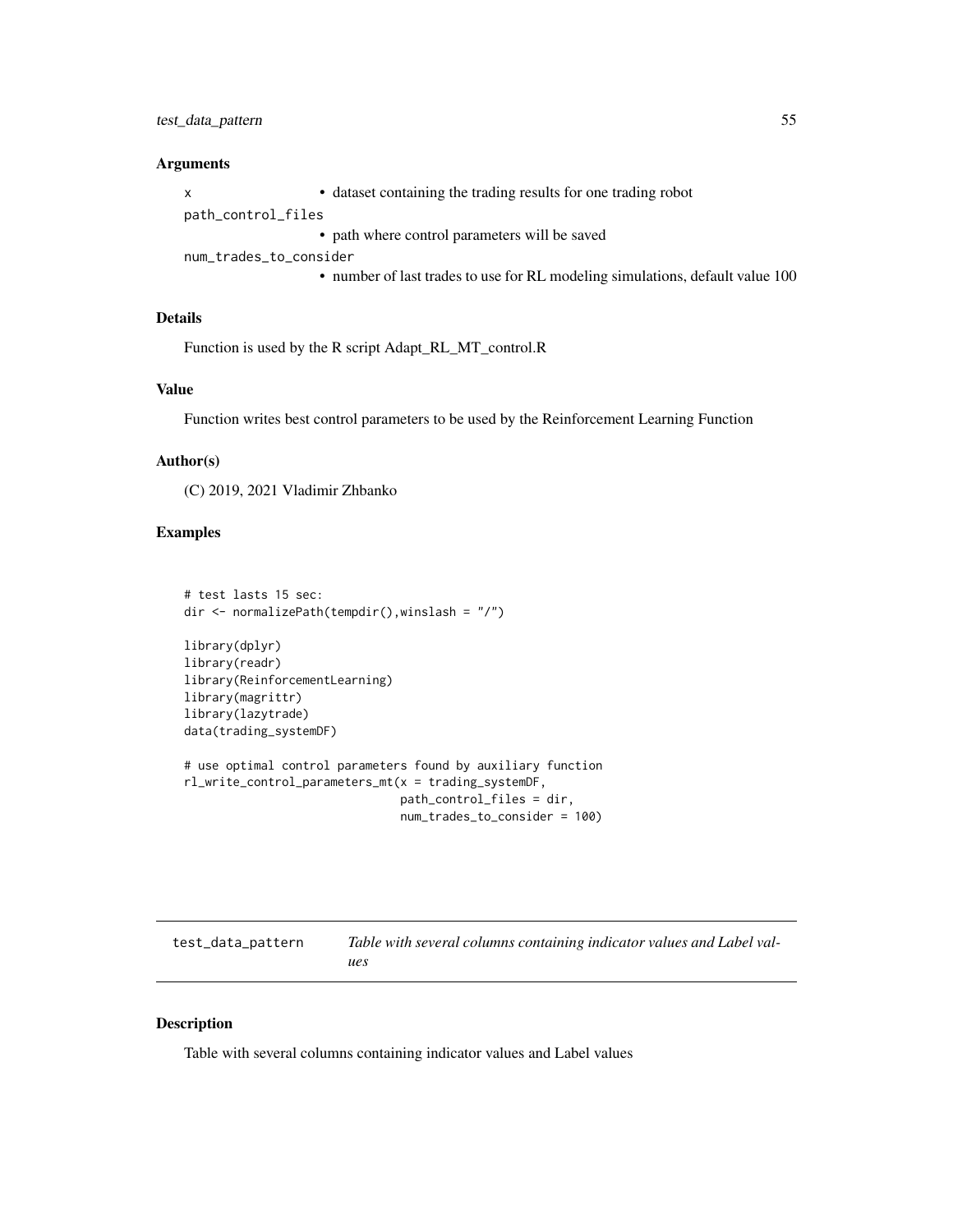# <span id="page-55-0"></span>Usage

test\_data\_pattern

### Format

A dataframe with several columns

LABEL Asset values as were recorded in the future

V1-V49 Transposed values of the indicator

to\_m *Convert time series data to matrix with defined number of columns*

#### Description

Transforms Time Series Column of the dataframe to the matrix with specified number of columns. Number of rows will be automatically found. Eventually not complete last row will be discarded.

#### [Superseded]

# Usage

to\_m(x, n\_cols)

#### Arguments

| $\boldsymbol{\mathsf{x}}$ | • dataframe with one column       |
|---------------------------|-----------------------------------|
| n cols                    | • number of columns in the matrix |

# Value

• matrix with specified amount of rows

```
library(magrittr)
library(lazytrade)
macd_m <- seq(1:1000) %>% as.data.frame() %>% to_m(64)
```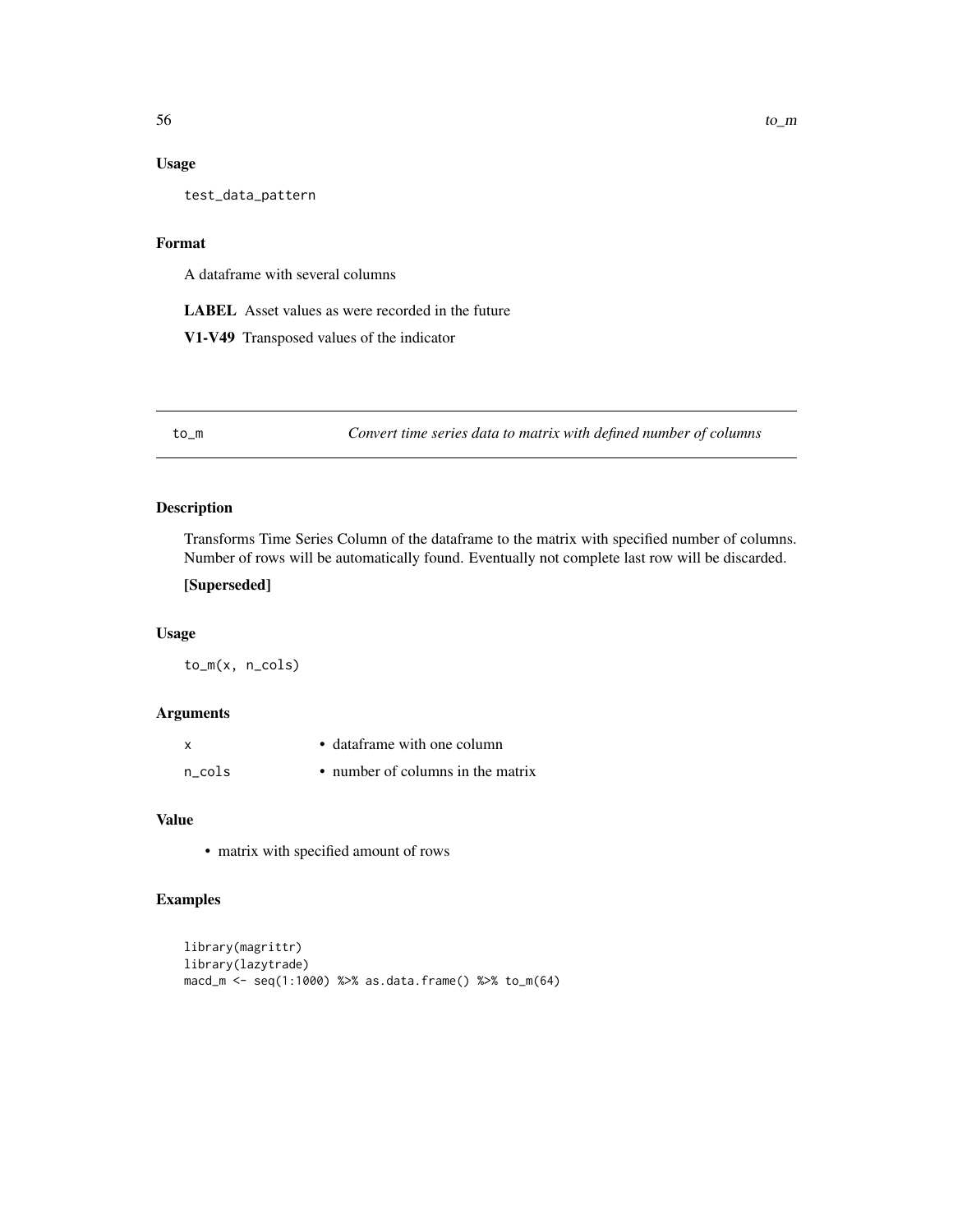<span id="page-56-0"></span>TradeStatePolicy *Table with Trade States and sample of actual policy for those states*

#### Description

Table with Trade States and sample of actual policy for those states

#### Usage

TradeStatePolicy

# Format

A dataframe with 2 columns: TradeState Current trade state status

Policy Policy choice

trading\_systemDF *Table with trade data and joined market type info*

#### Description

Table with trade data and joined market type info

#### Usage

trading\_systemDF

# Format

A dataframe with several columns

"MagicNumber.x Unique identifiers of the Trading Robots from Trade Log

TicketNumber Ticket Number of closed position

OrderStartTime Date and Time when order started

OrderCloseTime Date and Time when order closed

Profit Monetary result of the trade

Symbol Symbol of the Asset e.g. EURUSD

OrderType Order Type 0 - buy, 1 - sell

"MagicNumber.y Unique identifiers of the Trading Robots from Ticket Opening Log

"MarketType Logged Market Type of the asset at the moment of Ticket Opening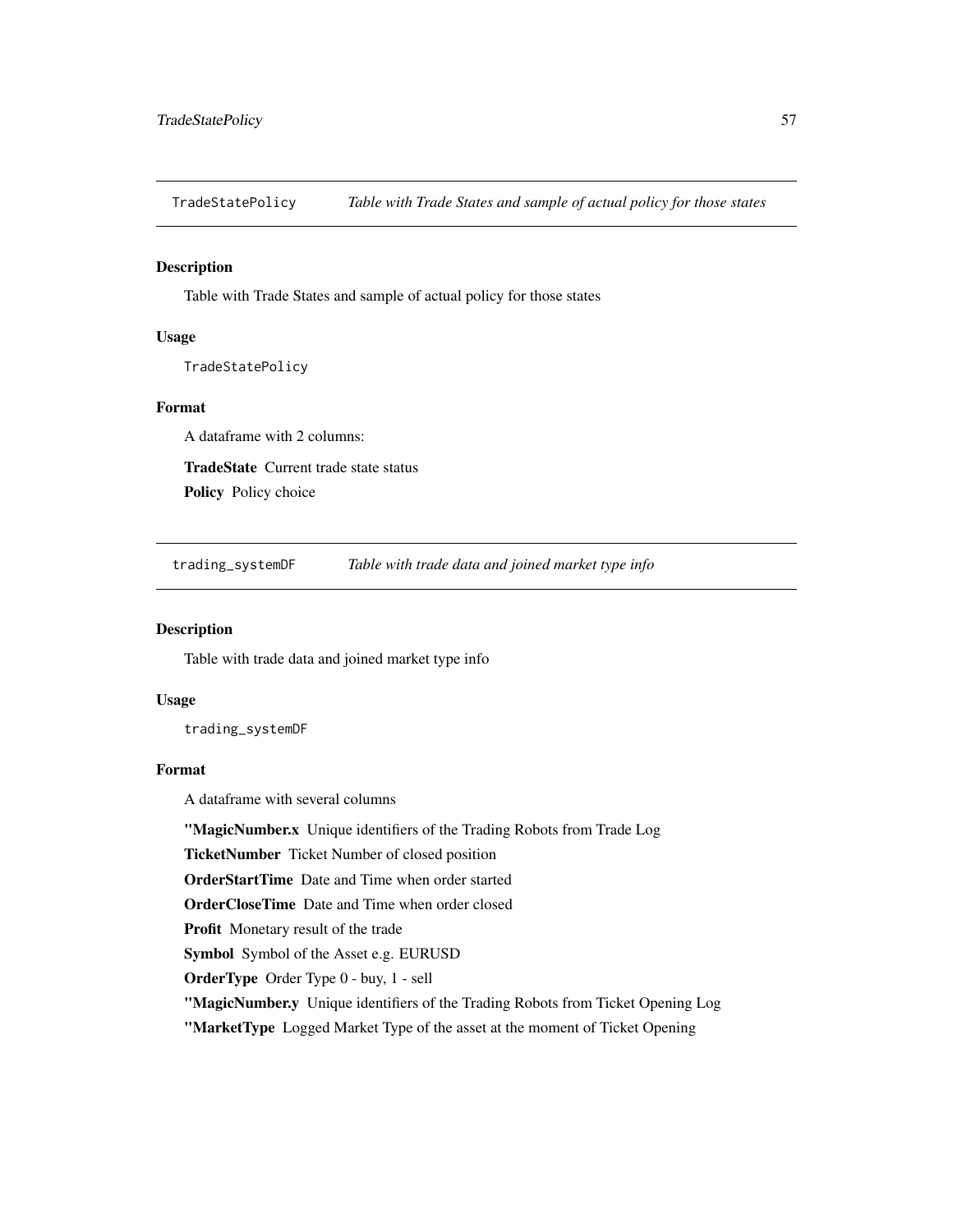#### Description

Utility function to find PID of the working terminal.exe application Function is created to generate a system call to programmatically close any given application

# [Experimental]

#### Usage

```
util_find_pid(tasks_running = t_running, pid_pattern = "terminal.exe")
```
#### Arguments

| tasks_running | • string, vector with system tasks                 |
|---------------|----------------------------------------------------|
| pid_pattern   | • string, pattern value to search application with |

#### Details

Function is executing a system command to get all processes running on the OS Retrieved data is cleaned and organized to filter on required process Function can also be used to track specific applications defined by the user

#### Value

string with system kill command to close selected application

#### Author(s)

(C) 2021 Vladimir Zhbanko

```
library(magrittr)
library(tibble)
library(stringr)
library(dplyr)
```

```
#library(readr)
```

```
dir <- normalizePath(tempdir(),winslash = "/")
```

```
#tasks_running <- system("tasklist", intern = TRUE)
#writeLines(tasks_running, con = file.path(dir,'tasks_running.txt'))
```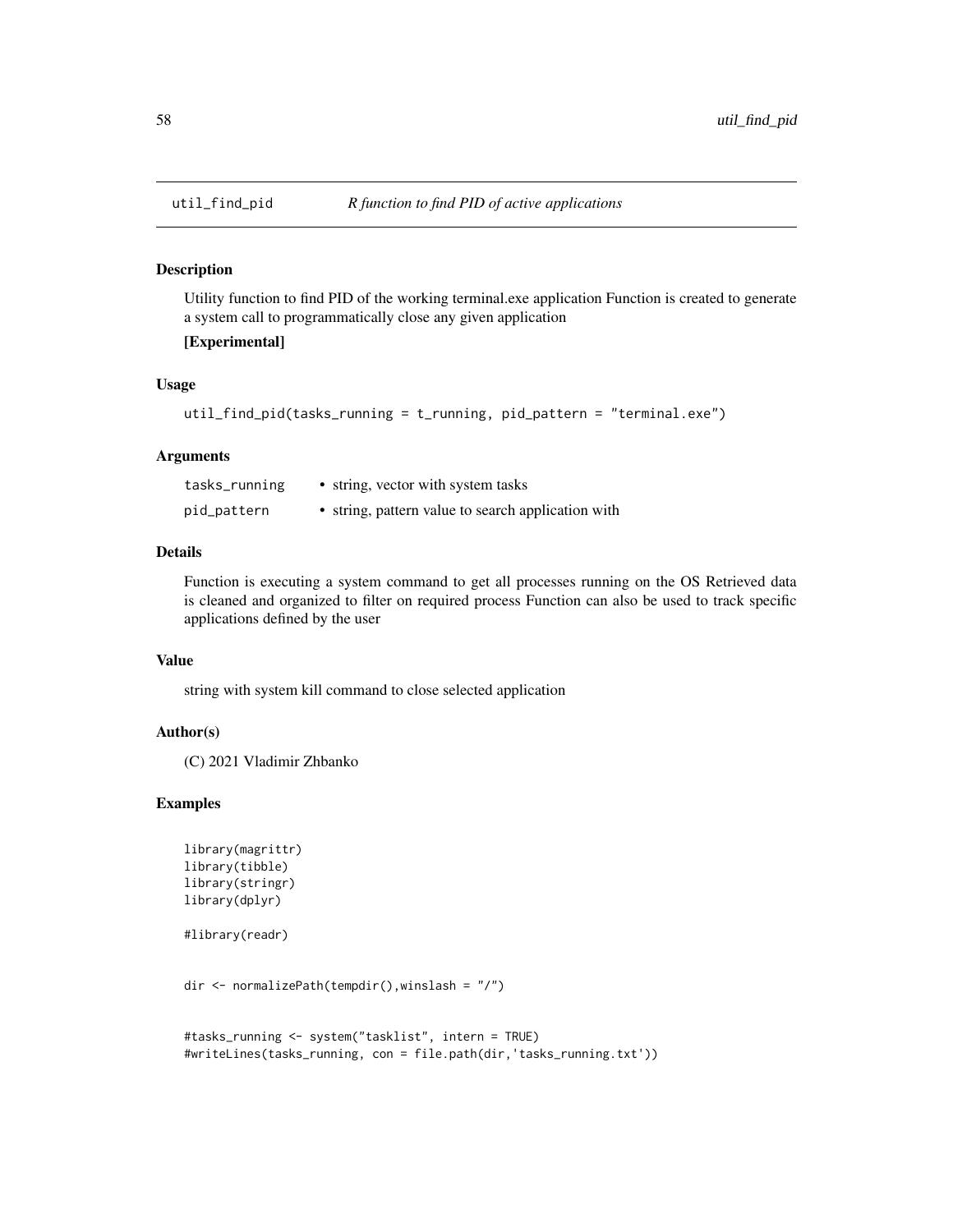```
#t_running <- readLines(con = file.path(dir,'tasks_running.txt'))
tasks_list = system.file("extdata", "tasks_running.txt",
                  package = "lazytrade")
t_running <- readLines(con = tasks_list)
#generate task kill command for this application
util_find_pid(tasks_running = t_running,
             pid_pattern = 'terminal.exe')
util_find_pid(tasks_running = t_running,
             pid_pattern = 'chrome.exe')
```
util\_generate\_password

*R function to generate random passwords for MT4 platform or other needs*

# Description

Utility function to generate random passwords. Wrapper of cryptographic functions from 'openssl' library in R. Password length can be customized. By default function just output randomly generated 8 symbol password suitable for MT4 logins. It is also possible to create other passwords and include special symbols. When required, it's possible to write resulting password to the txt file. Once generated, password is written to the destination supplied by the user.

[Stable]

#### Usage

```
util_generate_password(
  salt = "something random",pass_len = 8,
 write_file = FALSE,
 file_name = ",
  special_symbols = FALSE
)
```
#### Arguments

| salt            | string, random text supplied by the user                     |
|-----------------|--------------------------------------------------------------|
| pass_len        | integer, number specifying how long should the password be   |
| write_file      | bool, if true writes result to the txt file.                 |
| file_name       | string, indicate path of the file where to write text result |
| special_symbols |                                                              |
|                 | bool, if true adds special symbols                           |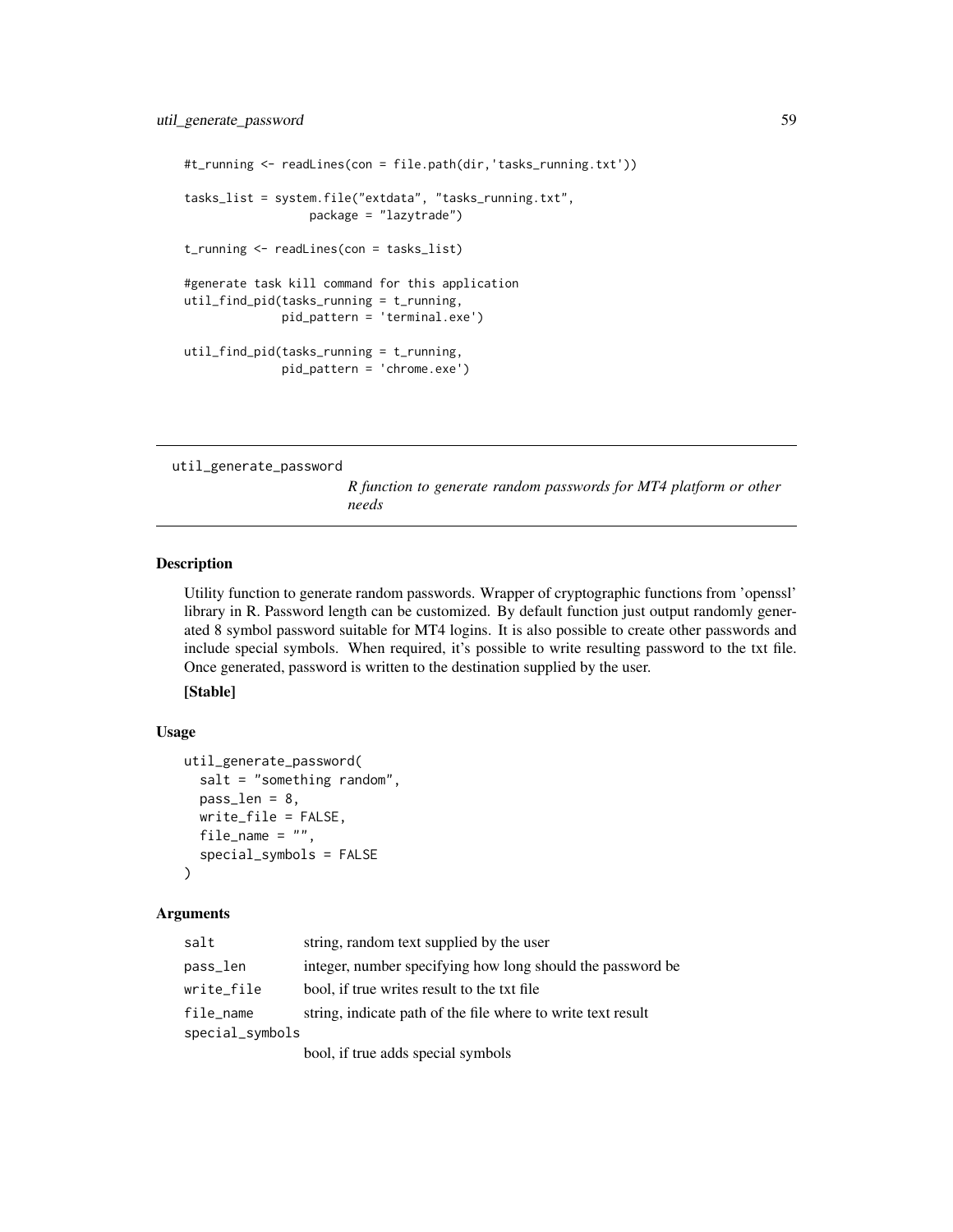# Details

Passwords are generated using sha512 cryptographic function from openssl package. System date and user 'salt' is used to supply initial text for cryptographic function. Hashing function is using additional 'salt' which will be based on the current System time. Additionally, only a part of generated string is selected and used for password. Some letters of generated string are converted from lower to upper case.

### Value

string or text file with password

#### Author(s)

(C) 2019, 2021 Vladimir Zhbanko

#### Examples

```
library(stringr)
library(magrittr)
library(openssl)
library(readr)
dir <- normalizePath(tempdir(),winslash = "/")
file_path <- file.path(dir, 'p.txt')
#write to file
util_generate_password(salt = 'random text', file_name = file_path)
#generate 8digit
util_generate_password(salt = 'random text')
#generate password with special symbols
util_generate_password(salt = 'random text', special_symbols = TRUE)
#generate longer password with special symbols
util_generate_password(salt = 'random text', pass_len = 10, special_symbols = TRUE)
```
util\_profit\_factor *Calculate Profit Factor*

# Description

Calculate profit factor using a data vector with the trading results [Stable]

<span id="page-59-0"></span>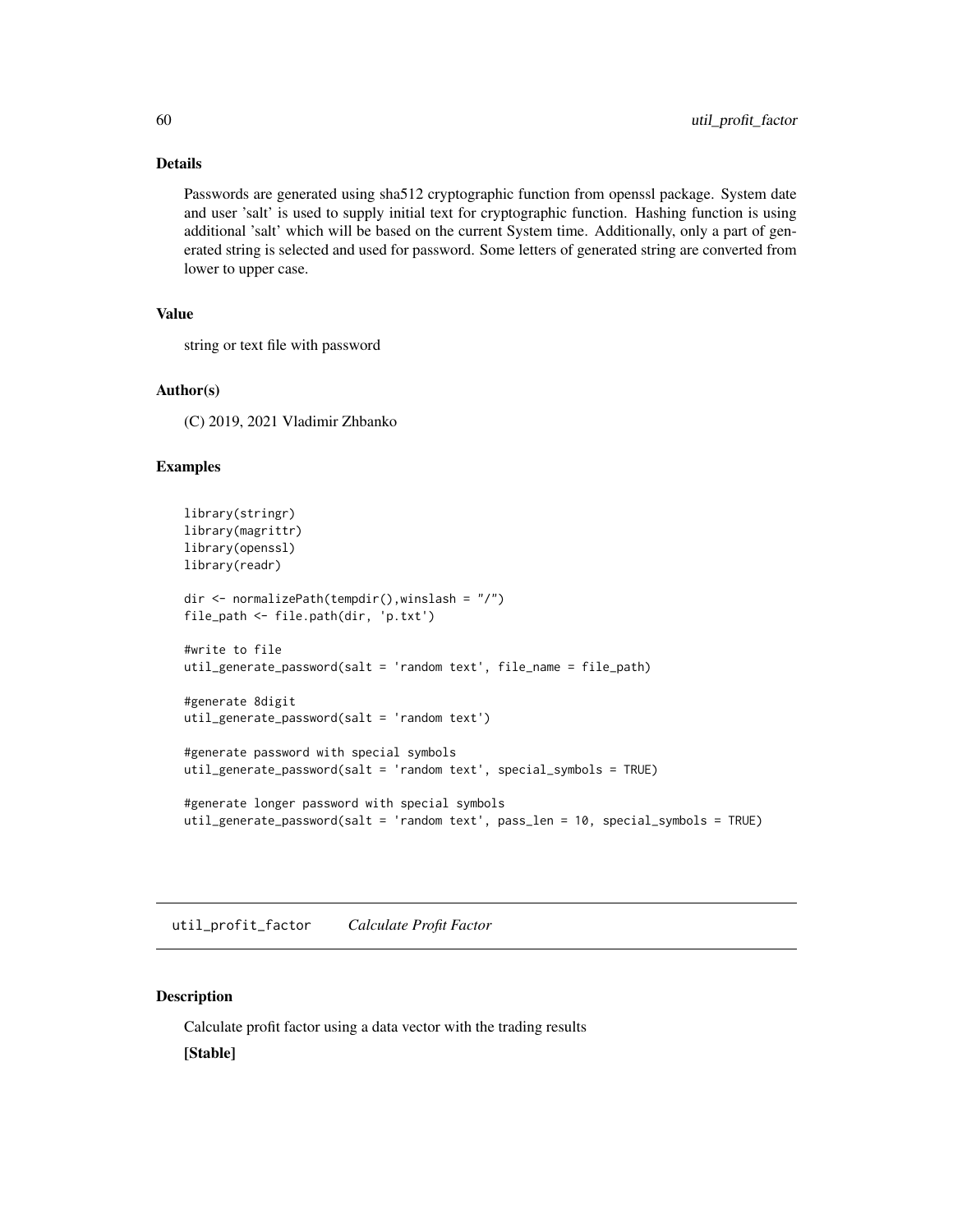# <span id="page-60-0"></span>Usage

util\_profit\_factor(x)

#### Arguments

x column vector with profit or loss of the orders for one system

### Value

function should calculate profit factor for this vector and return one value also as vector

# Author(s)

(C) 2019 Vladimir Zhbanko

# Examples

```
library(magrittr)
library(dplyr)
library(lazytrade)
data(profit_factor_data)
profit_factor_data %>%
   group_by(X1) %>%
   summarise(PnL = sum(X5),
            NumTrades = n(),
             PrFact = util_profit_factor(X5)) %>%
   select(PrFact) %>% head(1) %>% round(3)
```
write\_command\_via\_csv *Write csv files with indicated commands to the external system*

#### Description

Function is capable to read the data and writing multiple files e.g. 'SystemControl8139124.csv' [Stable]

#### Usage

```
write_command_via_csv(x, path_terminal = "", fileName = "SystemControl")
```
# Arguments

| X             | • dataframe object with resulting command e.g. 1 - enable; 0 - disable |
|---------------|------------------------------------------------------------------------|
| path_terminal | • path to the terminal                                                 |
| fileName      | • desired control file prefix e.g. 'SystemControl'                     |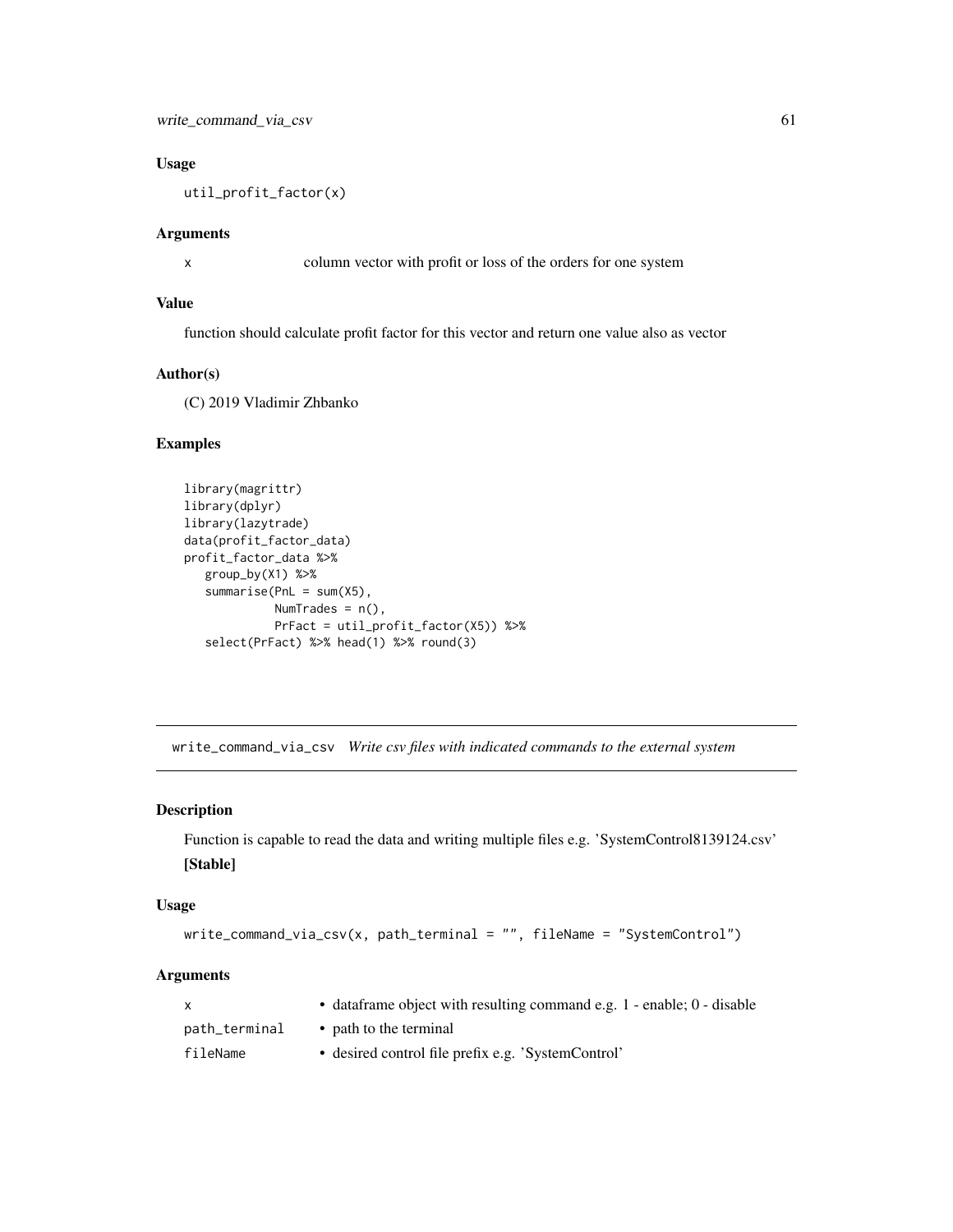<span id="page-61-0"></span>Function is writing multiple files e.g. 'SystemControl8139124.csv' to the Sandbox typical content of the file: "Magic","IsEnabled" 8139124,1

# Author(s)

(C) 2019, 2021 Vladimir Zhbanko

#### Examples

```
library(dplyr)
library(readr)
library(lubridate)
library(lazytrade)
path_sbxm <- normalizePath(tempdir(),winslash = "/")
file.copy(from = system.file("extdata", "OrdersResultsT1.csv", package = "lazytrade"),
          to = file.path(path_sbxm, "OrdersResultsT1.csv"), overwrite = TRUE)
DFT1 <- import_data(path_sbxm = path_sbxm,
                    trade_log_file = "OrdersResultsT1.csv")
DFT1 %>%
group_by(MagicNumber) %>% select(MagicNumber) %>% mutate(IsEnabled = 0) %>%
# head to shorten time of this example
head(2) %>%
# write commands to disable/enable systems
write_command_via_csv(path_terminal = path_sbxm)
```
write\_ini\_file *Create initialization files to launch MT4 platform with specific configuration*

#### Description

Function generate initialization files suitable for launching MT4 terminal with specific parameters. Several options available for generating files specific for each purpose. Option 'prod' will just use existing profile and connect to the broker server Option 'backtest' will generate file for the robot backtest Option 'opt' will generate file needed for the robot optimization Option 'full' allows to specify any desired parameter

# [Stable]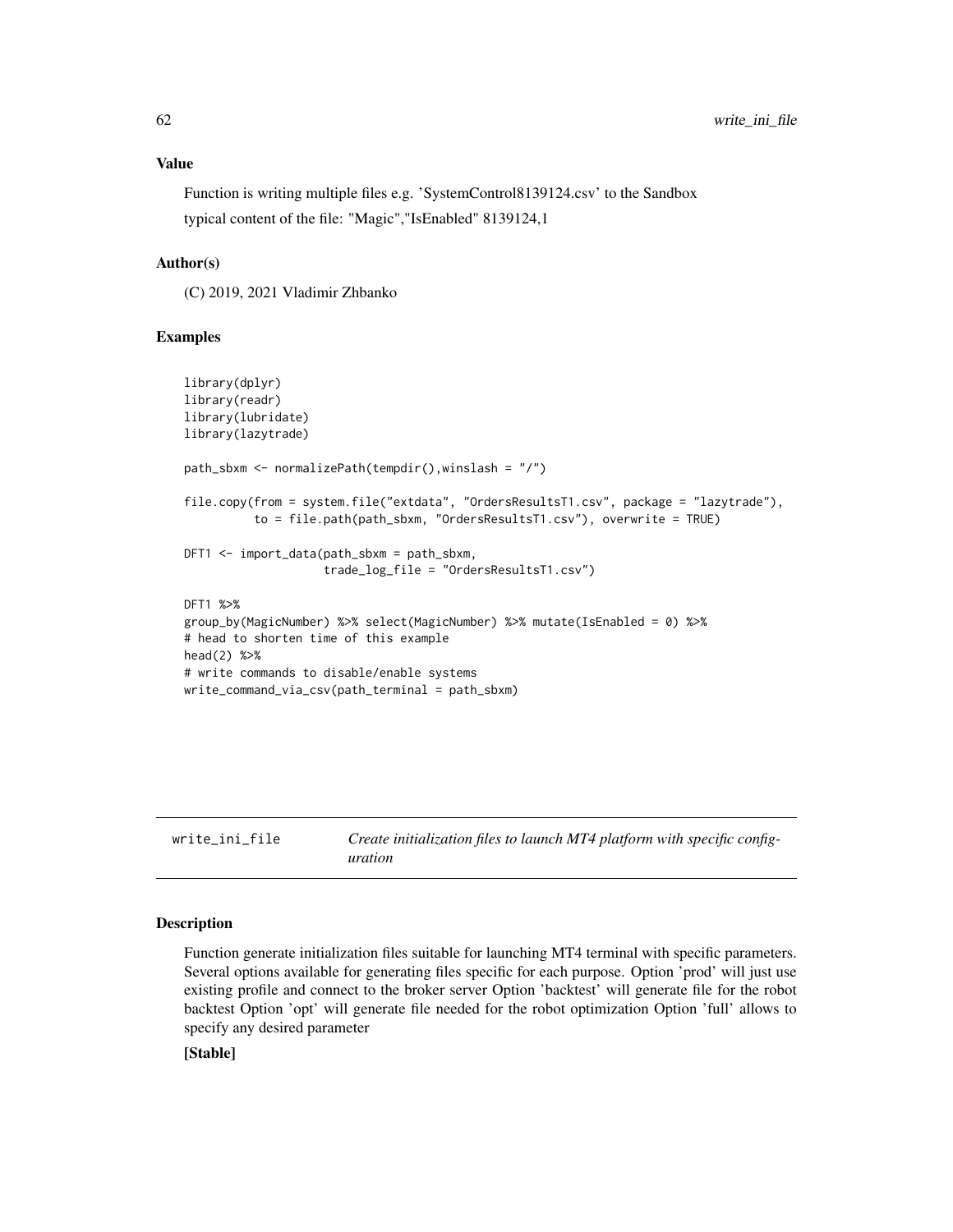write\_ini\_file 63

#### Usage

```
write_ini_file(
  mt4_Profile = "Default",
  mt4_MarketWatch = "Forex.set",
 mt4_Login = "1234567",
  mt4_Password = "xxxxxXX",
  mt4_Server = "BrokerServerName",
  mt4_AutoConfiguration = "false",
  mt4_EnableNews = "false",
  mt4_ExpertsEnable = "true",
  mt4_ExpertsDllImport = "true",
  mt4_ExpertsExpImport = "true",
  mt4_ExpertsTrades = "true",
  mt4_Symbol = "EURUSD",
  mt4<sup>-</sup>Period = "H1",
  mt4_Template = "Default",
 mt4<sub>-</sub>Expert = ",
  mt4_ExpertParameters = "",
  mt4_Script = '''',
  mt4_ScriptParameters = "",
  mt4_TestExpert = "",
  mt4_TestExpertParameters = "",
  mt4_TestSymbol = "EURUSD",
  mt4_TestPeriod = "H1",
  mt4_TestModel = "",
  mt4_TestSpread = "",
  mt4_TestOptimization = "false",
  mt4_TestDateEnable = "true",
  mt4_TestFromDate = "",
  mt4_TestToDate = "",
  mt4_TestReport = "test report",
  mt4_TestReplaceReport = "false",
  mt4_TestShutdownTerminal = "",
  mt4_TestVisualEnable = "false",
  dss_inifilepath = "",
  dss_inifilename = "test.ini",
  dss_mode = "prod"
```
#### **Arguments**

)

| mt4 Profile | string, the subdirectory name in the /profiles directory. The charts will be opened |
|-------------|-------------------------------------------------------------------------------------|
|             | in the client terminal according to the given profile. If this parameter is not     |
|             | specified, the current profile will be opened                                       |

mt4\_MarketWatch

string, file name (the symbolsets directory) that contains the symbol list to be shown in the Market Watch window.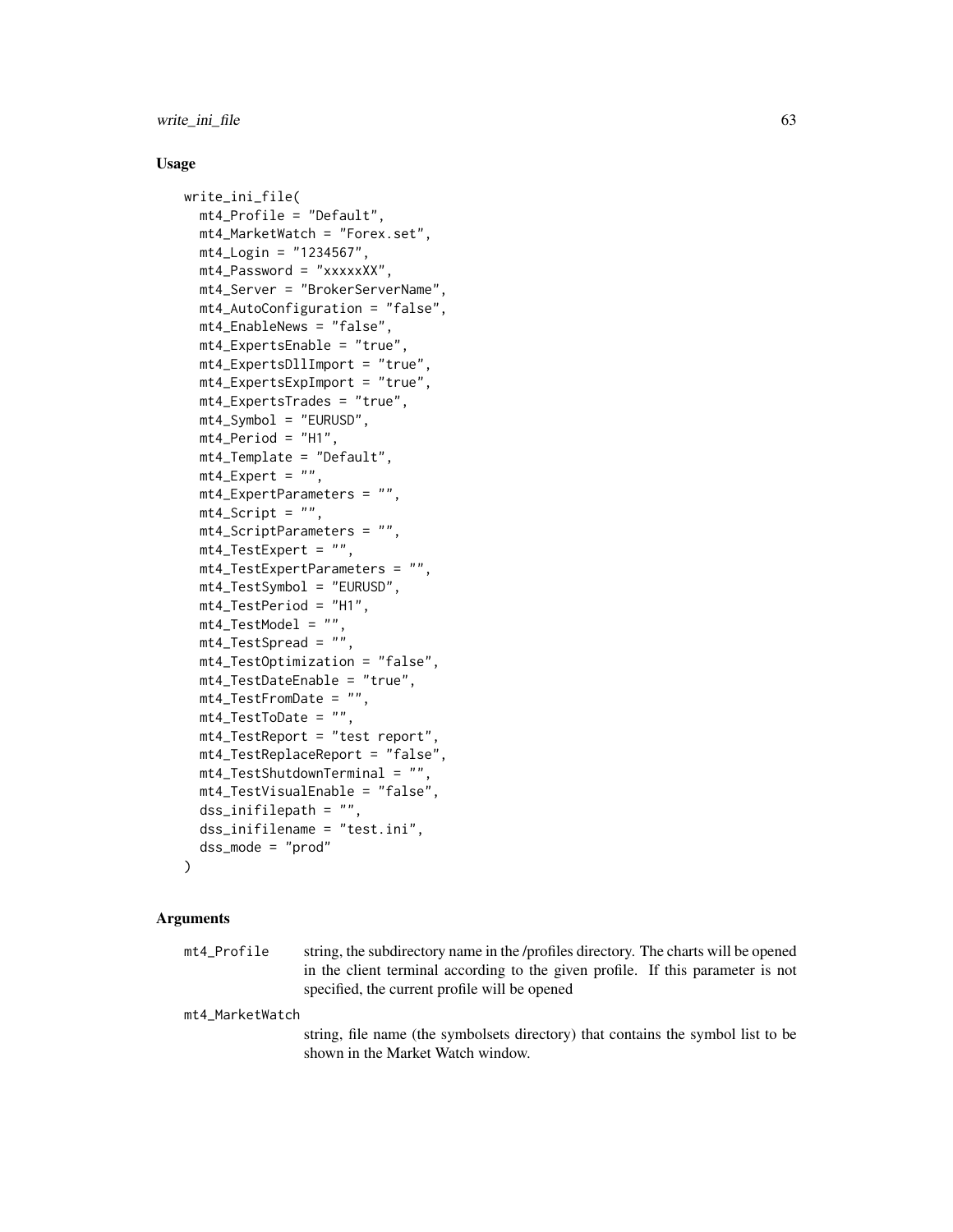| mt4_Login                | string, the number of the account to connect to at startup. If this parameter is not<br>specified, the current login will be used.                                                                                       |
|--------------------------|--------------------------------------------------------------------------------------------------------------------------------------------------------------------------------------------------------------------------|
| mt4_Password             | string, the password that allows entering the system. This parameter will be<br>ignored if the client terminal stores personal data on the disk and the account to<br>be connected is in the list                        |
| mt4_Server               | string, the name of the trade server to be connected to. The server name is the<br>same as the name of the corresponding .srv file stored in the /config directory                                                       |
| mt4_AutoConfiguration    |                                                                                                                                                                                                                          |
|                          | string, "true" or "false" depending on whether the autoconfiguration of Data<br>Center setting should be enabled or not. If this parameter is not specified, the<br>value from the current server settings will be used. |
|                          | mt4_EnableNews string, either 'false' or 'true'                                                                                                                                                                          |
| mt4_ExpertsEnable        |                                                                                                                                                                                                                          |
|                          | string, enable/disable experts.                                                                                                                                                                                          |
| mt4_ExpertsDllImport     |                                                                                                                                                                                                                          |
|                          | string, enable/disable DLL imports                                                                                                                                                                                       |
| mt4_ExpertsExpImport     |                                                                                                                                                                                                                          |
|                          | string, enable/disable import of functions from external experts or MQL4 li-<br>braries.                                                                                                                                 |
| mt4_ExpertsTrades        |                                                                                                                                                                                                                          |
|                          | string, enable/disable the experts trading                                                                                                                                                                               |
| mt4_Symbol               | string, the symbol of the security the chart of which should be opened immedi-<br>ately after the terminal startup                                                                                                       |
| mt4_Period               | string, the chart timeframe (M1, M5, M15, M30, H1, H4, D1, W1, MN). If this<br>parameter is not specified, H1 is used                                                                                                    |
| mt4_Template             | string, the name of the template file (the templates directory), which should be<br>applied to the chart.                                                                                                                |
| mt4_Expert               | string, the name of the expert that should be launched after the client terminal<br>has started                                                                                                                          |
| mt4_ExpertParameters     |                                                                                                                                                                                                                          |
|                          | string, the name of the file containing the expert parameters (the MQL4 Presets<br>directory).                                                                                                                           |
| mt4_Script               | string, the name of the script, which must be launched after the client terminal<br>startup                                                                                                                              |
| mt4_ScriptParameters     |                                                                                                                                                                                                                          |
|                          | string, the name of the file containing the script parameters (the MQL5 Presets<br>directory).                                                                                                                           |
|                          | mt4_TestExpert string, the name of the expert to be launched for testing. If this parameter has<br>not been specified, no testing is launched.                                                                           |
| mt4_TestExpertParameters |                                                                                                                                                                                                                          |
|                          | string, the name of the file containing parameters (the tester directory).                                                                                                                                               |
|                          | mt4_TestSymbol string, the name of the symbol used for the expert testing. If this parameter has<br>not been specified, the latest value used in the tester is used.                                                     |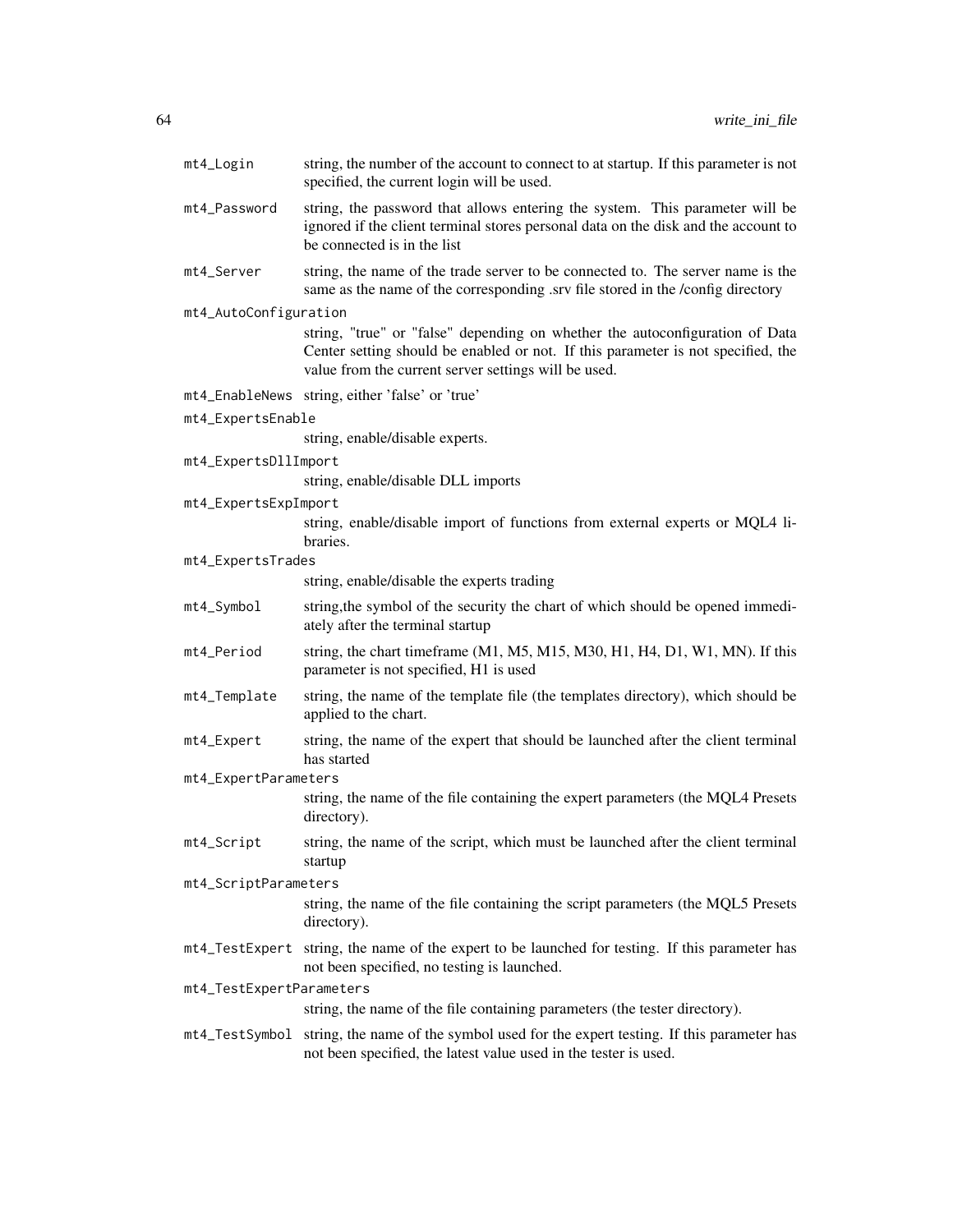- mt4\_TestPeriod string, the chart period (M1, M5, M15, M30, H1, H4, D1, W1, MN). If this parameter has not been specified, H1 is used.
- mt4\_TestModel string, 0, 1, or 2, depending on the testing model (Every tick, Control points, Open prices only). If this parameter has not been specified, 0 is used (Every tick)
- mt4\_TestSpread string, spread value that will be used for modeling Ask prices during testing. If 0 value is specified, the strategy tester will use the current spread of a symbol at the beginning of testing

mt4\_TestOptimization

string, enable/disable optimization. The values that can be taken are "true" or "false". If this parameter had not been specified, the "false" value is used.

```
mt4_TestDateEnable
```
string, enable/disable the "Use date" flag. The values that can be taken are "true" or "false". If this parameter had not been specified, the "false" value is used.

#### mt4\_TestFromDate

string, the date, from which to start testing, appeared as YYYY.MM.DD. If this parameter has not been specified, this date is 1970.01.01.

- mt4\_TestToDate string, the date, on which to finish testing, appeared as YYYY.MM.DD. If this parameter has not been specified, this date is 1970.01.01.
- mt4\_TestReport string, the name of the test report file. The file will be created in the client terminal directory. A relative path can be specified, for example: tester \ MovingAverageReport". If the extension has not been specified in the file name, the ".htm" will be set automatically. If this parameter has not been specified, the test report will not be formed

mt4\_TestReplaceReport

string, enable/disable the repeated report file record. The values that can be taken are "true" or "false"

mt4\_TestShutdownTerminal

string, enable/disable shutdown of the terminal after the testing has been finished.

mt4\_TestVisualEnable

string, enable (true) or disable (false) the visual test mode. If the parameter is not specified, the current setting is used.

dss\_inifilepath

string, path on the computer where file will be stored

dss\_inifilename string, file name that should be written

dss\_mode string,

#### Details

added value of this function is the ability to generate multiple files to backtest several robots for several timeframes. For example it is solves the problem of doing repetitive tasks to 'backtest' robots for several currencies and repeat this procedure over time.

Most of the variables present in the function are starting with a prefix mt4\_, the remainder of the name comes from the platform documentation, see references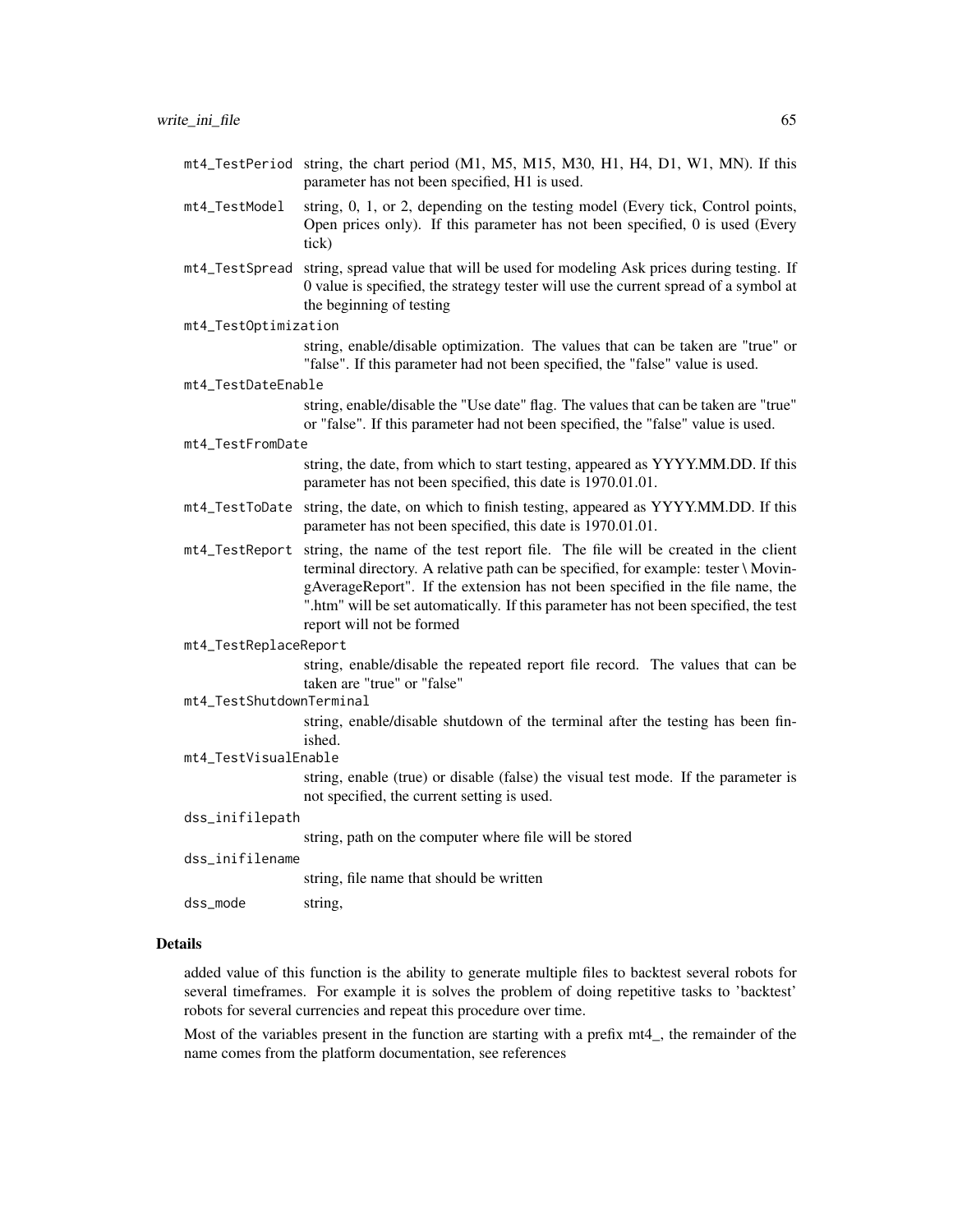Remaining variables are named with a prefix 'dss\_' stands for 'Decision Support System', as these are the variables used for further automation purposes

Note that for simplicity reasons not all parameters are present in this function. e.g. FTP Settings and Proxy Server settings are not present

#### Value

output is a file with desired parameters

#### Author(s)

(C) 2019 Vladimir Zhbanko

#### References

All parameters used are taken from the reference documentation https://www.metatrader4.com/en/tradingplatform/help/service/start\_conf\_file

```
library(lazytrade)
```

```
dir <- normalizePath(tempdir(),winslash = "/")
# test file to launch MT4 terminal with parameters
write_ini_file(mt4_Profile = "Default",
              mt4_Login = "12345678",
               mt4_Password = "password",
               mt4_Server = "BrokerServerName",
               dss_inifilepath = dir,
               dss_inifilename = "prod_T1.ini",
               dss_mode = "prod")
# test file to launch robot backtest
TO <- format(as.Date(Sys.Date()), "%Y.%m.%d")
FROM <- format(as.Date(Sys.Date()-60), "%Y.%m.%d")
# test file for MT4 use for backtesting
write_ini_file(mt4_Profile = "Default",
               mt4_Login = "12345678",
               mt4_Password = "password",
               mt4_Server = "BrokerServerName",
               mt4_TestExpert="FALCON_D\\Falcon_D",
               mt4_TestExpertParameters="Falcon_D.set",
               mt4_TestSymbol="EURUSD",
               mt4_TestPeriod="H1",
               mt4_TestModel="2",
               mt4_TestSpread="20",
               mt4_TestOptimization="false",
               mt4_TestDateEnable="true",
               mt4_TestFromDate=FROM,
```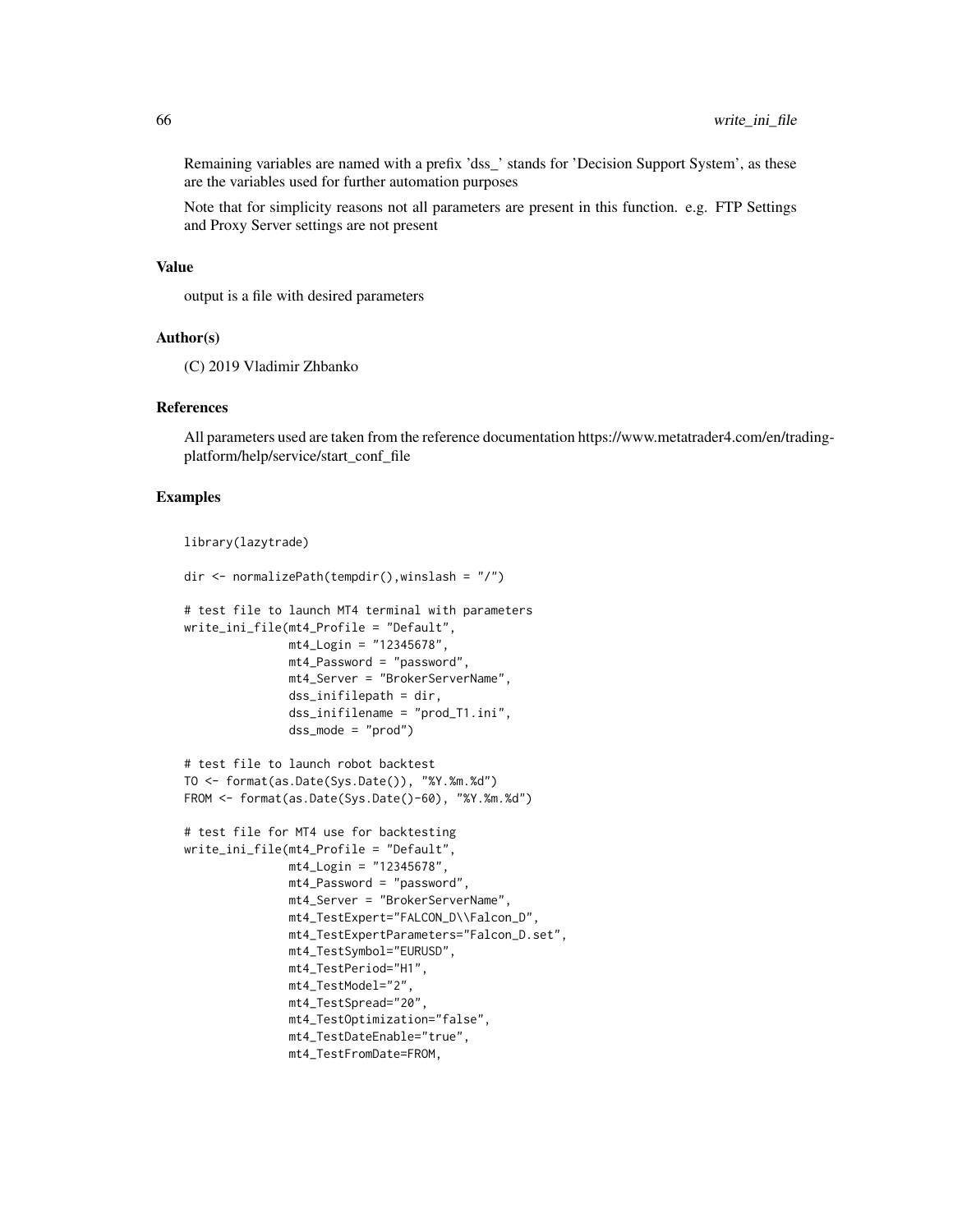# <span id="page-66-0"></span>x\_test\_model 67

```
mt4_TestToDate=TO,
mt4_TestReport="EURUSD_Report",
mt4_TestReplaceReport="false",
mt4_TestShutdownTerminal="true",
mt4_TestVisualEnable="false",
dss_inifilepath = dir,
dss_inifilename = "backtest.ini",
dss_mode = "backtest")
```
x\_test\_model *Table with a dataset to test the Model*

# Description

Table with a dataset to test the Model

# Usage

x\_test\_model

# Format

A dataframe with several columns

LABEL future price change

X1-X75 Values of the macd indicator

y *Table with indicators and price change which is used to train model*

# Description

Table with indicators and price change which is used to train model

# Usage

y

# Format

A dataframe with several columns

- X1 Time index
- X2 Closed price now
- X3 Closed price 34 bars ago
- X4-X19 Series of Indicator values

LABEL Price difference, difference between X3 and X2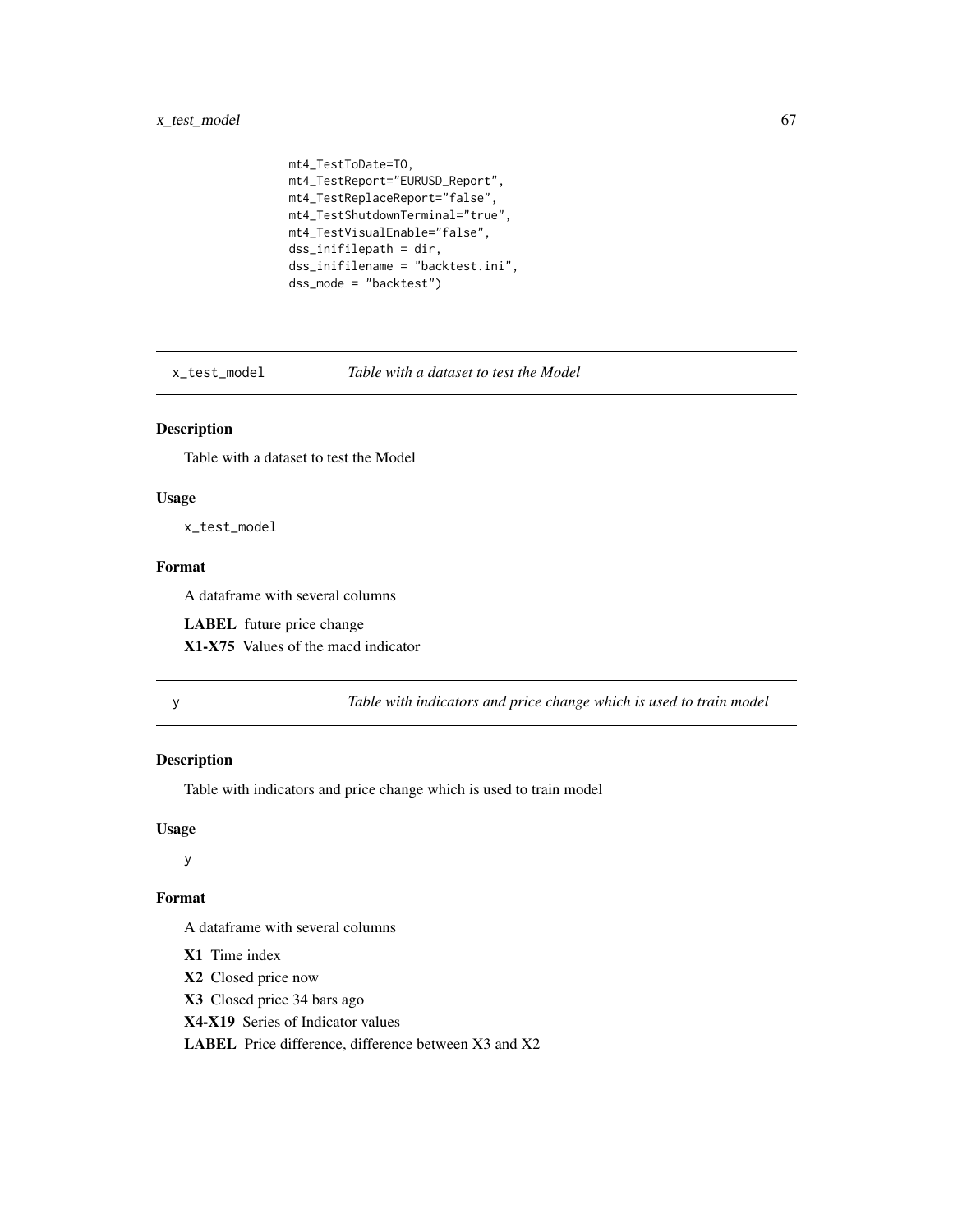# <span id="page-67-0"></span>**Index**

```
∗ datasets
    data_trades, 21
    DFR, 23
    EURUSDM15X75, 25
    indicator_dataset, 29
    macd_100, 30
    macd_df, 31
    macd_ML60M, 31
    policy_tr_systDF, 43
    price_dataset, 43
    price_dataset_big, 44
    profit_factor_data, 45
    profit_factorDF, 44
    result_prev, 45
    result_R, 46
    result_R1, 46
    test_data_pattern, 55
    TradeStatePolicy, 57
    trading_systemDF, 57
    x_test_model, 67
    y, 67
∗ see https://docs.h2o.ai/h2o-tutorials/latest-
        stable/tutorials/deeplearning/index.html
    aml_make_model, 7
aml_collect_data, 3
aml_consolidate_results, 5
aml_make_model, 7
aml_score_data, 11
aml_simulation, 13
aml_test_model, 15
check_if_optimize, 17
create_labelled_data, 19
create_transposed_data, 20
data_trades, 21
decrypt_mykeys, 22
DFR, 23
dlog, 23
```
encrypt\_api\_key, [24](#page-23-0) EURUSDM15X75, [25](#page-24-0) evaluate\_macroeconomic\_event, [26](#page-25-0) get\_profit\_factorDF, [27](#page-26-0) import\_data, [28](#page-27-0) indicator\_dataset, [29](#page-28-0) macd\_100, [30](#page-29-0) macd\_df, [31](#page-30-0) macd\_ML60M, [31](#page-30-0) mt\_evaluate, [32](#page-31-0) mt\_import\_data, [33](#page-32-0) mt\_make\_model, [34](#page-33-0) mt\_stat\_evaluate, [37](#page-36-0) mt\_stat\_transf, [39](#page-38-0) opt\_aggregate\_results, [41](#page-40-0) opt\_create\_graphs, [42](#page-41-0) policy\_tr\_systDF, [43](#page-42-0) price\_dataset, [43](#page-42-0) price\_dataset\_big, [44](#page-43-0) profit\_factor\_data, [45](#page-44-0) profit\_factorDF, [44](#page-43-0) result\_prev, [45](#page-44-0) result\_R, [46](#page-45-0) result\_R1, [46](#page-45-0) rl\_generate\_policy, [47](#page-46-0) rl\_generate\_policy\_mt, [48](#page-47-0) rl\_log\_progress, [49](#page-48-0) rl\_log\_progress\_mt, [50](#page-49-0) rl\_record\_policy, [51](#page-50-0) rl\_record\_policy\_mt, [52](#page-51-0) rl\_write\_control\_parameters, [53](#page-52-0) rl\_write\_control\_parameters\_mt, [54](#page-53-0) test\_data\_pattern, [55](#page-54-0) to\_m, [56](#page-55-0)